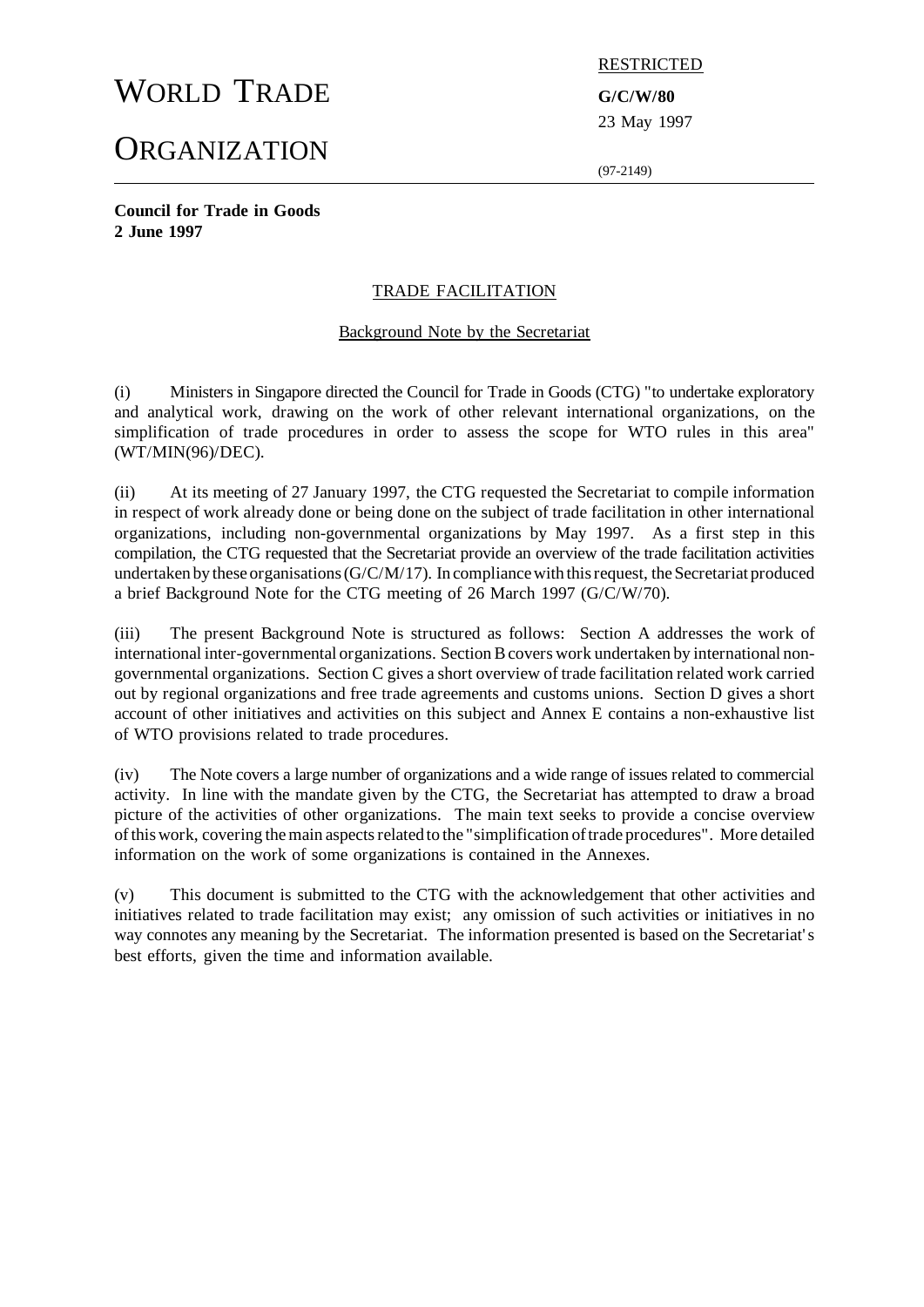# TABLE OF CONTENTS

| A.        | INTERNATIONAL INTER-GOVERNMENTAL ORGANIZATIONS |                                                                                                     | $\overline{4}$ |  |
|-----------|------------------------------------------------|-----------------------------------------------------------------------------------------------------|----------------|--|
|           | I.                                             | United Nations Economic Commission for Europe (ECE)                                                 | $\overline{4}$ |  |
|           |                                                |                                                                                                     | $\overline{4}$ |  |
|           |                                                | Electronic Data Interchange (EDI)                                                                   | 5              |  |
|           |                                                |                                                                                                     | 6              |  |
|           |                                                | International Trade Transaction Modelling                                                           | 6              |  |
|           | Π.                                             | United Nations Commission for Trade and Development (UNCTAD)                                        | 6              |  |
|           |                                                |                                                                                                     | $\sqrt{6}$     |  |
|           |                                                |                                                                                                     | $\overline{7}$ |  |
|           |                                                |                                                                                                     | $8\,$          |  |
|           |                                                |                                                                                                     | 8              |  |
|           | Ш.                                             |                                                                                                     | 10             |  |
|           |                                                |                                                                                                     | 10             |  |
|           |                                                | International Convention on the Simplification and Harmonization of Customs                         |                |  |
|           |                                                |                                                                                                     | 10             |  |
|           |                                                |                                                                                                     | 11             |  |
|           |                                                | Customs Convention on Temporary Admission (Istanbul Convention)                                     | 12             |  |
|           |                                                |                                                                                                     |                |  |
|           |                                                | International Convention on the Harmonized Commodity Description and                                | 13             |  |
|           |                                                | International Convention on Mutual Administrative Assistance for the                                |                |  |
|           |                                                |                                                                                                     |                |  |
|           |                                                | Prevention, Investigation and Repression of Customs Offenses (Nairobi                               | 13             |  |
|           |                                                |                                                                                                     |                |  |
|           |                                                | Other Customs Conventions administered by the WCO                                                   | 14<br>14       |  |
|           |                                                |                                                                                                     | 15             |  |
|           | IV.                                            | United Nations Commission on International Trade Law (UNCITRAL)                                     | 15             |  |
|           | V.                                             |                                                                                                     |                |  |
|           |                                                | Convention on Facilitation of International Maritime Traffic (FAL)                                  | 16             |  |
|           | VI.                                            | International Civil Aviation Organization (ICAO)                                                    | 16             |  |
|           | VII.                                           | Economic and Social Commission for Asia and the Pacific (ESCAP)                                     | 17             |  |
|           | VIII.                                          | Organisation for Economic Cooperation and Development (OECD)                                        | 17             |  |
|           | IX.                                            | The International Trade Centre (ITC)                                                                | 18             |  |
|           | X.                                             | The World Bank                                                                                      | 18             |  |
|           | XI.                                            | The International Organization for Standardization (ISO)                                            | 18             |  |
| <b>B.</b> |                                                | INTERNATIONAL NON-GOVERNMENTAL ORGANIZATIONS<br>18                                                  |                |  |
|           | I.                                             |                                                                                                     | 18             |  |
|           | Π.                                             |                                                                                                     | 19             |  |
|           | Ш.                                             |                                                                                                     | 20             |  |
|           | IV.                                            |                                                                                                     | 20             |  |
|           | V.                                             | International Federation of Freight Forwarders Associations (FIATA)                                 | 20             |  |
| C.        |                                                | REGIONAL ORGANIZATIONS AND FREE TRADE AREAS OR CUSTOMS                                              |                |  |
|           | <b>UNION</b>                                   |                                                                                                     | 21             |  |
|           | Ι.                                             | Asia-Pacific Economic Cooperation (APEC)                                                            | 21             |  |
|           | Π.                                             | European Union (EU) $\dots \dots \dots \dots \dots \dots \dots \dots \dots \dots \dots \dots \dots$ | 22             |  |
|           | III.                                           | North American Free Trade Agreement (NAFTA)                                                         | 22             |  |
| D.        |                                                | OTHER ACTIVITIES AND INITIATIVES                                                                    | 22             |  |
|           |                                                |                                                                                                     |                |  |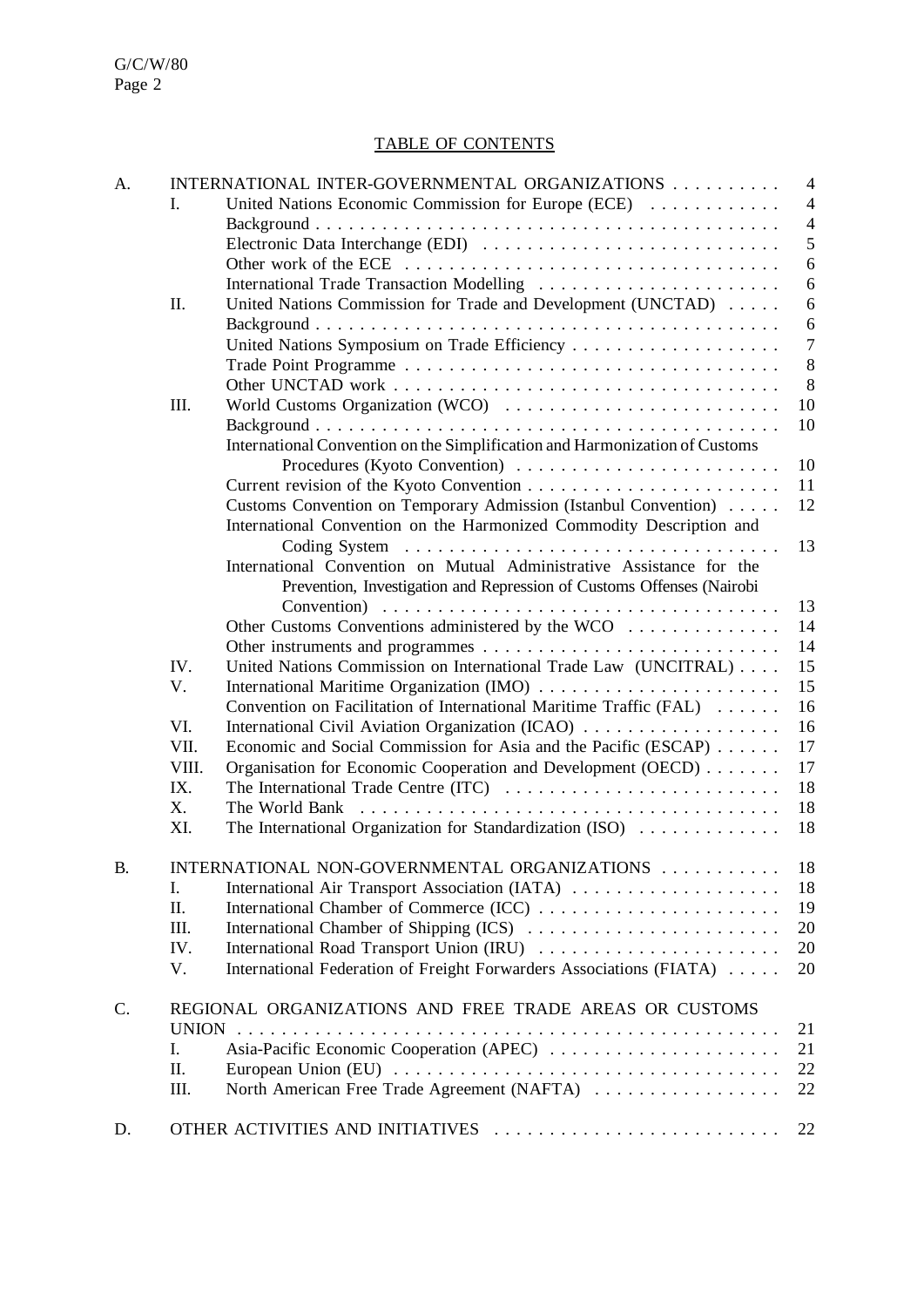| E. | LIST OF WTO PROVISIONS (URUGUAY ROUND AGREEMENTS/GATT 1994)                    |     |  |
|----|--------------------------------------------------------------------------------|-----|--|
|    |                                                                                |     |  |
|    |                                                                                |     |  |
|    |                                                                                |     |  |
|    | Article VIII - Fees and Formalities connected with Importation and Exportation | -24 |  |
|    |                                                                                | -24 |  |
|    | Article X - Publication and Administration of Trade Regulations                | -24 |  |
|    |                                                                                |     |  |
|    |                                                                                |     |  |
|    |                                                                                |     |  |
|    |                                                                                |     |  |
|    |                                                                                |     |  |
|    | Agreement on Trade-Related Aspects of Intellectual Property Rights 25          |     |  |
|    | Agreement on the Application of Sanitary and Phytosanitary Measures 26         |     |  |

# **ANNEXES**

| Annex I:     |                                                        |    |
|--------------|--------------------------------------------------------|----|
| Annex II:    |                                                        |    |
| Annex III:   | THE ANNEXES OF THE WCO KYOTO CONVENTION 34             |    |
| Annex IV:    | THE ANNEXES OF THE WCO ISTANBUL CONVENTION             | 41 |
| Annex V:     | THE ANNEXES OF THE WCO NAIROBI CONVENTION:             | 44 |
| Annex VI:    | OTHER WCO CONVENTIONS                                  | 45 |
| Annex VII:   |                                                        |    |
| Annex VIII:  | WCO INTERNATIONAL CUSTOMS NORMS                        | 51 |
| Annex $IX:$  | DETAILED OVERVIEW OF UNCITRAL ACTIVITIES  52           |    |
| Annex XI:    | ICC INTERNATIONAL CUSTOMS GUIDELINES 57                |    |
| Annex XIII:  | ADDITIONAL INFORMATION ON IRU ACTIVITIES  59           |    |
| Annex XIV:   |                                                        |    |
| Annex $XV$ : | NATIONS CONVENTIONS RELATING TO TRADE<br><b>UNITED</b> |    |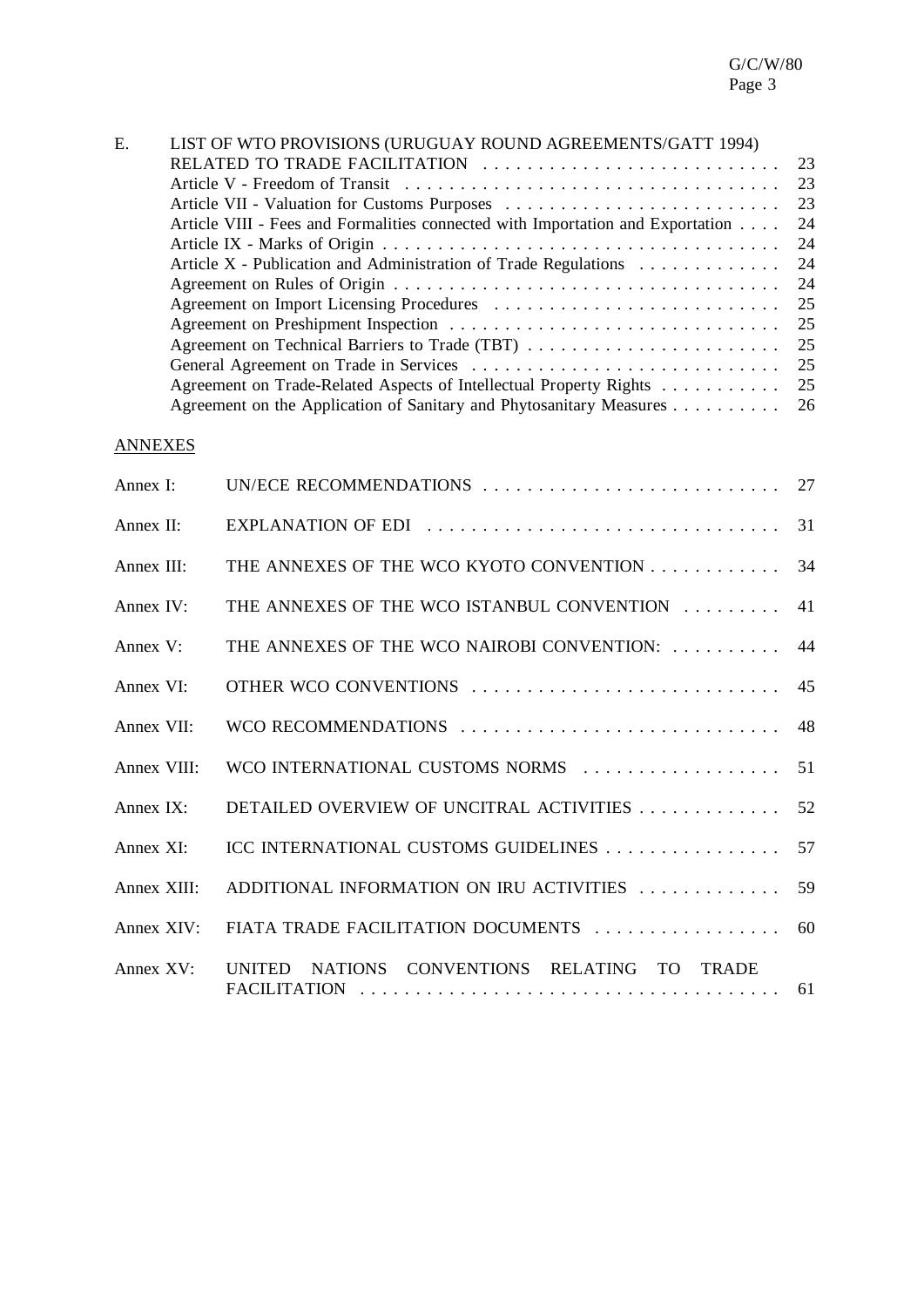## **A. INTERNATIONAL INTER-GOVERNMENTAL ORGANIZATIONS**

#### I. United Nations Economic Commission for Europe (ECE)

#### *Background*

1. Work on trade facilitation activities began in the ECE in 1960, following a 1959 initiative from the Nordic countries, when it was decided to set up a Group of Experts to explore waysin which export documents could be simplified and standardized. In 1971, the trade facilitation work was reorganized into the newly established Working Party on the Facilitation of International Trade Procedures, also referred to as Working Party 4 or WP.4. Its activities were concentrated in two areas, each carried out in a group of experts (GE.1 and GE.2):

"the analysis of trade 'formalities' and procedures as embodied in information requirements (whether legal, administrative, commercial or operational) of participants in international trade; and

the development of improved transmission methods (computerized processing and tele-transmission) for trade information which could replace traditional paper documents".

Participants included representatives from the ECE Member governments, representatives from national trade facilitation bodies, major international organizations as well as countries not members of the ECE. Member countries of the United Nations not members of the UN/ECE were entitled to participate in the work of WP.4 under Article 11 of the ECE Terms of Reference.

2. The majority of international and inter-governmental organizations which are active in trade facilitation, work on the basis of, and towards the implementation of ECE standards. The work of the two expert groups has been oriented towards the following trade facilitation objectives:

- " seeking improvements in trade procedures in order to assist governments and trade participants to be more efficient and effective while also minimizing delays and costs...thus reducing 'artificial' barriers to increased participation in world trade;
- reducing the cost of the paperwork used in trade by seeking, in cooperation with the interests and authorities involved, the reduction, simplification and international harmonization of the information and documents required for foreign trade...;
- standardizing the formats (whether electronic or paper) used in transaction information flows for administration, commerce and transport at an international level...;
- ensuring that the information flows related to the distribution of goods and services facilitate and do not impede national industrial development or growth in external trade...".

3. In February 1997, WP.4 was reorganized into the Centre for Facilitation of Procedures and Practices for Administration, Commerce and Transport (CEFACT) by a Decision of the Committee on the Development of Trade at its 45th session. CEFACT has reorganized the work of the WP.4 in order to streamline decision-making, leverage collaborative efforts and delegate technical decision to field experts. It works through informal technical groups; allows the full participation of non-ECE countries, interested international organizations and recognized NGOs within its meetings and management structure; and makes use of focal points in interested UN regional commissions and an inter-secretariat task force of the ECE, UNCTAD and the ITC. CEFACT also cooperates with private business and other intergovernmental organizations which participate directly in its work.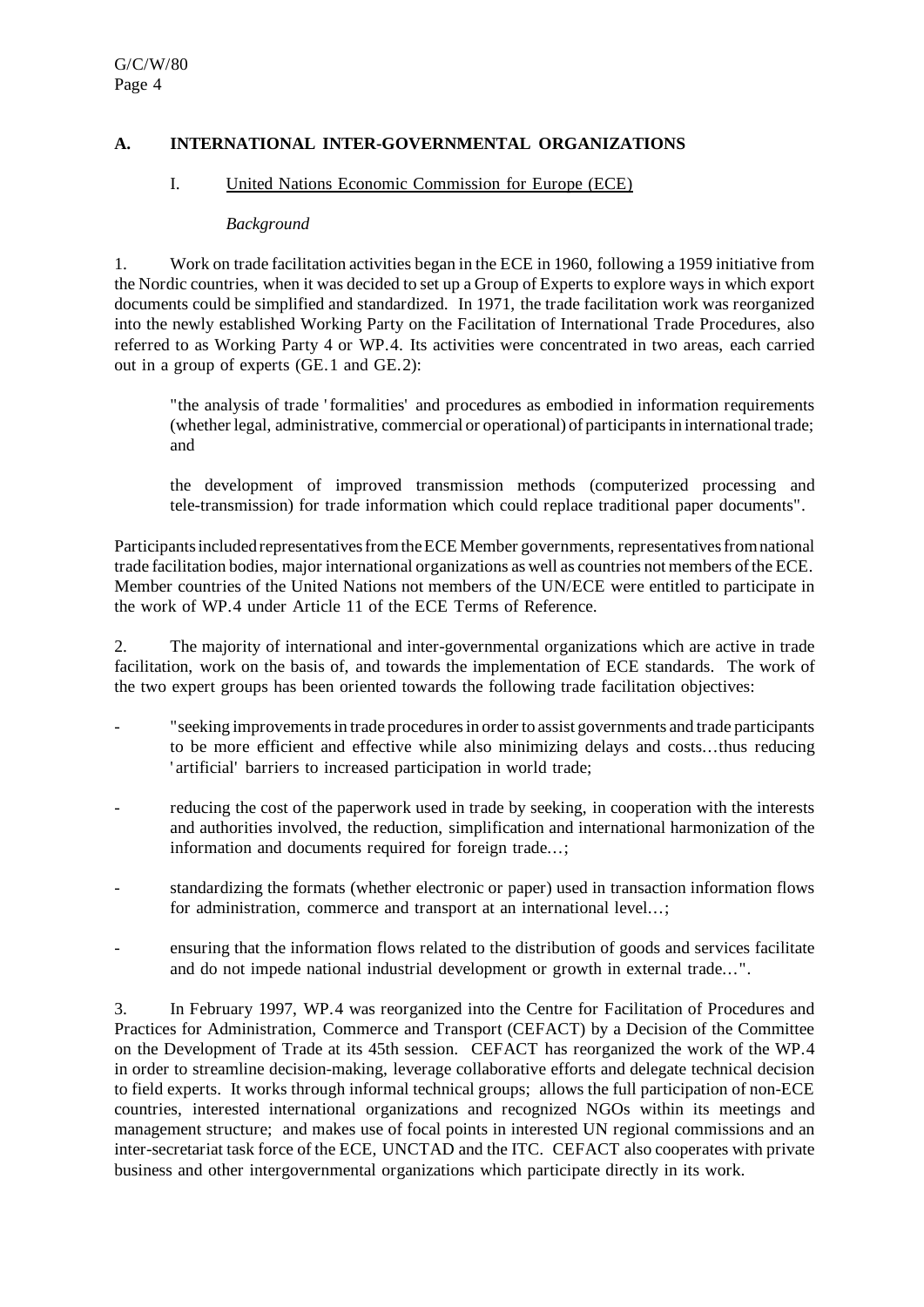4. One of the first outcomes of the WP.4 are the 26 UN/ECE Trade Facilitation Recommendations, developed over the course of the past  $37$  years.<sup>1</sup> Several of these recommendations have been adopted by the International Standards Organization (ISO) as ISO international standards (see under ISO below). The first Recommendation was the United Nations Layout Key essentially establishes a set of rules on how national trade documents should be formulated. Before its implementation, the information on the numerous documents needed fortrade wasscattered in different places on different forms without any uniform system. Implementation, which intensified in the 1970's, saw the forms printed on the same size paper with common items of information occupying the same relative position on each form. In the area of Trade Procedures, the Recommendation 18 "Facilitation measures related to international trade procedures" is to be noted. It covers, *inter alia*, some aspects of customs procedures and preshipment inspection. The ECE is currently reviewing and updating this recommendation.

5. Information accumulation during the lifetime of a trade transaction may take place in a series of documents or in an electronic record. Paper documents are the basis for information exchange between humans while electronic records are the basisfor exchange of information between computers. The latter concept is at the origin of Electronic Data Interchange or EDI. Whatever the form, paper or electronic data, the issue is the exchange and temporal flow of information and trade facilitation is concerned with studying ways and means of expediting the flows by simplifying related procedures.

6. As a result of the work on the UN Layout Key, the importance of structured trade and business data was recognized. This resulted in the development of standardized codes and data elements for use in both paper and electronic based information exchange. These standards are compiled in a set of three volumes called the UN Trade Data Element Directory (UNTDED), as well as in some Recommendations. Volume I contains definitions 1000 data elements including UN/EDIFACT; Volume II contains standardized codes to be used with the data elements; Volume III contains the 26 ECE recommendations. Volume I, the data elements, is an ISO standard (ISO 7372) which is jointly maintained by the ECE and the ISO central secretariat.

# *Electronic Data Interchange (EDI)*

7. The use of computers to carry out buying and selling between individuals, individuals and companies, and companies and companies, known as electronic commerce, has contributed significantly to facilitating international commerce because it is reducing the amount of paperwork that is related to doing business. This can be done through the Internet, the World Wide Web, E-mail and Electronic Data Interchange (EDI). EDI can be defined as the "structured exchange of data between applications in different companies". A structured message is formatted according to a predefined arrangement of putting the information into a file. On paper, this would be a "form". In EDI, the format used in general is called UN/EDIFACT or the United Nations Electronic Data Interchange for Administration, Commerce and Transport.

8. UN/EDIFACT is an international standard for the formatting and sequencing of data for EDI. It was developed through the work of WP.4 in the area of EDI to develop an international standard to replace the two national standards which had emerged in the United States and in Europe and which were creating difficulties for international trade. The UN/EDIFACT is "a set of standards, directories and guidelines for the electronic interchange of structured data, in particular related to trade in goods or services, between independent computerized systems in different organisations, irrespective of the type of computer or software used". In other words, EDI should take the place of the paper exchange of business documents.

 $<sup>1</sup>A$  complete list of these recommendations and standards is contained in Annex I of the document.</sup>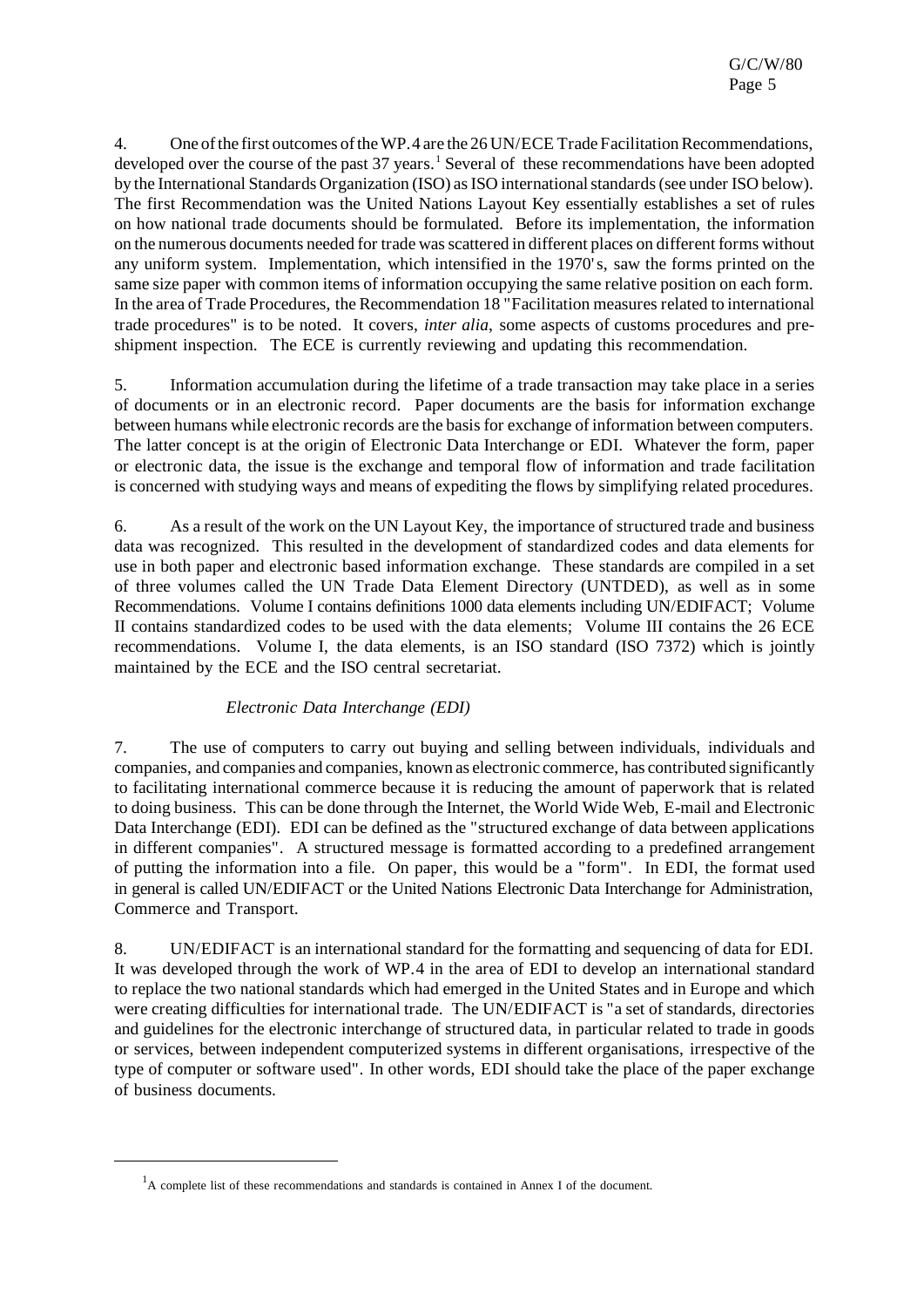9. EDI, and UN/EDIFACT, can be classified as one of the cornerstones of Electronic Commerce. Within the work programme of CEFACT there are activities for the review, monitoring and evaluation of on-going developments in the information technology area in order to incorporate appropriate new technologies, such as those related to Electronic Commerce, into its work. Recommendation 25 encourages the use of UN/EDIFACT by governments in their administrations and in their EDI communications with the private sector, and will be considered by the UN Economic and Social Council for adoption as a UN Recommendation in July 1997. A description of the technical aspects of EDI and UN/EDIFACT is included as Annex II of this paper.

# *Other work of the ECE*

10. Another area of work within the WP.4 relates to legal issues arising from trade facilitation initiatives. The removal of legal impediments is a key requirement to enable global trade to develop and be facilitated. In carrying out itslegal work programme, CEFACT liaises with other organizations, particularly the UN Commission on International Trade Law (UNCITRAL) and the International Chamber of Commerce (ICC).

# *International Trade Transaction Modelling*

11. Since 1994, the ECE through WP.4 and now CEFACT has been working on the modelling of a generic trade transaction system which would provide the template for national models. The main objective of this work isto provide a framework and discipline for allrelevant futureCEFACT activities with appropriate liaison with outside agencies. The work is being carried out through a Maintenance Agency with the mandate to "...undertake the modelling of the international trade transaction, as a whole, taking into consideration all aspects of modern data modelling techniques with a view to produce, on the basis of this model or its components, all necessary information for management in the field of trade facilitation, and tomake proposals as appropriate". TheECE Secretariatsteersthe Maintenance Agency through regular meetings and through active interfacing.

12. The dynamic modelling will consist of:

- the overall dynamic behaviour seen from a global point of view (business process);
- the dynamic behaviour within a limited logical part (stage) of the trade transaction;
- the detailed dynamic behaviour in localsteps(processes/tasks) of the trade transaction.

13. One of the main objectives of this activity is to enable the future possibility of using EDIFACT to expedite and facilitate transactions at all levels. Therefore, the dynamic modelling takesinto account the rules and guidelines set up by the Business and Information Modelling (BIM) group in the UN/EDIFACT Joint Rapporteurs Team (JRT). To enable the use of electronic messages, it is necessary to create the model as detailed as possible in specific areas (transport of goods, payments, etc.) and to identify message functions, sequence, business rules and constraints that apply to each business area. These business data attributes and relationships, defined in scenarios of EDI supported activities, would be mapped to EDIFACT structures as specified by the EDIFACT syntax.

# II. United Nations Commission for Trade and Development (UNCTAD)

# *Background*

14. UNCTAD became involved in trade facilitation work in 1970 when it was agreed, within the ECE context, on the need for facilitation work to be coordinated on a global basis and for the existing technical functions of the United Nations to be strengthened in this area. The regional economic commissions agreed that the United Nations Development Program (UNDP) provided an appropriate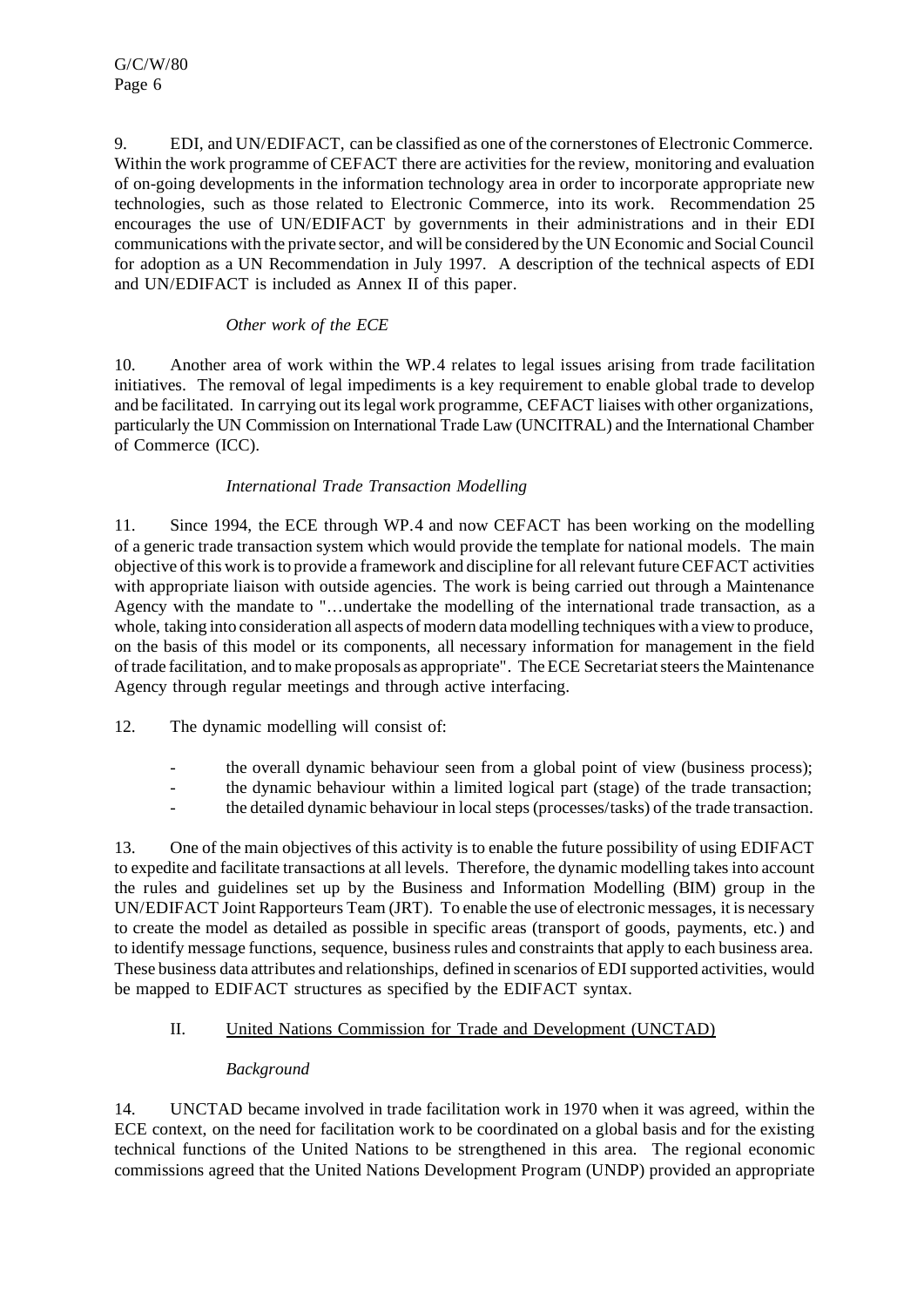framework for an interregional project to be attached to UNCTAD. As the work expanded, it became necessary to separate the UNDP-financed technical assistance activities and the substantive UNCTAD secretariat work. In 1973, UNCTAD and the ECE agreed that UNCTAD would provide secretariat technical expertise on a global basis. In 1975, a separate secretariat unit was established called the Special Programme on Trade Facilitation (FALPRO).

15. FALPRO (which was subsequently been absorbed by the Special Programme on Trade Efficiency - see below) did not report to any of the bodies within UNCTAD's permanent organization structure and was not part of UNCTAD's policy or negotiation work. Its attachment with UNCTAD enabled it to work globally with the regional economic commissions, particularly the UN/ECE, and with the International Trade Centre (ITC). The original terms of reference of FALPRO essentially were aimed at ensuring the full participation of developing countries in the international trade facilitation work and in dealing with facilitation matters cross-sectorally with other UNCTAD programmes such as the commodity agreements; generalized system of preferences; transport work; harmonization of customs procedures, etc. The means to achieve this were to create representative national facilitation bodies and to arrange training of officials from the countries concerned in order to enable them to carry out trade facilitation work in their own countries and to participate in international meetings.

16. In 1992, at the UNCTAD VIII Cartegena Conference<sup>2</sup>, it was agreed that an Expert Working Group on Trade Efficiency be established within UNCTAD. While taking due account of work done in other international organizations, the Group "would seek to support, accelerate and enhance these initiatives...The Group would produce guidelines needed to take concrete steps towards trade efficiency at the national and international levels, especially in developing countries...The culmination of the work of the group would be an international symposium on trade efficiency, which was to be held in 1994".<sup>3</sup> The symposium was to reinforce international discussion on the promotion of harmonized national and regional infrastructures for trade and trade efficiency. At the Secretarial level, UNCTAD's work in the context of the inter-secretarial FALPRO was incorporated into the Special Programme for Trade Efficiency (SPTE). In the 1996 reorganization of UNCTAD, SPTE was transformed into the Division of r Services Infrastructure for Development and Trade Efficiency (SITE) and trade facilitation activities fall under its Trade Facilitation Section. The objective of the SITE is to simplify and harmonize trade procedures worldwide and give governments and traders access to advanced technologies and information networks. The SPTE carries out a wide variety of activities which are described below.

#### *United Nations Symposium on Trade Efficiency*

17. The United Nations International Symposium on Trade Efficiency was held, at Ministerial level, in Columbus, Ohio, in October 1994. The Columbus Ministerial Declaration on Trade Efficiency contains the substantive outcome of the Symposium. The Symposium noted the signing of the Final Act of the Uruguay Round in Marrakesh as "the successful conclusion of years of negotiations on the macro-economic framework required for the emergence of an open, predictable, secure and nondiscriminatory trading system. However, efforts made to secure an open trade environment will not bear their full benefits unless the enterprises of all nations can import and export efficiently...[delegates] have gathered to find solutions to these micro-economic issues of international trade".<sup>4</sup>

<sup>2</sup>UNCTAD VIII, held at Cartegena de Indias, Colombia, February 1992.

<sup>&</sup>lt;sup>3</sup> The Cartagena Commitment", UNCTAD VIII, February 1992.

<sup>&</sup>lt;sup>4</sup>"Columbus Ministerial Declaration on Trade Efficiency", Report of the United Nations International Symposium on Trade Efficiency, TD/SYMP.TE/6, November 1994, para. 2.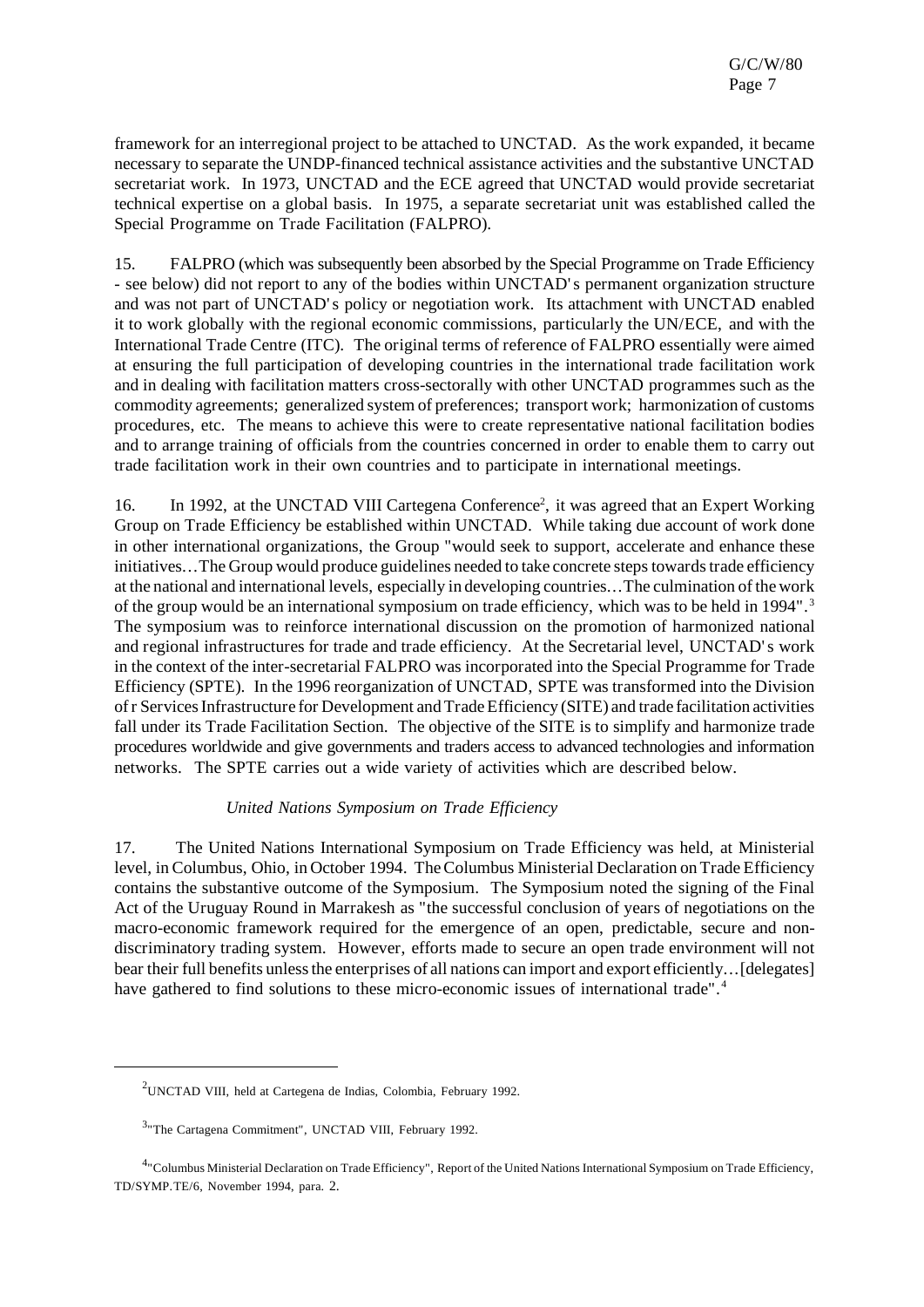18. The Symposium concluded that "adoption of trade efficiency measures can significantly lower the costs of trade transactions. Estimates place the costs of trade transactions at 7 to 10 per cent of the total value of world trade". TheColumbus Ministerial Declaration putforth a set of practical actions, recommendations and guidelines for Governments, international and national organizations and enterprises. They address six areas which were considered ripe for tangible results for international trade: customs, transport, banking and insurance, information for trade, business practices, and telecommunications. UNCTAD's role, as agreed at the Symposium, was to act as the focal point in the implementation of the Declaration, which would require coordinated efforts by many national and international bodies, particularly the United Nations. In particular, the Symposium called for "coordination with the GATT/WTO and all United Nations regional economic commissions...[as] of particular importance in facilitation of trade".

19. Of particular interest for WTO Members, the Declaration called for, in the area of customs, "Governments, through their Customs authorities, to simplify procedures for determining customs value, which can cause significant delays in the clearance of import consignments, through the use of the Customs valuation method prescribed in the GATT Agreement, as administered by the Customs Cooperation Council, which is administratively less complex than other methods currently in use in some countries...". In addition, the Declaration called for Governments to "avoid as far as possible the use of pre-shipment inspection agencies to carry out customs-related activities. While recourse to such services might be a necessity in certain circumstances, it should be regarded as an interim measure and conducted in conformity with the provisions of the Agreement on Preshipment Inspection annexed to the Marrakesh Agreement...".

# *Trade Point Programme*

20. The Ministerial Declaration also initiated the launching of UNCTAD's Trade Point Global Network. At present, UNCTAD has assisted in the establishment of 40 operational "Trade Points", and is assisting in the establishment of 140 others, for a total presence in 109 countries, through its Trade Point Technical Cooperation Programme. Trade Points are national centresfor trade facilitation, where participants in foreign trade transactions (e.g. customs, foreign trade institutes, Chambers of Commerce, freight forwarders, transport companies, banks, insurance companies) are grouped together physically or electronically to provide all required services for trade transactions. They are a source of trade-related information which provides actual and potential traders with data about business and market opportunities, potential clients and suppliers, trade regulations and requirements, etc. Their primary objectives are to enhance the participation of developing countries and economies in transition in international trade, with special emphasis on small- and medium- sized enterprises; to reduce transaction costs and promote better trade practices including through the use of information technologies and EDI; and to allow better access for traders to trade-relation information and global networks.

21. The Trade Point Global Network, launched at the Columbus Symposium, assembled the Points together into a worldwide electronic network which facilitates communications across borders, provides easy access to international databases and opens doors to electronic trade. The Ministerial Declaration contained specific recommendationsfortheTrade Points as well asfortraders, providers ofinternational trade, transport, maritime, financial and communications services. Implementation of the recommendations that emerged from the Symposium is among the priorities of UNCTAD's current work in trade facilitation.

# *Other UNCTAD work*

22. As concerns technical assistance under the SITE, most important is the UNCTAD Growth Package which has as its main component the ASYCUDA customs software program, the largest technical assistance project in UNCTAD. It consists of a series of efficiency measures combining door-to-door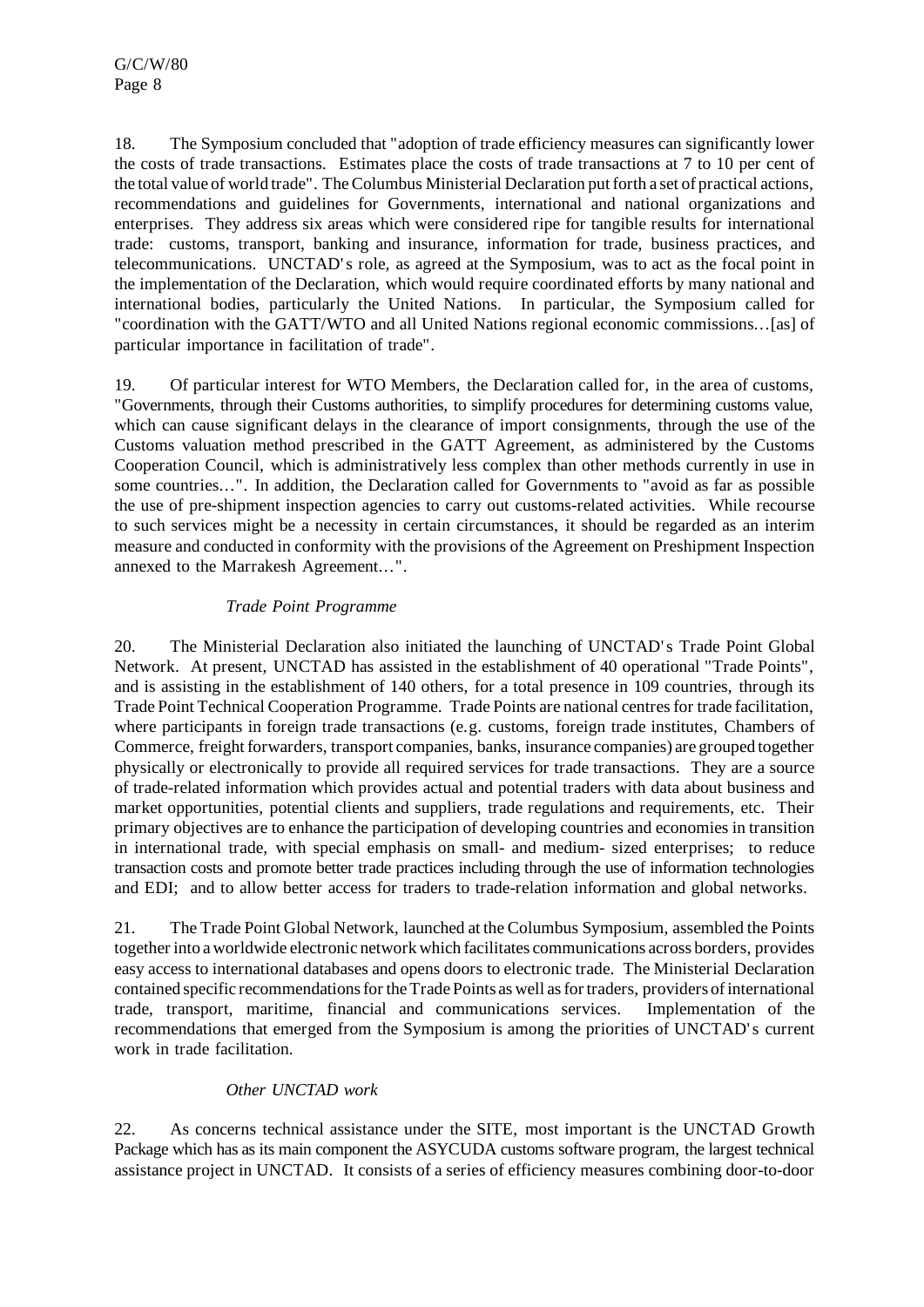logistics, trade facilitation, and customs simplification and automation. The core of the program is a computer software program which, since 1985, has been installed in over 70 developing and transitional economies in the world. It is designed to streamline and reduce customs forms and procedures and is based on and incorporates ECE and WCO recommendations and standards, including those related to the Document Layout Key, codes and other standards. The basic idea is to rid the customs system of outdated procedures, practices and incorporate international practices and standards in order to increase the country's customs revenue through reduced costs and faster clearance. The first program was developed by UNCTAD in 1983 on micro computers. Since then, the program has been updated and revised numerous times to improve capacity and performance. The software can be adjusted to each country's customs valuation methodology and translated into its official language.

23. The transport sector has received the most attention of all sectors of economic activity in UNCTAD's trade facilitation work. UNCTAD implements, through the UNCTAD Growth Package, the concept of National Trade and Transport Facilitation Committees (NTTFC). These committees bring together representatives of all public and private parties concerned with international trade and transport facilitation in a country, i.e. governmental entities, services providers, and transport users. Established as a consultative body, an NTTFC serves as a national forum to establish formalities, procedures and documentation used in international transport and trade; its mandate is to prepare recommendations and advise on domestic and foreign policy matters related to the development of trade and transport through proposals to the institutions concerned and to the executive branch of the government. UNCTAD and the Latin American Association for Integration (ALADI) have signed a Memorandum of Understanding to promote jointly the creation of NTTFCs in Latin America In a particular sub-region these committees can serve as focal points to monitor and coordinate regional actions on trade facilitation.

24. Other activitiesin the transport area have concentrated on the increasinglymultimodal transport operations of transport services, on the use of different terms of shipment (e.g. cir, fob) with special emphasis on shipping and ports. The latter work is often coordinated with the International Maritime Organization, which concentrates on technical and safety problemsin shipping and ports. The technical assistance focuses on advice, management assistance and training with regard to economics and management of shipping, and shipping companies, including corporate planning and fleet operation. It provides advice on freight rates and conference practices, on the implementation of conventions negotiated under UNCTAD, particularly the Convention on a Code of Conduct for Liner Conferences; and on maritime administration and maritime law. With regard to ports, UNCTAD's assistance has concentrated on the economic and commercial aspects. This includes port operations, administration and organization, including legislation and regulations, financial management, cost control and information systems.

25. Finally, UNCTAD has developed and is installing a transport management tool called the Advance Cargo Information System, or ACIS. The objective is to counter the high cost of transportation resulting from extended door-to-door transit times. ACIS is a set of computer applications designed to produce management information to address multimodal cargo transit and transport problems. ACIS has four components, each tracking cargo on a mode or interface: port, road, rail and lake. They in turn have main modules performing different, but inter-related functions, especially with regard to statistics and performance indicators. ACIS provides improved information to help control the operations of individual transport operators and facilitate rational corporate planning. It is also a database facility available to parties registered as having an interest in a consignment and its transportation, providing them with the latest reported location and status of goods and transport equipment. As a long term record of transport movement data, it permits governments and institutions to analyze national, sub-regional and regional problems and investigate alternative investment opportunities in the transport sector.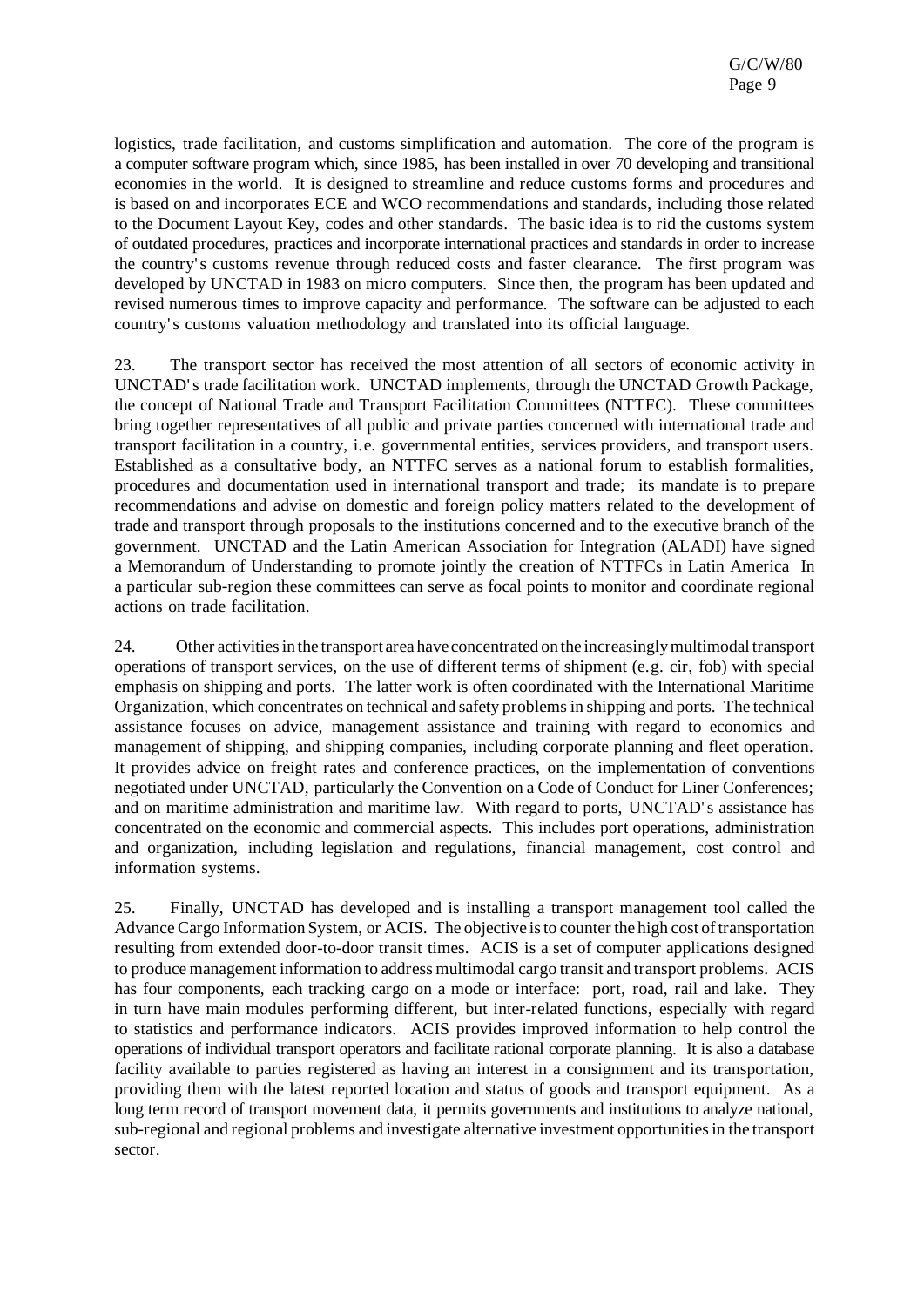# III. World Customs Organization (WCO)

## *Background*

26. The World Customs Organization was founded in 1953 as the Customs Cooperation Council (CCC). Established originally by 13European countries,itsmembership has expanded to 142members. All aspects of the WCO's work relate closely to questions of trade facilitation. WCO's mission is to enhance the efficiency of customs administrations in the areas of compliance with trade regulations, protection of society and revenue collection. WCO's main activities include:

- examination of the technical aspects of customs systems, as well as the related economic factors, and promotion of communication and co-operation among Members and with other international organizations;
- fostering of human resource development and of improvements in the management and working methods of customs administrations and the sharing of best practices;
- preparation of draft conventions and other legal instrumentsfor the harmonization and uniform application of simplified and effective customs systems and procedures governing the crossborder movement of commodities;
- making recommendations to ensure the uniform interpretation and application of conventions;
- making recommendations for the settlement of disputes concerning the interpretation or application of the conventions;
- furnishing interested governments with information or advice on customs matters;
- promoting co-operation between customs administrations and between customs administration and the trading community to improve communication and facilitation.

27. While not all the aspects of the WCO's work programme can be depicted here, the various legal instruments established and maintained under its auspices are introduced below. Due to the vast amount of material, not all conventions can receive detailed treatment. However, the Kyoto Convention, as the key convention covering customs procedures, and the Istanbul Convention on temporary admission, are described in more detail.

# *International Convention on the Simplification and Harmonization of Customs Procedures (Kyoto Convention)*

28. The Kyoto Convention, agreed in May 1973, consists of two parts. The first is comprised of 19 Articles setting out the general provisions essential for the implementation of the instrument. The second consists of 31 Annexes (26 of which have entered into force), each devoted to a specific customs procedure.<sup>5</sup> An Annex enters into force when five Contracting Parties have accepted it. Each Annex consists of a set of definitions clarifying the main customs terms used and the rules governing the implementation of the procedure concerned. These provisions take the form either of *Standards*, whose general application and incorporation in national legislation are considered essential for harmonization and simplification, or the form of *Recommended Practices*, which are provisions recognized as constituting progress towards the harmonization and simplification of customs procedures, and whose application is considered to be desirable. Both categories of provisions may be accompanied by *Notes*, intended to indicate ways in which the relevant Standard or Recommended Practice might be applied.

29. TheKyotoConvention is open for accession by any State, and byCustoms orEconomic Unions. Presently, the Kyoto Convention has 59 Contracting Parties. The 31 Annexes are the real instruments

<sup>&</sup>lt;sup>5</sup>The term "Customs procedure" in this context is not used in the narrow sense of the treatment assigned to imported goods; it covers all provisions relating to a particular sphere of Customs activity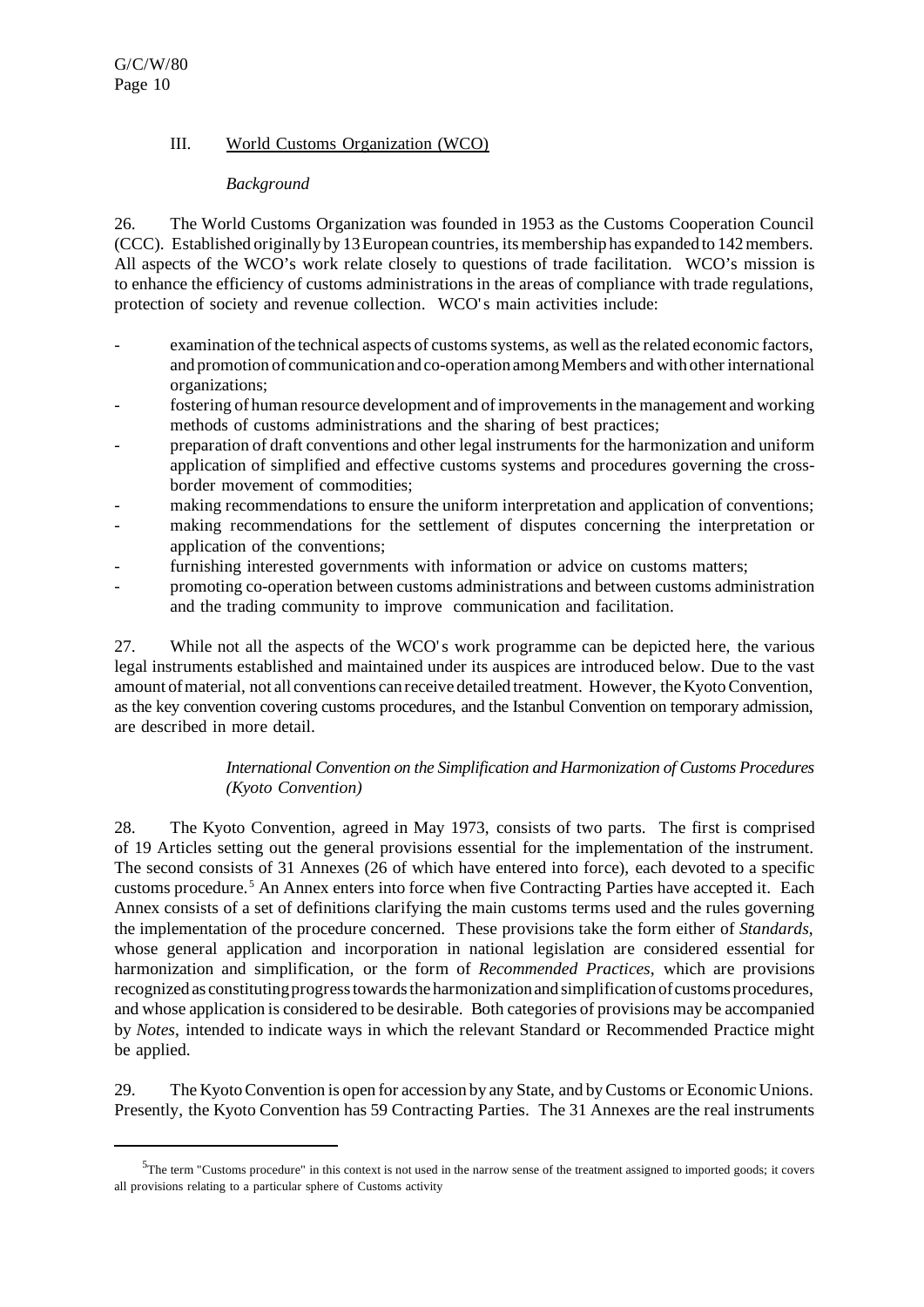of harmonization of customs procedures, since they contain the principles intended to be incorporated in national legislation. At the time of accession to the Convention, a State has to accept at least one Annex. Subsequently, each of the remaining Annexes can be accepted individually. For the purposes of the rights and obligations of a Contracting Party each of the Annexes it has accepted together with the body of the Convention constitutes a single legal instrument. Countries may select Annexes if they want to limit their obligations to those particular sections of their legislation which they wish to modernize or to align with international practice.

30. Contracting Parties which are not yet in a position to implement a particular provision of an Annex can enter a reservation in respect of that provision, indicating the differences between the provisions of their national legislation and those of the Standard or Recommended Practice concerned. Disputes regarding the interpretation or application shall be settled through negotiations. Any party may refer a dispute to the Permanent Technical Committee of the WCO which will make recommendations on the settlement of the dispute.

31. The Annexesto the Kyoto Convention, A through K, are listed below. More detail is contained in Annex III of this report.

| Annex A: | Formalities Prior to the Lodgement of the Goods Declaration                                 |
|----------|---------------------------------------------------------------------------------------------|
| Annex B: | Clearance of Goods for Home Use                                                             |
| Annex C: | Clearance of Goods at Exportation                                                           |
| Annex D: | Origin of Goods                                                                             |
| Annex E: | Conditional Release Procedures and Processing Traffic                                       |
| Annex F: | Special Customs Procedures                                                                  |
| Annex G: | Relations Between Persons Engaged in International Trade and the Customs<br>Administrations |
| Annex H: | Disputes and Offenses                                                                       |
| Annex J: | <b>Customs Applications of Computers</b>                                                    |
|          |                                                                                             |

*Current revision of the Kyoto Convention*

32. A WCO Working Group started to revise the Kyoto Convention in 1995; the target for completion is 1999. The revision has become necessary due to the radical changes in trade, transport and administrative techniques, and the view that the Convention has not significantly contributed to the harmonization and simplification of customs procedures worldwide. One reason for this failure is the small number of contracting parties to the individual annexes. In addition, these parties have made a large number of reservations with regard to some important annexes, and few parties have committed to standards. The revised Convention will include modernizing provisions for electronic commerce, risk management, automation and audit-based controls and will have new implementation guidelines which should facilitate adoption of the modernized procedures. The revision process will examine how to make the provisions more binding on customs administrations than under the current system.

33. The structure of the Convention will also be revised to contain a "general" Annex and several specific Annexes. The general Annex will become an integral part of the Convention, and contain standards binding on all Contracting Parties of the new Convention. Reservations against these standards can not be entered. The general Annex will comprise several chapters, each addressing the main principles common to all customs procedures. Currently, ten different chapters are envisaged in the general annex: General Introduction; Definitions; Clearance Formalities; Customs Control; Application of Information Technology; Security; Repayment and Remission of Duties and Taxes; Appeals in Customs Matters; Relationship between Customs and Third Parties; Information, Decisions and Rulings supplied by Customs.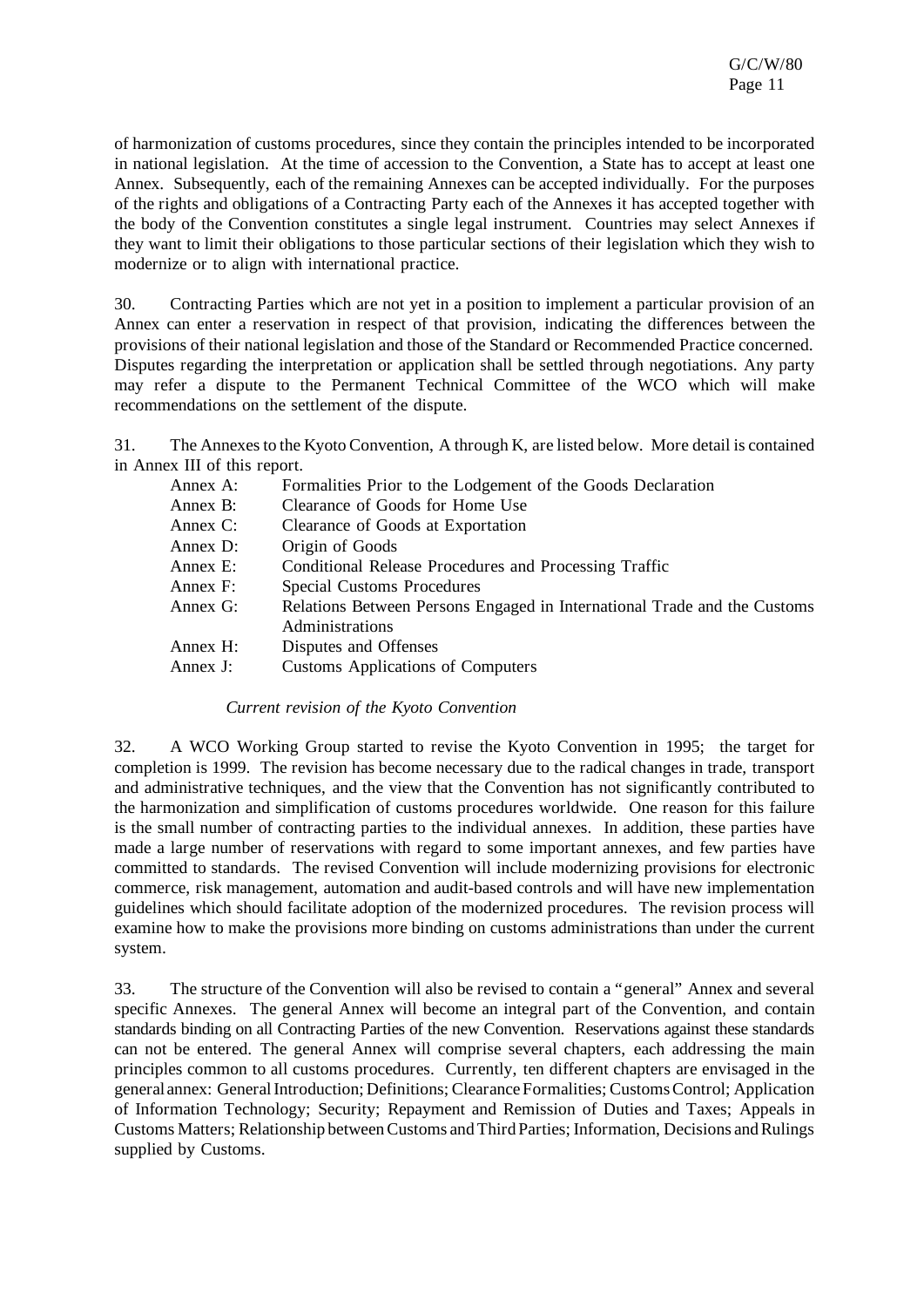34. In order to reduce the number of specific annexes, the Working Group proposes to combine elements of the old Kyoto Convention Annexes into single Annexes of the new Convention. Drafting work on the vertical annexes is currently being carried out by individual countries, groups of countries or the WCO Secretariat. A question to be decided is how many specific annexes have to be accepted as a minimum by each Contracting Party. Proposals range from all annexes to only one. Another important decision needs to be taken regarding reservations. The present reservation system has resulted in a large number of reservations, without visible progress toward implementation of the standards set forth in the Convention. The Working Party is considering allowing no reservations against standards throughout the convention. The use of Recommended Practices will be maintained only in the specific Annexes to the new convention.

35. Recognizing that many countries will not be able to commit to a number of standards right away, the Working Party proposes a "dynamic" Convention which incorporates best customs practices. Therefore, some standards will be designed as "transitional standards" which, over time, would be upgraded to "standards" by the Management Committee of the Convention. The new Article 12bis of the Convention envisages time periods of different length for the implementation of "standards", "transitional standards", and "recommended practices". Where these time frames are insufficient for individual administrations, the Management Committee may extend the implementation period upon request.

36. Also, each annex will be supplemented by extensive implementation guidelines which give examples and options of the best practices and which can be updated by the Management Committee of the Convention. To develop a progressively more binding convention, it has been proposed to transform appropriate guidelines into standards over time. The transitional arrangements from the original convention to the revised convention has yet to be considered in detail.

# *Customs Convention on Temporary Admission (Istanbul Convention)*

37. The Istanbul Convention, which entered into force on 27 November 1993, combines in one legal instrument all existing agreements covering temporary admission of goods into one state or customs union from another, and creates a framework for accommodating future requirements. The Convention also provides for the continuing use of the ATA carnet (*carnet de passage en douane pour l'admission temporaire*) for temporary admission and broadens its application. It currently has 12 contracting parties, and another 21 signatories subject to ratification. It is open for accession by any state and customs or economic unions. Since it is expected that for some time not all those implementing the ATA and CPD (*carnet de passage en douane*) carnet scheme will be a Contracting Party to the Istanbul Convention, the WCO Council adopted a Recommendation inviting Contracting Parties to accept ATA and CPD carnet regardless of whether they are issued under the Istanbul Convention or other legal instruments.

38. The body of the Convention consists of 34 Articles representing the main principles and provisions essential for the uniform implementation of the instrument, such as scope, administration, accession and amendment procedures. The main provisions foresee that each Contracting Party may require presentation of a document and security for temporary admission; security shall not exceed the amount of import duties and taxes from which the goods are conditionally relieved. General minimum periods for re-exportation of six or twelve months have been specified annexes.

39. The Convention has 13 Annexes, of which Annex A (concerning temporary admission papers, ATA and CPD carnets) as well as at least one other Annex have to be accepted by each Contracting Party:

Annex A: concerning temporary admission papers (ATA carnets and CPD carnets) Annex B.1: concerning goods for display or use at exhibitions, fairs, meetings or similar events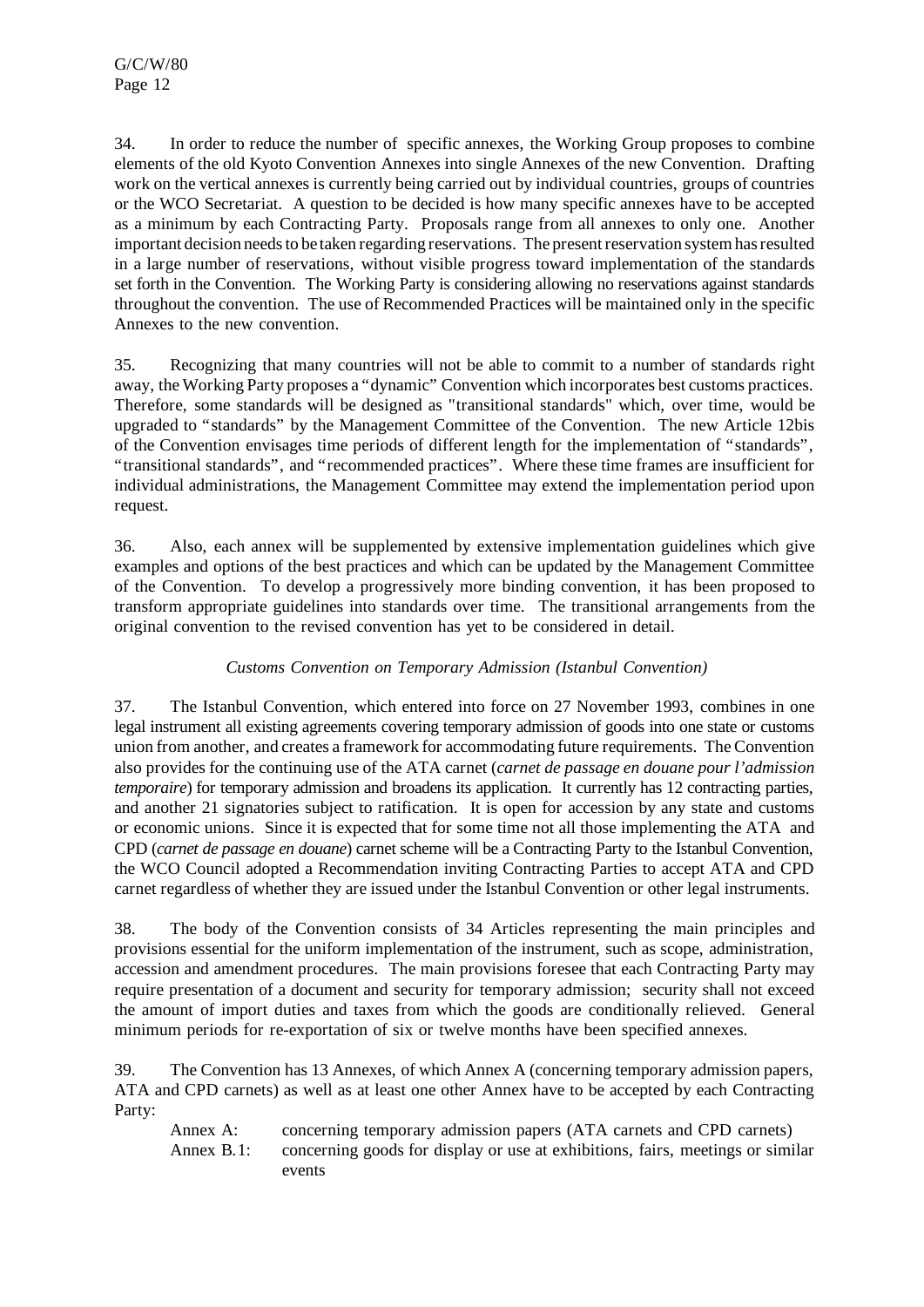| Annex B.2:    | concerning professional equipment                                              |
|---------------|--------------------------------------------------------------------------------|
| Annex B.3:    | concerning containers, pallets, packings, samples and other goods imported     |
|               | in connection with a commercial operation                                      |
| Annex $B.4$ : | concerning goods imported in connection with a manufacturing operation         |
| Annex $B.5$ : | concerning goods imported for educational, scientific or cultural purposes     |
| Annex $B.6$ : | concerning travellers' personal effects and goods imported for sports purposes |
| Annex $B.7$ : | concerning tourist publicity material                                          |
| Annex B.8:    | concerning goods imported as frontier traffic                                  |
| Annex B.9:    | concerning goods imported for humanitarian purposes                            |
| Annex $C$ :   | concerning means of transport                                                  |
| Annex D:      | concerning animals                                                             |
| Annex E:      | concerning goods imported with partial relief from import duties and taxes.    |

To date, only Annexes A, B.1., B.2, B.5 and B.6. have entered into force. The other Annexes have not yet reached the minimum number of five signatories. Both the provisions of the body and the Annexes are accompanied by explanatory commentaries, which are designed to facilitate implementation of the provisions. More detailed information on the annexes of the Istanbul Convention can be found in Annex IV of this document.

40. Other instruments dealing exclusively or mainly with temporary admission which are contained in the relevant annexes to the Istanbul Convention will be terminated and replaced for those Contracting Parties who have accepted these annexes.

#### *International Convention on the Harmonized Commodity Description and Coding System*

41. The Harmonized Commodity Description and Coding System (Harmonized System) is an international product nomenclature in force since 1 January 1988. Its main application is for customs purposes such as classification and valuation, but also for the collection of trade statistics, rules of origin and for all kinds of transactions in international trade (transport, insurance etc.) The WTO schedules of almost all Members are based on the Harmonized System, which means that more than 95 per cent of world trade is covered by the Harmonized System. The Harmonized System groups product items in 96 chapters, 1,241 headings and more than 5,000 sub-headings. It provides a legal and logical structure for tariff classification. In order to keep the Harmonized System up to date and to take into account changes in technology and the development of new products, the Convention provides for periodic amendments. Two revisions have taken place (1992 and 1996) and a third set of amendments is to be introduced in 2002.

#### *International Convention on Mutual Administrative Assistance for the Prevention, Investigation and Repression of Customs Offenses (Nairobi Convention)*

42. In the face of increasingly widespread customs offenses concerning all countries, the WCO Council in 1974 felt the necessity to go beyond the development and promotion of bilateral and multilateral agreements, which were until then the standard instruments for customs cooperation. The Nairobi Convention was drawn up between 1974 and 1977 to combat customs fraud. It consists of a body and 11 Annexes, one of which has to be accepted at minimum by each Contracting Party. Acceptance with reservations is not permitted (Article 18). As a basic principle, "customs administrations shall afford each other mutual assistance with a view to preventing, investigating, and repressing customs offence". The Convention is based on the concept of reciprocity: a Contracting Party has an obligation to render assistance to another Contracting Party only in so far as both have accepted the same Annex. The Nairobi Convention has currently 34 Contracting Parties. All 11 Annexes are in force (each Annex enters into force after acceptance by at least two Contracting Parties) and are listed in Annex V of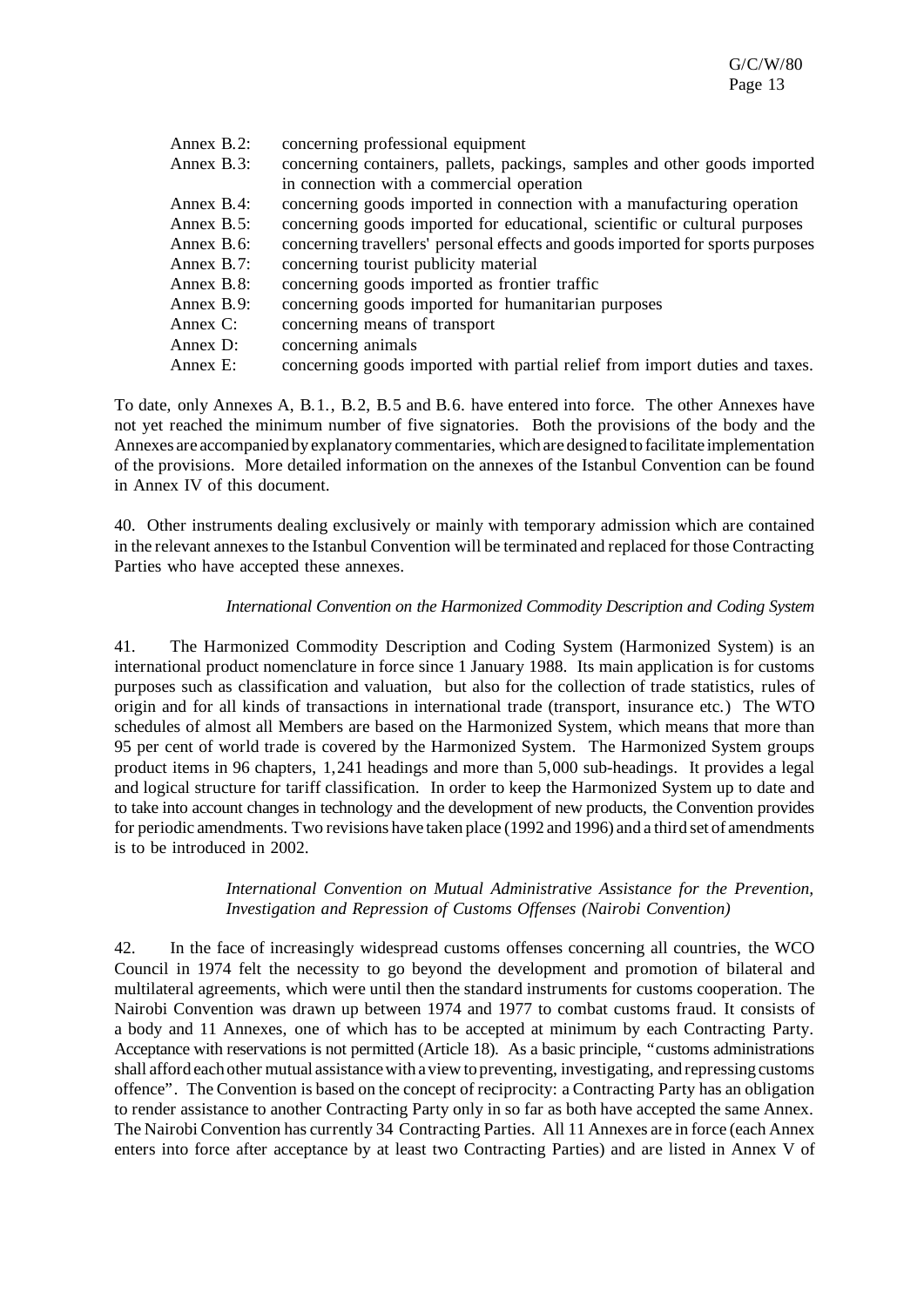this document. The Convention is administered by the WCO Council with assistance from the Enforcement Committee.

43. In 1996, the WCO updated its 1967 "Model Bilateral Agreement on Mutual Assistance for the Proper Application of Customs Law and for the Prevention, Investigation and Combatting of Customs Offenses". The model agreement lays down and explains a number of provisions that should be considered when drawing up a bilateral agreement.

## *Other Customs Conventions administered by the WCO*

44. The following Customs Conventions, details of which are in Annex VI<sup>6</sup>, were designed to solve certain specific customs problems:

- on the temporary importation of packing
- on the temporary importation of professional equipment
- concerning customs facilities for the importation of goods for display or use at exhibitions, fairs, meetings or similar events
- concerning welfare material for seafarers
- on the temporary importation of scientific equipment
- on temporary importation of pedagogic material
- on the ATA carnet or the temporary admission of goods (ATA Convention)
- on the international transit of goods (ITI Convention)
- on Containers, 1972<sup>7</sup>

#### *Other instruments and programmes*

45. The WCO has drawn up *Recommendations* which do not have a binding character. They are intended as tools for improvement of customs techniques by national customs administrations and "they are designed to be accepted by as many States as possible and cover facilities on which a large measure of agreement already exists and lay down precisely the scope of any facilities granted." WCO Members indicate their acceptance of a recommendation, and have, in certain instances, accepted them with reservations. Recommendations have been issued in five areas, as laid out in Annex VII.

46. *International Customs Norms*, developed by the WCO, are designed to guide customs administrations in addressing certain specific customs issues. Each norm deals with a specific point of customs technique and sets out the fundamental principles to be incorporated in customs legislation or regulation. These norms will be reviewed and incorporated as appropriate in the guidelines of the revised Kyoto Convention. For a list of the existing norms, refer to Annex VIII.

47. The WCO has developed *Express Consignment Guidelines* to provide a tool for customs administrations to grant fast clearance while maintaining customs control with regard to express consignments.Guidelines are given on the scope of documentation necessary for clearance, on valuation, on conditional and unconditional clearance, and on the differentiation between high- and low-value consignments. The guidelines have no legal character or binding force. However, the revised Kyoto Convention is foreseen to include the principles of the Express Consignment Guidelines.

 $6$ Other United Nations customs-related conventions are listed in Annex XV of this document.

 $<sup>7</sup>$  The Customs Convention on Containers, 1972 is a UN ECE Convention administered with technical input from the WCO</sup>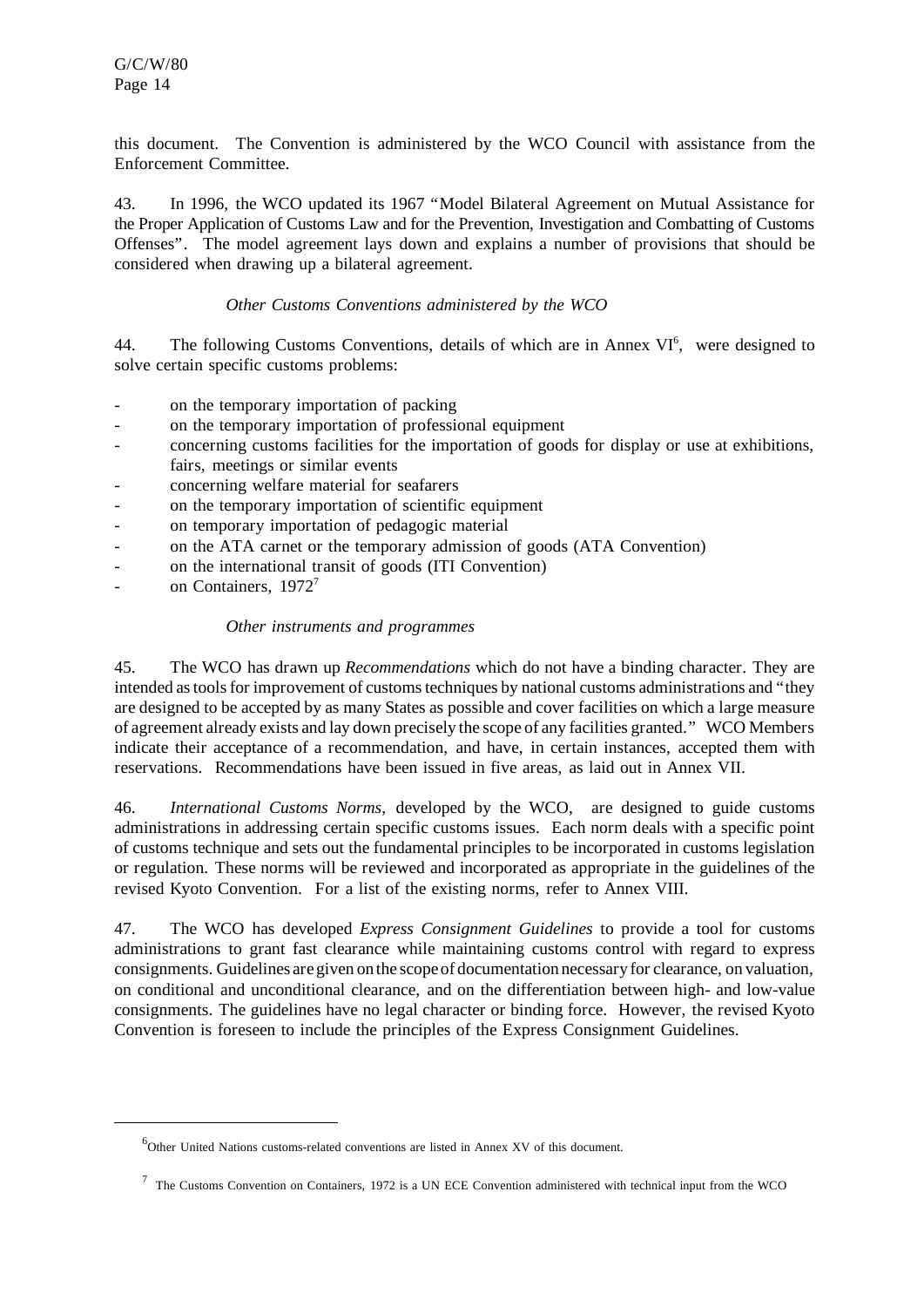48. The WCO has issued three *Resolutions*. They concern the abolition of the passenger manifest in respect of passengers arriving or departing by air; customs facilities for tourists; and abolition of control of motor vehicle insurance at frontiers.

49. The*Arusha Declaration* (Declaration ofthe Customs Cooperation Council concerning integrity in customs, 1993) assigns top priority to the combat of corruption inside customs administrations. Key factors of every national integrity programme would be a clear and precise customs legislation; simple and consistent procedures based on the Kyoto Convention; automation; the establishment of mechanisms for internal control and diversification of tasks; an open relationship between customs and customs brokers, and sufficient remuneration of customs officers.

50. The *Customs Reform and Modernization Programme* is a technical assistance programme that addresses a customs administration as a whole and does not focus on the development of particular capabilities. Programmes in nine countries have been completed or are being conducted presently. The programme consists of four stages:

1) *entry stage*: for this initial stage a "customs orientation package for policy makers," which explains the role of modern customs between revenue collection and control on the one hand and facilitation of commerce on the other;

2) *diagnostic study and planning stage*: thisstage servesto develop a capacity in customs managers to perform a diagnosis of their customs administration and its environment;

3) *implementation stage:* falling mainly on the customs administration concerned, the WCO Secretariat assists with a range of support programmes on legislation, customs systems, processes, compliance, management techniques, human resource development, integrity, and/or automation.

4) *evaluation stage*: measurable changes in systems, policies, structures and procedures in the customs administration are recorded and evaluated.

# IV. United Nations Commission on International Trade Law (UNCITRAL)

51. The United Nations Commission on International Trade Law (UNCITRAL) was established by the UN General Assembly in 1966. UNCITRAL's objective is to help reduce or remove obstacles to the flowoftrade caused by disparitiesin nationallaws governing international trade through furthering the progressive harmonization and unification of the law of international trade. The Commission has since become an important body of the United Nations system in the field of international trade law. It works mainly through the drafting of UN conventions and other legal instruments.

52. The Secretariat of UNCITRAL is the International Trade Law Branch of the United Nations Office of Legal Affairs, located in Vienna. In the areas of work relating to trade facilitation the Commission is dealing with the international sale of goods and related transactions; international transport of goods; international commercial arbitration and conciliation; international payments; and electronic commerce. The major results of that work are presented in Annex IX.

# V. International Maritime Organization (IMO)

53. The International Maritime Organization, established by a Convention adopted under the auspices of the United Nations in Geneva on 17 March 1948, met for the first time in January 1959. It has currently 155 Member States. The IMO is a specialized agency of the United Nations responsible for improving the safety of international shipping, facilitation of international maritime traffic, prevention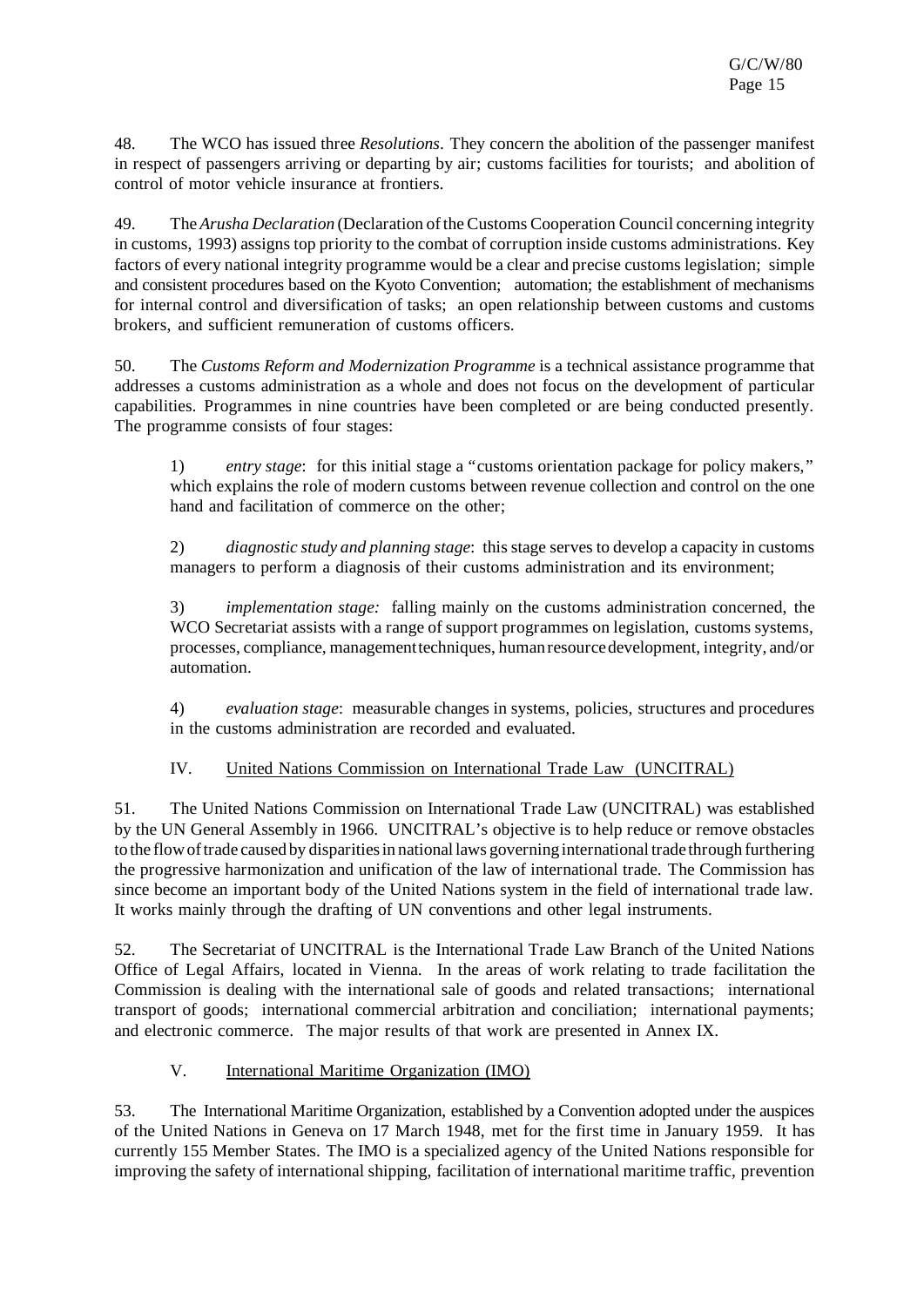of marine pollution from ships, and legal matters, including liability and compensation issues. The adoption of maritime legislation is still IMO's most important concern. Around 40 conventions and protocols have been adopted by the Organization and most of them have been amended on several occasions to ensure that they are kept up to date with changes taking place in world shipping. Since 1960, the IMO has been involved in the facilitation of international maritime traffic, load lines and the carriage of dangerous goods.

# *Convention on Facilitation of International Maritime Traffic (FAL)*

54. The Convention on Facilitation of International Maritime Traffic was adopted by the IMO in 1965. It has currently 79 Contracting Parties. Its main objectives are to prevent unnecessary delays to ships, passengers and cargoes in maritime traffic, to aid cooperation between governments, and to secure the highest practicable degree of uniformity in formalities, documentary requirements and other procedures. The Convention has been amended several times. More details on the convention and its amendments are presented in Annex X.

- 55. Other relevant IMO Conventions related to trade facilitation are the following:
- International Convention on Load Lines (LL), 1966
- Special Trade Passenger Ships Agreement (STP), 1971
- International Regulations for Preventing Collisions at Sea (COLREG), 1972
- International Convention for Safe Containers (CSC), 1972
- Athens Convention relating to the Carriage of Passengers and their Luggage by Sea (PAL), 1974
- Convention on Limitation of Liability for Maritime Claims (LLMC), 1976
- International Convention on Tonnage Measurement of Ships (TONNAGE), 1969

# VI. International Civil Aviation Organization (ICAO)

56. The International Civil Aviation Organization (ICAO) deals with the safety of aviation internationally. ICAO establishes Standards and Recommended Practices which aim at assuring that all facets of aviation are conducted safely and in a uniform manner by all participating States. One of ICAO's key objectives is the development of safe, regular, efficient and economical air transport. In this context, the term "facilitation" refers generally to procedures aimed at the improvement of passenger and cargo flows through airports. The main instrument ICAO is administering is the *Convention on International Civil Aviation, 1944* (as amended), designed to develop international civil aviation in a safe and orderly manner for efficient and economical operation of international transport.

57. Annex 9 of the Convention (10th Edition as of May 1997) deals with the facilitation of air traffic. Chapter 4 of the annex, entitled "Entry and Departure of Cargo and other Articles," includes standards and recommended practices designed to facilitate international movement of goods by air. ICAO develops and updates the standards and recommended practices to reflect technological progress as well as changes in political and commercial practices, most recently in 1996, to enter into force on 31 August 1997. The amended standards and recommended practices have the following objectives:

- air cargo transport shall not be treated less favourable as cargo transported by other means;
- encouragement of business, customs, and airport administrations to provide facilities based on UN/EDIFACT that allow for the submission of paperless cargo manifests; and
- the granting of facilities that allow for off-airport customs clearance, immediate release of shipments under bond, pre-arrival entry processing, clearance of express consignments, partshipment releases, convergence of controls to one agency clearance.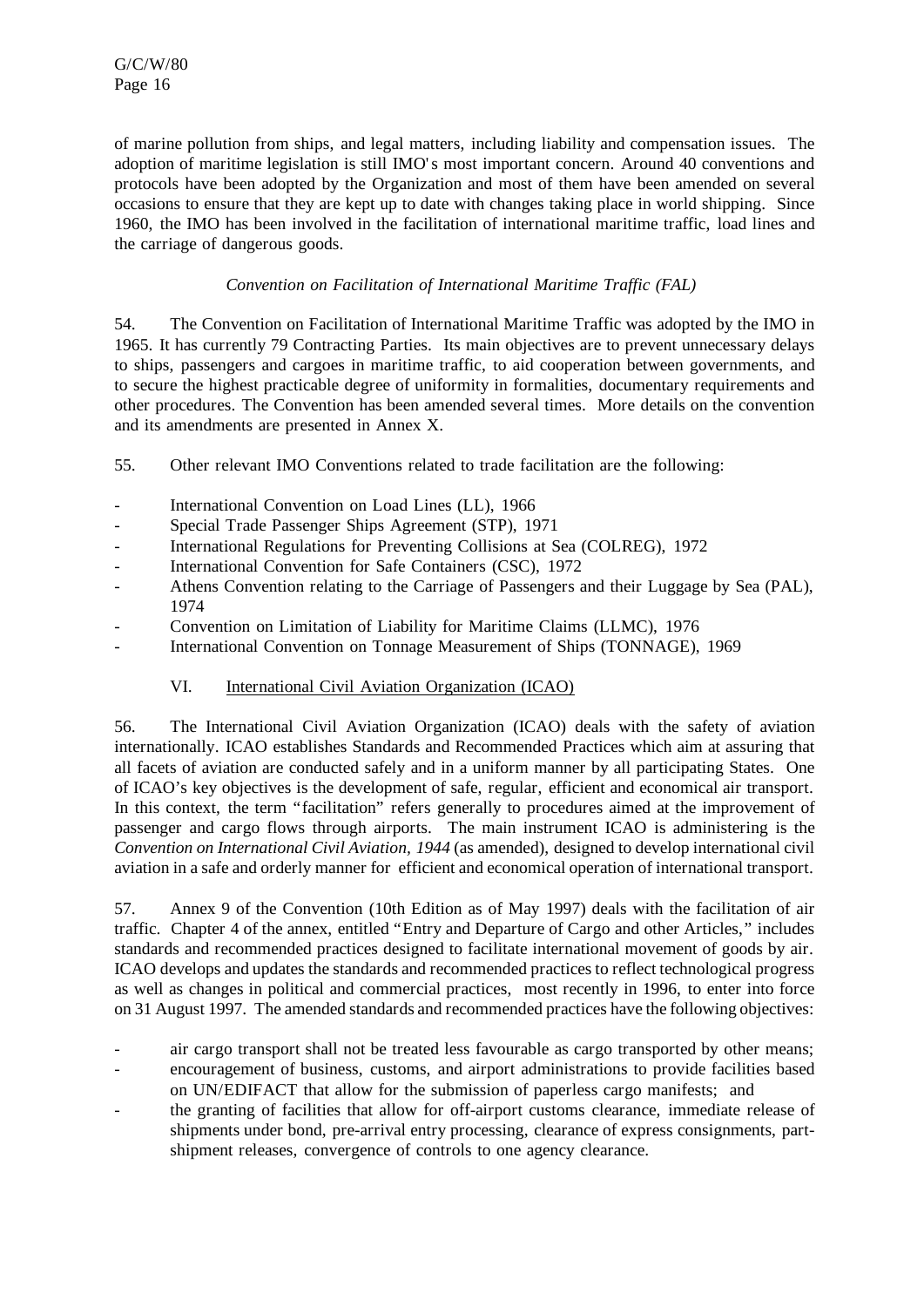ICAO is actively cooperating with theWorldCustoms Organization to harmonize the provisions for air cargo facilitation with the objectives of the revision of the Kyoto Convention.

## VII. Economic and Social Commission for Asia and the Pacific (ESCAP)

58. ESCAP has been working in a variety of areas to promote trade facilitation measures in the Asia and the Pacific region. Recognizing the importance of micro-level efficiencies to promote interand intra-regional trade, ESCAP has been actively promoting the use of electronic commerce and EDI in international trade in this region. In this activity, close collaboration has been maintained with other regional and international organizations, namely UN/ECE, the Asia EDIFACT Board and EAN International.<sup>8</sup> An ESCAP Network on Trade Facilitation was set up with a view to bringing together the national trade facilitation organs and national focal points established in the Asian and Pacific regions and to contribute to the development of trade facilitation issues. It is a mechanism by which the interests of ESCAP Member and Associate Member countries can be reflected in deciding the shape of new international trade information handling system and the development of trade facilitation techniques. It meets once a year to monitor activities that respond to the recommendations emanating from the meetings.

59. Also with the ECE, ESCAP has developed two training modules, "EDI - A Management Overview," and "EDI and UN/EDIFACT - A Technical Overview" which have been included in ECE and UNCTAD training activities. Further, ESCAP has access to the ECE Trade Facilitation Information Exchange (TraFIX) on the World Wide Web. TraFIX facilitates the integration of the work done on procedures and documentation to simplify international trade with the vast array of electronic commerce technologies and services. ESCAP is also working with the ECE on the International Trade Transaction Modelling.

60. ESCAP has been active in conducting a series of national level workshops on trade facilitation under a project called "Assistance in manpower development in the field of trade facilitation". ESCAP has also been working with the ECE in transitional economies through national workshops on the use and application of EDI in international trade. Trade facilitation issues have also figured prominently in another program with the ECE for the countries of Central Asia. Finally, ESCAP has been providing technical assistance through the regional advisory services to respond efficiently to the specific needs of the Member and Associate Member countries to enhance micro-level efficiencies and the benefits of international trade. Many Member and Associate Member countries have been undertaking programmes and projects to increase trade efficiency with extensive assistance of the ESCAP regional advisory services on trade facilitation. These include many least-developed, land-locked and island developing countries and disadvantaged economies in transition.

# VIII. Organisation for Economic Cooperation and Development (OECD)

61. The OECD is not engaged in trade facilitation, *per se*, although some of its activities could contribute to trade facilitation objectives. A few studies have been prepared on regulatory reform and improving the efficiency of policies that affect market entry. With respect to electronic information exchange and commerce, the Working Party on Telecommunications and Information Services Policy is assessing the economic effects of changes in communications policies with a particular focus on international trade-related issues. Studies focus on interconnection and equal access to networks by

 ${}^{8}$ EAN International began as the non-profit international organization. the European Article Numbering Association, in 1977. In 1992, the organisation opened to other counties(currently 79) and became EAN International. Its aim is the development of a global, multi-sectorial standard for the identification of products, services and locations through article numbering and bar coding, with the objective of providing a common language for international trade. EAN International cooperates closely with its North American counterpart, the Uniform Code Council (UCC) in developing standards and achieving technical compatibility in a variety of activities.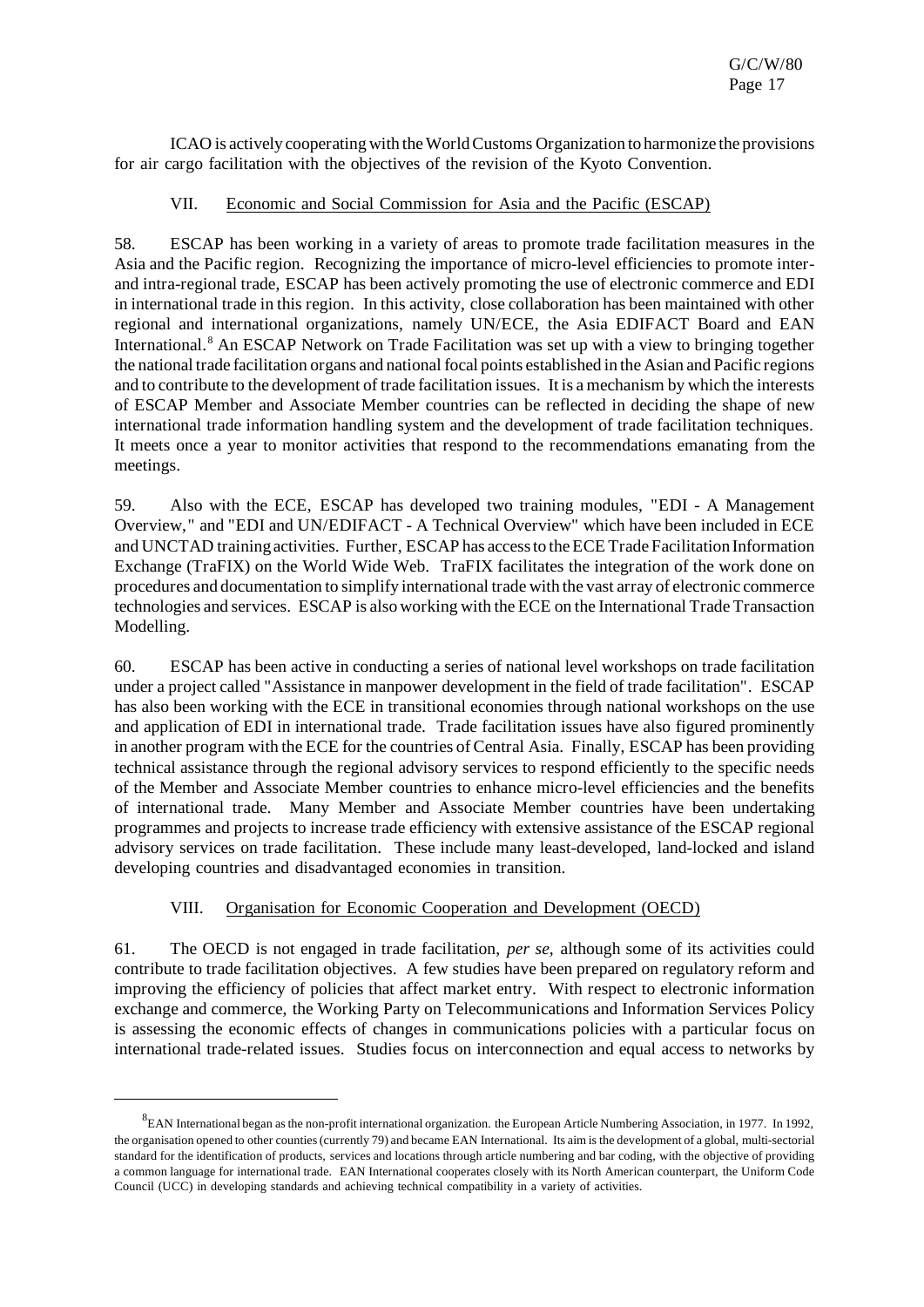competing operators; pricing strategies and competition in mobile telephony; policy frameworks and pricing for information infrastructures; and employment changes in the telecommunications industry. The Working Party is also examining the Internet with regard to pricing services as well as its potential impact as an alternative to conventional telephone networks.

62. The Committee forInformation,Computer andCommunications Policy has been working since 1993 on policy aspects related to computer technology for interactive communications. This work was given added impetus by the G7 Ministerial Conference on the Information Society in February 1995 which focused on the theme, Global Information Infrastructure - Global Information Society (GII-GIS). In May 1997, the Committee for Information, Computer and Communications Policy agreed on a statement of policy recommendations addressed to governments and international organisations suggesting policy directions to enable the private sector to take the lead in the development and implementation of the GII-GIS.

# IX. The International Trade Centre (ITC)

63. The ITC provides technical assistance on the practical applications of standards and/or guidelines related to trade facilitation developed and maintained by the UN/ECE in conjunction with the ISO. ITC works with the private and public sectors primarily through trade support/promotion institutions with the principle aim of assisting small and medium sized enterprises to enter into international trade transactions.

# X. The World Bank

64. The World Bank finances technical assistance projects and activities related to trade facilitation in a wide variety of regions which the Bank serves. One project related to customs reform was carried out in cooperation with the World Customs Organization. In addition, the International Economics Department has completed three studies on the costs, benefits, and best practices in applying information technology to further trade facilitation.

# XI. The International Organization for Standardization (ISO)

65. With a mandate to develop and harmonize global standards to reduce inefficiencies in international commercial transaction, the activities of the International Organization for Standardization (ISO) can generally be viewed as furthering the objectives of trade facilitation in the variety of economic sectors affected by these standards. Activities specifically focused on trade facilitation involve working with the UN/ECE on developing standards and adopting certain UN/ECE standards as ISO standards and disseminating their wide use. For example, ISO adopted UN/ECE Recommendation No. 3 which contains country codes, as ISO 3166. It also worked with the UN/ECE on ISO 4217 which contains an alphabetic code for the representation of currencies. In addition, ISO is working with the UN/ECE and the International Electrotechnical Commission on an internationally agreed Basic Semantic Repository (BSR). This will provide an internationally agreed database for use by developers of soft-ware for a wide range of applications including EDI.

# **B. INTERNATIONAL NON-GOVERNMENTAL ORGANIZATIONS**

# I. International Air Transport Association (IATA)

66. The International Air Transport Association (IATA) represents and serves airline industries from approximately 135 countries and territories; Its members carry the majority of the world's scheduled international and domestic air traffic. IATA's work embraces virtually every aspect of the air transport industry including technical, operational, legal and security matters as well as facilitation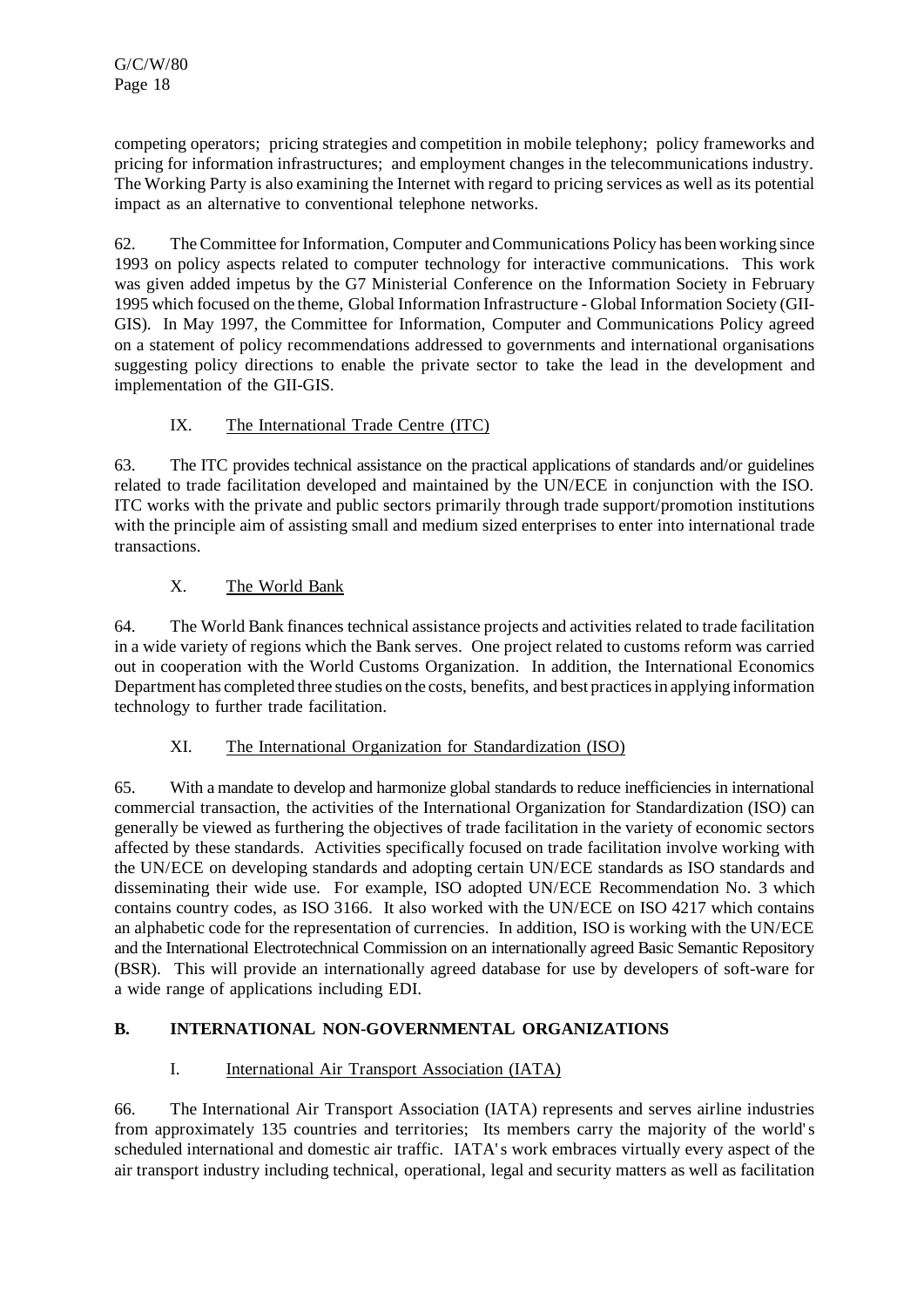(streamlining procedures at airports), statistics and industry finance. Its objectives are to promote safe, reliable and quick air services for passenger traffic and cargo transport.

67. Facilitation, defined as efforts to reduce government regulations and procedures which impede movement of persons and goods over international boundaries is an area of prime concern for most of IATA's Members. Primarily focused on the actions of customs, immigration and agriculture inspection staffs at ports of entry around the world, the most important aspects of IATA's efforts occur through contact at higher government levels. It actively promotes the adoption of international standards for air cargo transportation among its Members, and represents Members' positions with regard to facilitation issues to airport authorities and customs administrations.

68. In the area of customs and trade co-operation, IATA participates in the joint efforts of the International Chamber of Commerce and the WCO to develop a "Customs Model". The intent of this work is to reduce barriers by first identifying and then building upon the best practices existing today. The resulting model could ultimately serve as a practical guide for customs organisations world-wide. IATA cooperates with UNCTAD and a number of relevant non-governmental transport organisations.

# II. International Chamber of Commerce (ICC)

69. The ICC is a focal point fortrade facilitation activities among non-governmental organizations. Its membership extends to several thousand enterprises in more than 130 countries worldwide. It gathers, coordinates, and represents business views on all issues relating to trade and customs procedures, documentary requirements, regulatory reform, transport, electronic commerce and other subjects that influence the free flow of goods across borders. In 1996, the ICC identified customs modernization and reform as a key concern of the future and developed the *ICC International Customs Guidelines*, which form a comprehensive set of practices for those engaged in international trade and transport. The 60 Guidelines draw heavily on the Kyoto Convention and on the Columbus Declaration (For an overview of the guidelines, please refer to Annex XI) . Since 1996, the ICC has a formal *Cooperation Agreement* with the WCO. It also participates in the UN/ECE Working Party on Trade Facilitation (WP.4) and promotes the ECE Recommendations among its members.

70. The ICC's work is generally carried out by several Commissions and Committees, each attending to one or several issues related to trade, business, investment or trade facilitation. On 1 January 1997, the ICC *Committee on Trade Regulation* was restructured and renamed as the *Committee on Customs and Trade Regulation* to denote the ICC's new emphasis on customs reform. Elements of this Committee's 1997 work programme include:

- promotion and awareness-building of the *ICC International Customs Guidelines* in other business organisations and governments;
- establishment of a dialogue on customs procedures with the WTO as a follow-up on the Singapore decision on Trade Facilitation;
- increased business-customs cooperation under the auspices of the ICC/WCO Cooperation Agreement to promote efficiency in customs control and facilitation;
- development of a range of practical uses for the ICC International Customs Guidelines as a basis for assessing customs efficiency and monitoring progress in implementation.

71. Other Commissions with a close link to trade facilitation are the *Commission on International Commercial Practice*s which makes recommendations on evolution of commercial legal practice required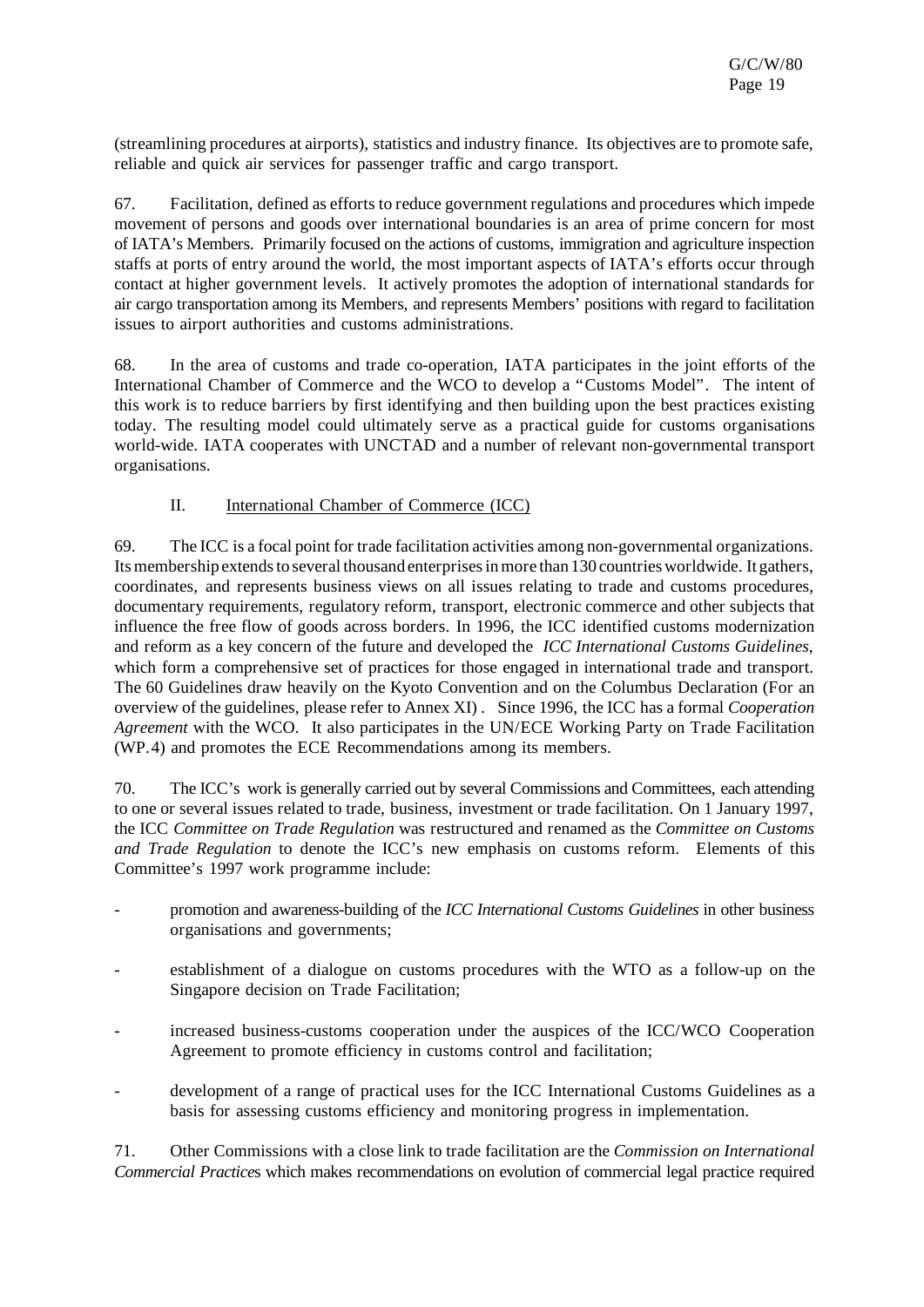by modernisation of transport techniques and international agreements. The *Transport Commissions* provide fora for resolution of common problems involving safety and international regulation. The *Standing Committee on Extortion and Bribery* promotes the ICC's Rules of Conduct to Combat Extortion and Bribery in International Business transaction by encouraging cooperation between business and governments worldwide. Finally, the *Commission on Banking Techniques and Practices* sets selfregulatory standards for parties involved in trade finance.

72. The ICC promotes harmonized business practices among its members to smooth cross border trade. It has developed several business tools for use by the trade community, these are presented in Annex XII.

# III. International Chamber of Shipping (ICS)

73. The International Chamber of Shipping (ICS) is the trade association for the internationalshipping industry, dealing with the whole range of matters affecting shipping operations, safety and pollution prevention, maritime law and a number of trade issues. It has 37 members (predominately national shipowner associations) in 34 countries, representing more than half of the world's tonnage. It works on harmonization and simplification of commercial trade practices related to maritime transport and has developed the following instruments:

- 1972 Recommendations on the Format of Bills of Lading

- 1978 Recommendations on the format of Combined Transport Bills of Lading
- 1969 Recommendations on the layout and content of a ship's manifest

The UN aligned ICS Standard Bill of Lading is used worldwide as a model for the design of B/L forms. ICS has participated in the development of, and promotes, among others, the FAL Convention, UN/ECE Trade Facilitation Recommendations and EDIFACT Standards, the WCO Memorandum of Understanding Programme on the suppression of drug trafficking and the Kyoto Convention. It has consultative status with IMO, WCO, and ICC.

# IV. International Road Transport Union (IRU)

74. Road transport is the most important form of all land transport categories in terms of tonnage, mileage, passengers carried, and value of goods transported. The objective of the IRU is to promote national and international road transport and to safeguard the interests of professional road transport and transport. The IRU is the international forum and spokesman for national road transport organisations from 64 countries. It is the international guarantor of the TIR system (*Customs Convention on the International Transport of Goods Under Cover of TIR Carnets*), established in 1959 (renewed 1975) under the auspices of the United Nations Economic Commission for Europe. In cooperation with national organizations, it issues more than 600,000 TIR carnets per year. The IRU produces the annual "World Transport Data Report" and a twice-yearly "Selection of International Road Transport Documentation". For additional information on the IRU, refer to Annex XIII.

# V. International Federation of Freight Forwarders Associations (FIATA)

75. FIATA represents the interests of freight forwarding service industries from 145 countries. Itsmembers are nationalfreight forwarders associations. FIATA participates actively in the development of UN/EDIFACT standards and guidelines at UN ECE, the revision of the Kyoto Convention at the WCO, and the drafting of a new Warsaw Convention at the ICAO. It also cooperates actively with other intergovernmental organizations such as UNCTAD and IMO on the improvement of the quality forwarding services through harmonization of transport documents and development of standard conditions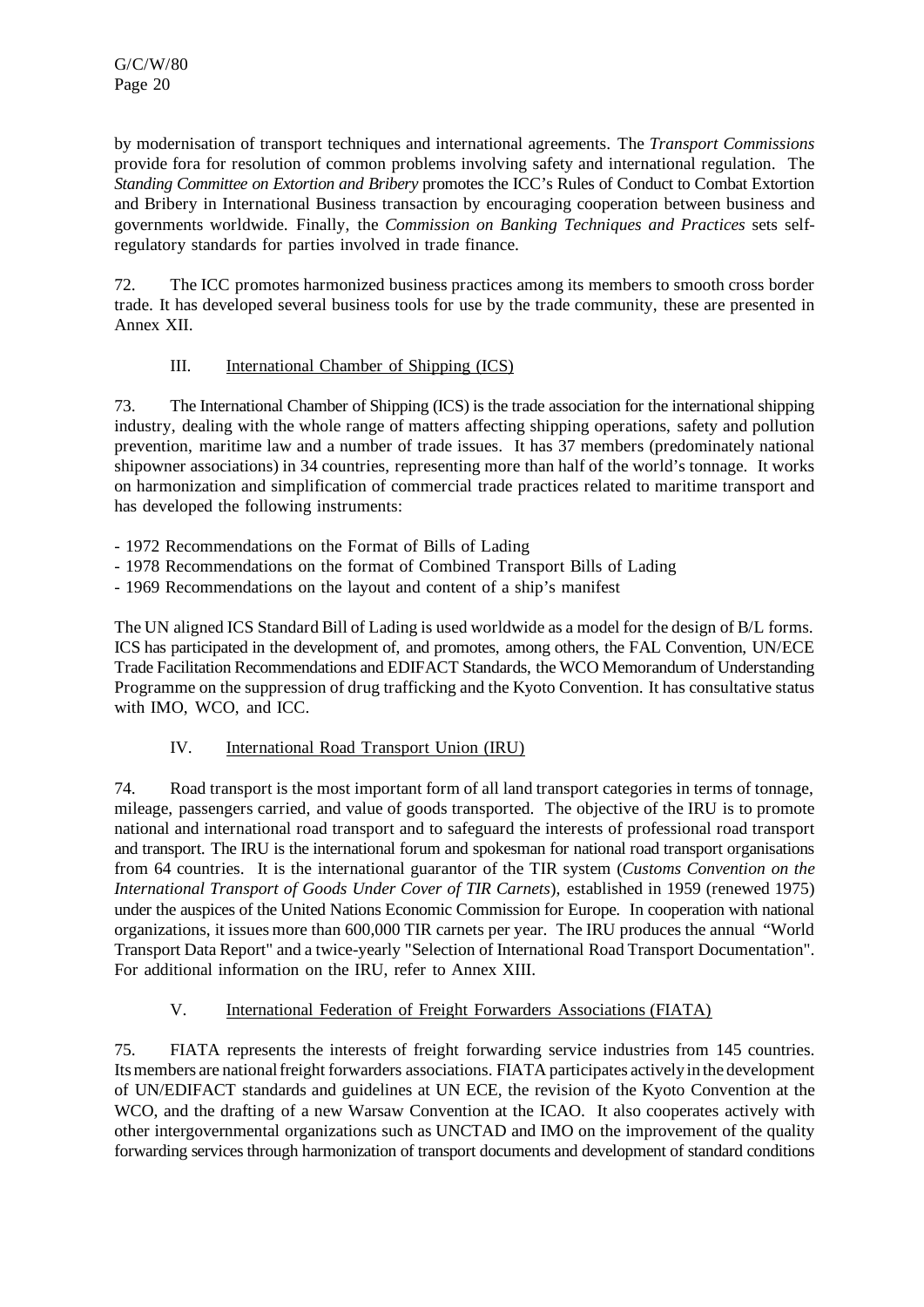of trading, etc. Since its foundation in 1926, FIATA has developed a number of trade facilitation documents. For details on these documents and other FIATA activities, consult Annex XIV.

## **C. REGIONAL ORGANIZATIONS AND FREE TRADE AREAS OR CUSTOMS UNION**<sup>9</sup>

76. The following paragraphs discuss those regional initiatives and activities for which the Secretariat was able to obtain information in the time available; the present submission does not mean to exclude the possible existence of other regional activities or initiatives.

### I. Asia-Pacific Economic Cooperation (APEC)

77. A major programme to simplify and harmonize customs procedures in the Asia-Pacific region waslaunched in 1996 through the Osaka Action Agenda. All work is coordinated by the Sub-Committee on Customs Procedures (SCCP) and individual APEC Members. Collective actions to be taken by all APEC Members are highlighted below:

- Adopting or abiding by the principles of the Harmonized Commodity Description and Coding System (HS) by 1996: currently, all 18 APEC economies are applying the HS System, though not all APEC Members are yet signatories to the HS Convention. A technical assistance programme coordinated by Japan seeks to rectify difficulties with the adoption of the system which have occurred in five Members.
- Simplification and harmonization of customs procedures on the basis of the Kyoto Convention by 1998: currently, eight Members are signatories to the Convention, and another six have requested technical assistance towards its implementation. Due to the ongoing revision of the Kyoto Convention, technical assistanceis currently held off until the future Convention becomes clearer; several APEC Members are actively engaged in the revision work.
- Alignment with WTO Agreements: adoption of the WTO Agreement on Implementation of Article VII of the GATT 1994 (Customs Valuation) and establishment of border enforcement measuresfor protection of intellectual property rights provided in the WTO Agreement onTrade Related Aspectsof Intellectual Property Rights by the year 2000 for those Members who delayed application of the Agreement.
- Automation of customs clearance systems based on UN/EDIFACT, by 1999; work towards achievement of this objective is presently underway.
- Provision of facilities for temporary admission of goods for-re-export through accession to the ATA Convention by the year 2000.

78. Another aspect of the work programme relates to enhanced transparency of customs laws and procedures. This objective requires Members to publish information on administrative guidelines, procedures and rulings in addition to customs laws and regulations by 1998. By the year 2000, APEC economies have committed to introducing clear appeal provisionsand advance tariff classificationrulings within each Member state. With regard to customs modernization, the SCCP is undertaking a study on the harmonization of trade data elements for customs processing of cargo. APEC Members are exploring the feasibility of introducing a risk management approach, and applying modern electronic commerce systems to facilitate cargo clearance.

 $9$ Due to the multitude of regional agreements that entertain efforts to harmonize and simplify trade procedures, only a few organizations for which information was available are covered here.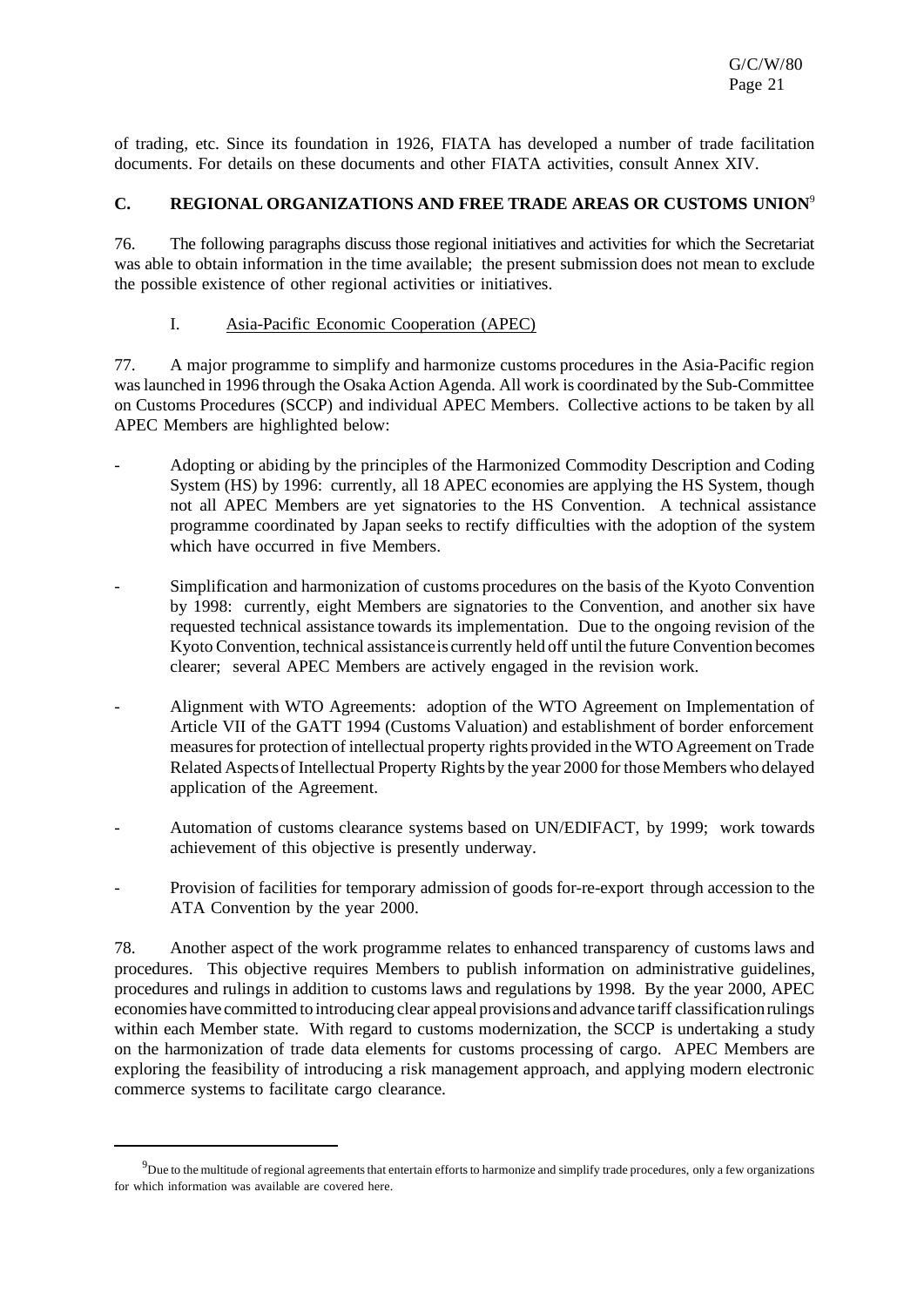# II. European Union (EU)

79. The European Union has prepared several "Customs Cooperation and Mutual Assistance" Agreements with Canada, the Republic of Korea, and the United States, setting out the framework in which cooperation between customs administrations will occur. The agreements provide for establishment of channels of communication between customs authorities to facilitate the secure and rapid exchange of information, as well as the coordination of positions concerning topics of common interest that are discussed in the framework of international organizations. The Agreements call for the establishment ofJointCustomsCommittees. Associationagreementswith severalEastEuropean States contain sections on the alignment of customs procedures with the principles of the EU Customs Code. Provisions to align customs procedures exist also in Agreements with Russia, Morocco, Tunisia, Israel and Turkey. Further, the Joint Declaration of the 12th ASEAN-EU Ministerial Meeting calls for the initiation of ASEAN-EU cooperation in customs matters.

80. The EU Customs 2000 Programme is an internal EU project aimed at ensuring the homogeneous application of Community rules and common policy in order to guarantee equivalent results with regard to both controls on and simplification of trade. Target date for the implementation of the programme is the end of the year 2000. Features of the programme include a joint effort to combat fraud and illicit trafficking, computerization of customsservices, improvementsin workingmethods(risk-analysis, audit techniques, trade-customs memoranda of understanding, etc.). Joint teams of customs experts are monitoring sectors of Community customslegislation and drawing up reports identifying best working methods.

# III. North American Free Trade Agreement (NAFTA)

81. Chapter five of the Agreement establishes the procedures that customs administrations from each party mustfollow in administering and enforcing the NAFTA rules of origin regime. In this context, uniform regulations regarding interpretation, application, and administration of rules of origin and customs procedures were developed by the parties. A trilateral working group on rules of origin meets at least four times a year for the purposes of monitoring the implementation and administration of NAFTA's drawback and marking rules as well as the provisions of chapters four and five, and the uniform regulations established for applying those chapters. A Customs Subgroup, meets four times a year to address customs and tariff-related matters which are in the interest of the parties. It is the forum that deals with potential disagreement of the parties on the interpretation and administration of the common rules of origin and other customs and tariff-related issues. A "North American Trade Automation Prototype" (NATAP) for cargo moving among the NAFTA partners is currently in the test phase. NATAP will utilize a trilaterally agreed-upon set of standardized data elements, conveyed in EDIFACT syntax. NAFTA partners are undertaking an exploration of methods for simplification and possible harmonization of procedures for express consignments.

# **D. OTHER ACTIVITIES AND INITIATIVES**

82. Other activities and initiatives, for which detailed information was not readily available but which have come to the attention of the Secretariat, are noted below.

83. Some regional free trade agreements or customs unions feature rules pertaining to the harmonization and/or simplification of trade procedures or cooperation among the Members' customs authorities. These include, *inter alia*, the Andean Group, the Arab Common Market, the Association of South East Asian Nations(ASEAN), the Caribbean Community (CARICOM), the Central European Free Trade Agreement (CEFTA), the Central African Customs and Economic Union (CACEU), the Central American Common Market, the Common Market for Eastern and Southern Africa (COMESA), the Economic Community of West African States (ECOWAS), the Gulf Cooperation Council, the Latin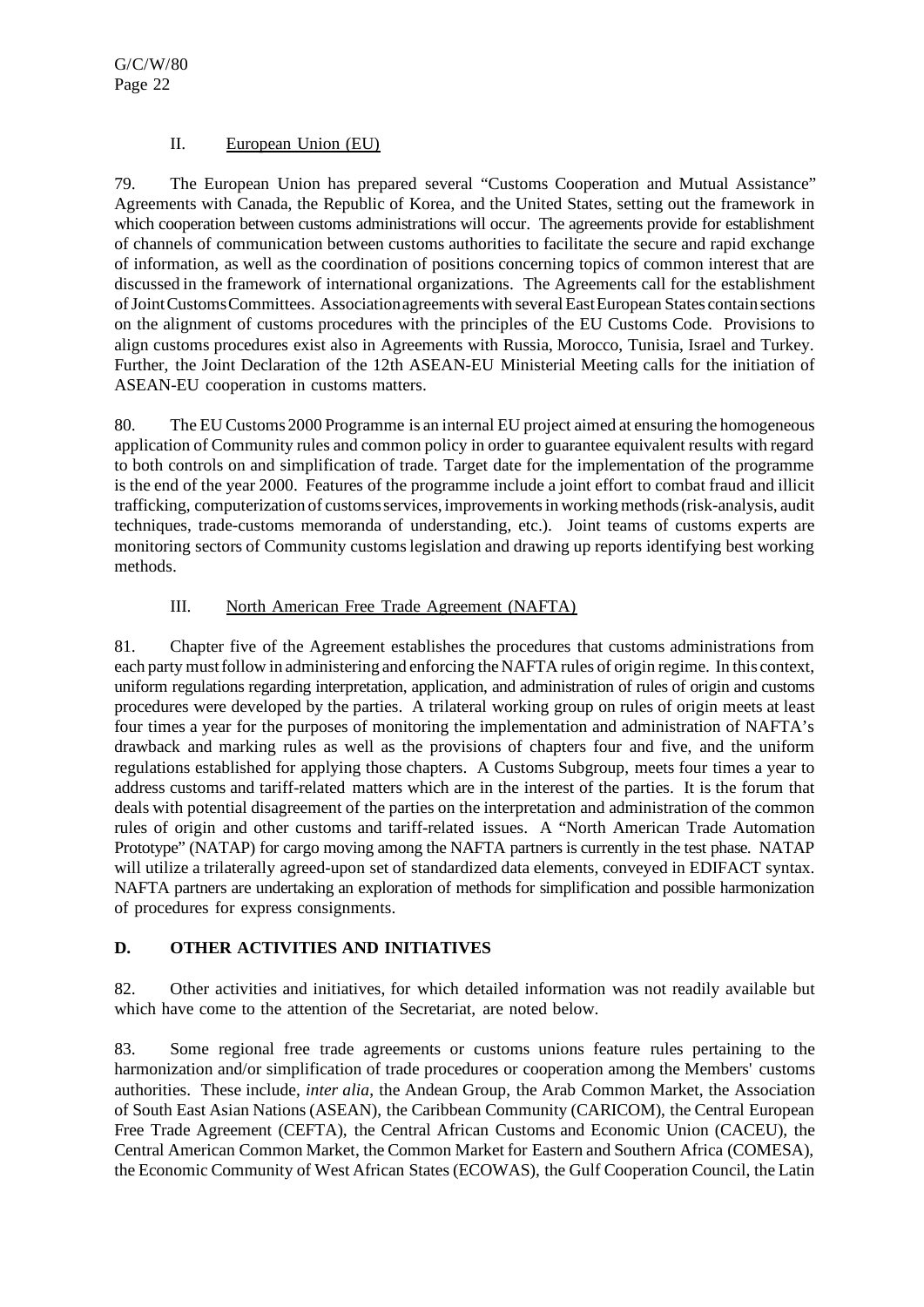American Integration Association (LAIA), the Southern Common Market (MERCOSUR), the South Asian Association for Regional Cooperation (SAARC) Preferential Trading Agreement (SAPTA), and the West African Economic and Monetary Union (WAEMU).

- 84. Three further initiatives are noted below.
- The Summit of the Americas, held 1994 in Miami launched the idea of a Free Trade Area of the Americas (FTAA) by 2005. At the following Ministerial Meetings in Denver, Colorado, in 1995, in Cartagena, Colombia in 1996, and in Belo Horizonte, Brazil in 1997, work continued in several Working Groups which had been established to prepare for negotiations no later than 2005, among them a Working Group on "Customs Procedures and Rules of Origin". The mandate of this Working Group includes the development of a comprehensive inventory of hemisphere customs procedures and publication of a Customs Procedures Manual for use by the private sector; the development of recommendations on promoting electronic filing of customs information; and making recommendations on a specific approach for hemisphere-wide simplification of customs procedures. In Cartagena, it was agreed that immediate action would be taken on these areas. In Belo Horizonte, Ministers directed their Vice-Ministers to approve the recommendations put forward in these areas, termed "business facilitation measures".
- At the 1996 *Lyon Summit*, G-7 leaders agreed to "initiate an effort to standardize and simplify customs procedures" and initiated work on common data elements for imports and exports, common protocols for electronic communications related to electronic processing of goods, and the possible establishment of a prototype system for electronic processing.
- At the *30th Quadrilateral Trade Minister Meeting* in Toronto (30 April 2 May 1997), it was agreed to intensify efforts to complete the WTO harmonization work programme on nonpreferential rules of origin, customs valuation and preshipment inspection within the existing timeframes.

## **E. LIST OF WTO PROVISIONS (URUGUAY ROUND AGREEMENTS/GATT 1994) RELATED TO TRADE FACILITATION**

85. The following paragraphs provide a general explanation of the relevant WTO provisions; no interpretation of the provisions is intended.

#### *Article V - Freedom of Transit*

86. Article V establishes the GATT definition of "traffic in transit". It states that "there shall be freedom of transit through the territory of each Member for traffic in transit to or from the territory of other Members...". Further, it states that "...except in cases of failure to comply with applicable customslaws and regulations, such traffic coming from or going to the territory of other Membersshall not be subject to any unnecessary delays or restrictions and shall be exempt from customs duties and from all transit duties or other charges imposed in respect of transit, except charges for transportation or ... administrative expenses ...". It establishes Most-Favoured-Nation (MFN) treatment for such transit with respect to all charges, regulations and formalities (the Interpretative Note clarifies that in respect of transportation charges, this principle refers to like products being transported on the same route under like conditions).

#### *Article VII - Valuation for Customs Purposes*

87. Article VII lays down the main principles governing the valuation of imports for assessment of duties or other charges (not including internal taxes). It establishes that this should be based on the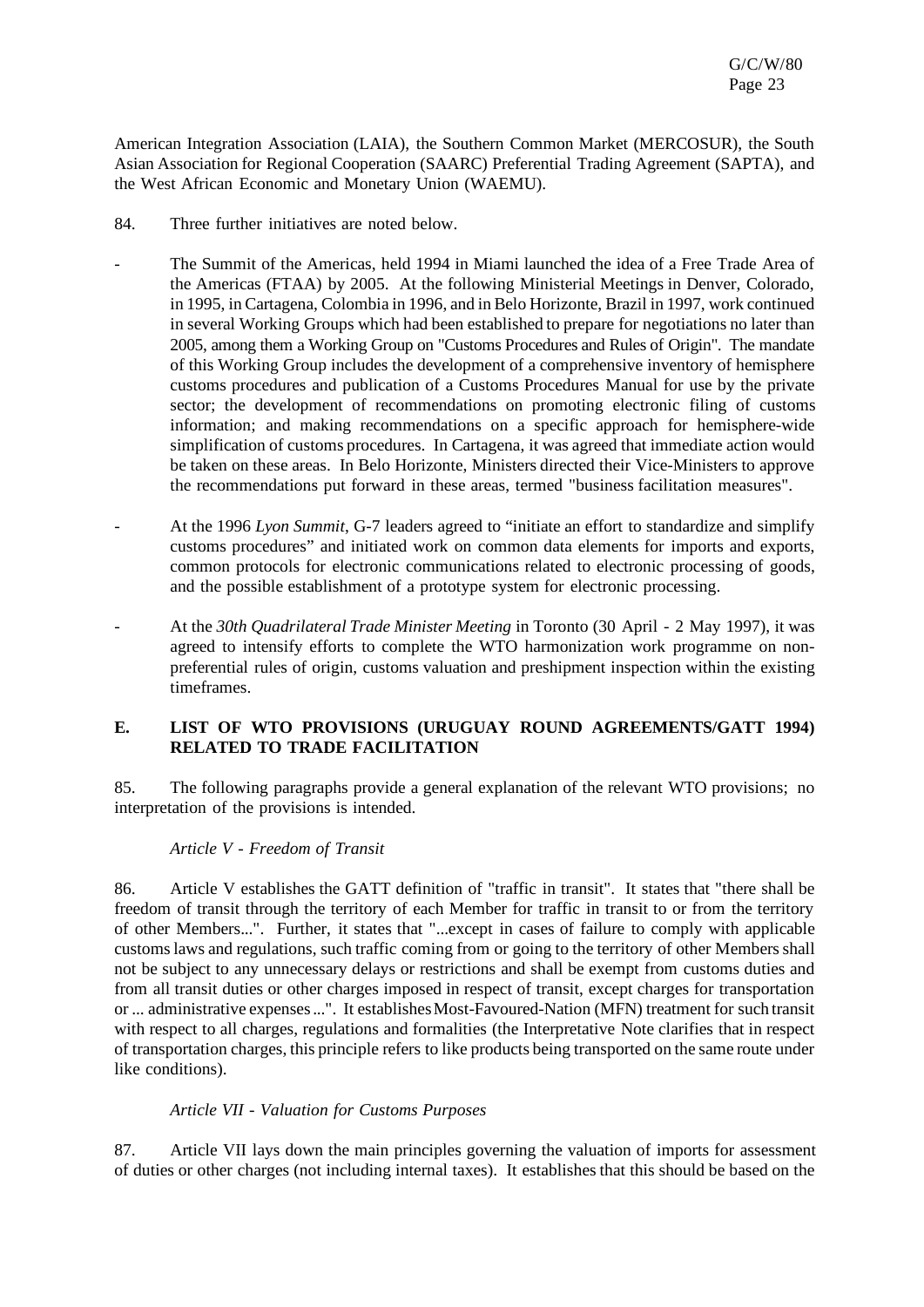"actual value of the imported merchandise, or of like merchandise, and should not be based on the value of merchandise of national origin or on arbitrary or fictitious values". The Article defines "actual value". Interpretation and application of this Article has been provided in the Tokyo Round and Uruguay Round Agreements on Implementation of Article VII of GATT 1994 (see below).

# *Article VIII - Fees and Formalities connected with Importation and Exportation*

88. The basic premise of Article VIII is that all fees and charges (other than import and export duties and taxes covered by Article III) imposed on or in connection with importation or exportation "shall be limited in amount to the approximate cost of services rendered and shall not represent an indirect protection to domestic products or a taxation of imports or exports for fiscal purposes". Members recognize that the number and diversity of such fees, and the incidence and complexity of import and export formalities should be reduced. Further, documentation requirements should be lessened and simplified. Article VIII also provides that minor breaches of customs regulations or procedural requirements shall not be subject to substantial penalties.

# *Article IX - Marks of Origin*

89. The Article establishes MFN treatment with respect to marking requirements. It emphasizes that the difficulties and inconveniencesto the commerce and industry of exporting countries of adopting and enforcing laws relating to marks of origin should be reduced to a minimum. Whenever practicable, required marks should be permitted to be affixed at the time of importation. In addition, Members should cooperates to prevent the use of trade names in such manner as to misrepresent the true origin of a product, to the detriment of protected distinctive regional or geographical names of products.

# *Article X - Publication and Administration of Trade Regulations*

90. This Article requires each Member to promptly publish of all laws, regulations, judicial decisions and administrative rulings affecting imports and exports. In addition, "agreements affecting international trade policy which are in force" between two Members shall also be published. With regard to rates of duty or other charge on imports, publication shall precede enforcement of a more restrictive measure. Each Member shall further maintain or institute "judicial, arbitral or administrative tribunals or procedures for the purpose, *inter alia*, of the prompt review and correction of administrative action relating to customs matters."

# *Agreement on Implementation of Article VII of the GATT 1994 (Customs Valuation Agreement)*

91. The Customs Valuation Agreement contains provisions which put into effect the principles contained in Article VII of the GATT. It establishes the "transaction value" as the price actually paid or payable of the imported product as the primary basis for customs value. It also contains 5 other methods to be used whenever the customs valuation cannot be determined under the transaction value. Two of these methods deviate from the transaction value, the deductive method and the computed value. The Agreement also contains special and differential treatment provisions for developing countries, provision for the establishment of a Technical Group on Customs Valuation in the World Customs Organization, and notification obligations.

# *Agreement on Rules of Origin*

92. The Agreement on Rules of Origin aims at harmonization of non-preferential rules of origin and ensures that such rules do not themselves create unnecessary obstacles to trade. The Agreement sets out a work programme for the harmonization of rules of origin to be undertaken, in conjunction with the WCO, and completed three years after the entry into force of the WTO. The underlying principle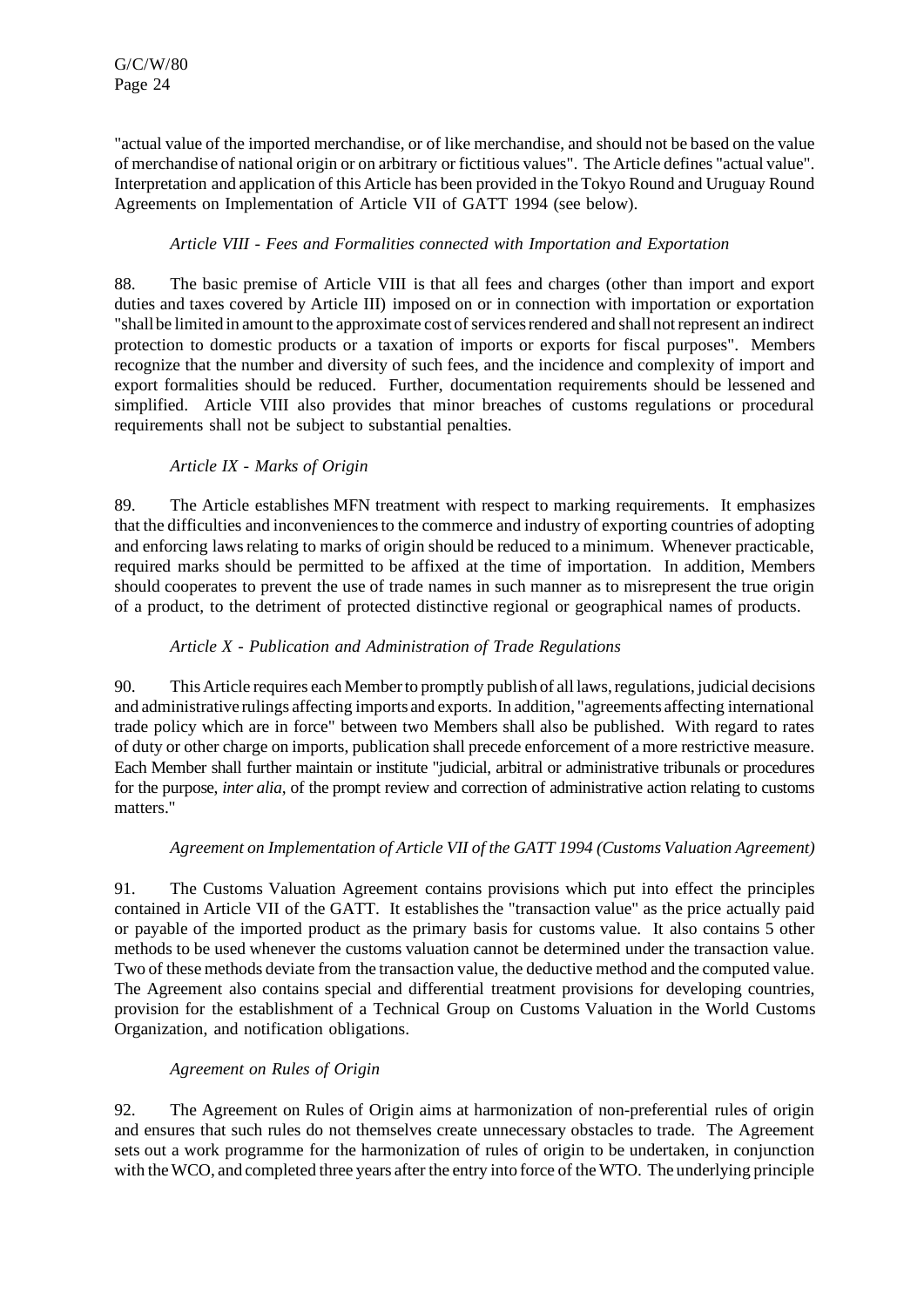is that the originating status of a good should be either the country where the good has been wholly obtained or, when more than one country is concerned in its production, the country where the last substantial transformation has been carried out; rules of origin should not be used as instruments of trade policy; and they should be objective, predictable, coherent and based on positive standards. The Agreement also calls for the establishment of a Technical Committee on Rules of Origin in the WCO.

## *Agreement on Import Licensing Procedures*

93. The Agreement on Import Licensing Procedures recognizes that import licensing procedures can have acceptable uses, but also that their inappropriate use may impede the flow of international trade. It establishes disciplines on the users of import licensing systems to ensure that the procedures applied for granting both "automatic" and "non-automatic" import licences do not in themselves restrict or distort trade. By becoming Members of the WTO, governments commit themselves to simplifying and bringing transparency to their import licensing procedures and to administering them in a neutral and non-discriminatory manner. The Agreement sets up time-limits for the publication of information concerning licensing procedures, notification to the Committee and for processing of licence applications.

## *Agreement on Preshipment Inspection*

94. The Agreement on Preshipment Inspection (PSI) lays out a framework of rules and obligations for Membersusing preshipment inspection (user Member) in order to govern the practices of preshipment inspection entities. The Agreement calls for transparency and non-discrimination in the conduct of these activities and requests user Members to ensure that PSI entities use agreed or international standards, that they provide adequate protection for confidential businessinformation, avoid unreasonable delays in inspection of shipments, establish an appeals procedure for exporters and base price verification on the methodology provided in the Agreement. The Agreement also calls for the establishment of an Independent Entity to review disputes between exporters and PSI entities.

#### *Agreement on Technical Barriers to Trade (TBT)*

95. The TBT Agreement lays down rules that govern the preparation, adoption and application of technical regulations, standards and conformity assessment procedures. These include provisions on non-discrimination and national treatment, avoiding unnecessary obstacles to trade, harmonization, transparency, mutual recognition of conformity assessment procedures and equivalence of technical regulations. Both standards and technical regulationslay down specific physical requirements for products, such as a product's size, shape, design, length and functions, and a product' labelling, packaging and marking as well as product-related process and production methods. Transparency is ensured through the establishment of national enquiry points, and four different notifications obligations.

#### *General Agreement on Trade in Services*

96. Apartfrom its general thrust of facilitating trade in services, theGATS relatesto trade facilitation in particular for all modes of transport industries. However, with regard to air transport the services related to landing rights ("hard rights") are excluded from the scope of the GATS. To date 37 schedules that include commitments on air transport services are in force. Presently, 36 countries have undertaken commitments on maritime transport. Concerning road and rail transport, 21 and 36 schedules, respectively, have entered into force. Further negotiations on services will take place no later than by the year 2000 and will include transport services. By the same date the annex on air transport services will be reviewed in order to consider the possible further application of the GATS to this sector.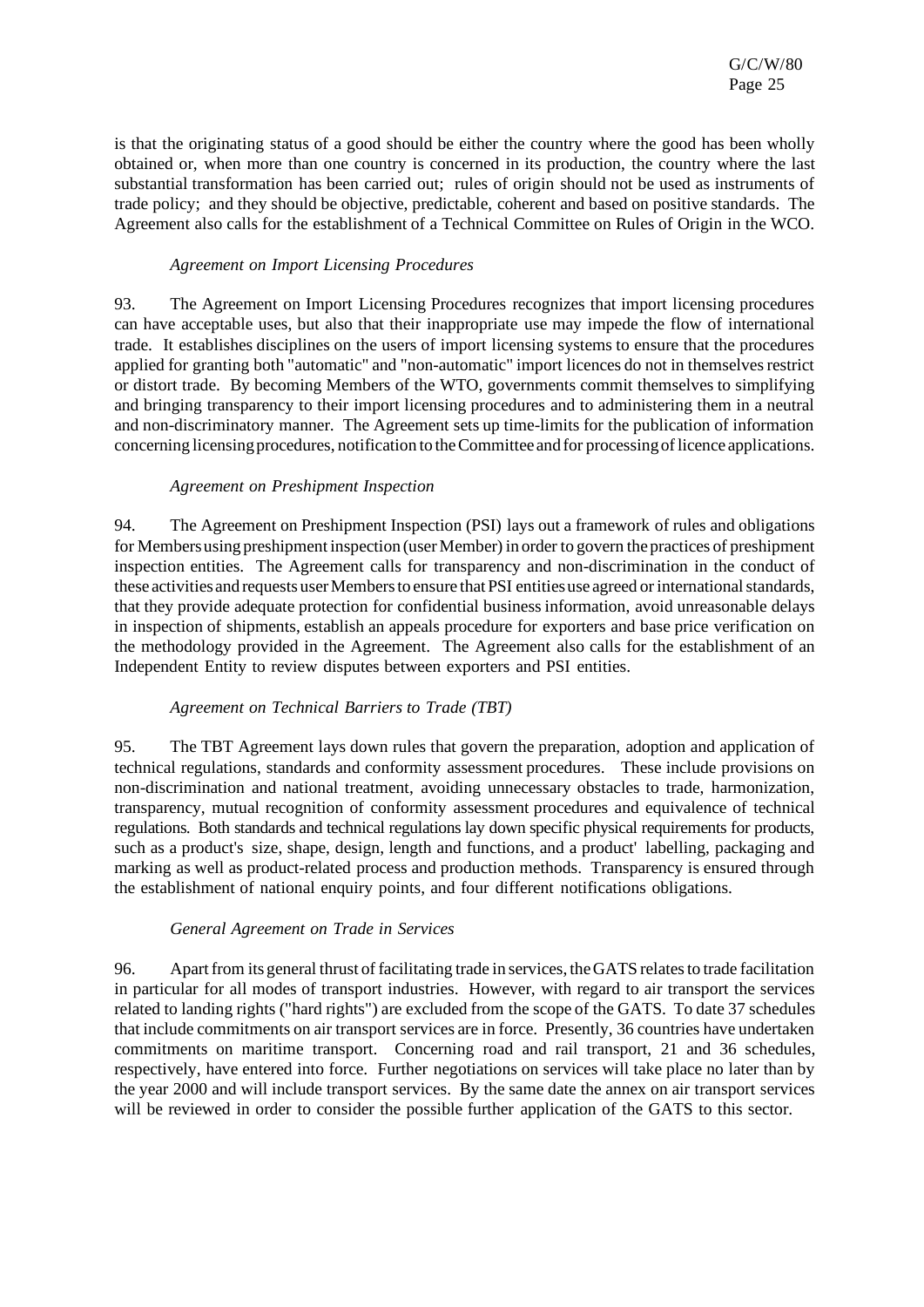## *Agreement on Trade-Related Aspects of Intellectual Property Rights*

97. Section 4 of the Agreement addresses "Special Requirements Related to Border Measures", in order to prevent illicit trafficking of counterfeit trademark or pirated copyright goods.

## *Agreement on the Application of Sanitary and Phytosanitary Measures*

98. The Agreement encourages the use of international standards, guidelines and recommendations, thus enhancing transparency and security. It requires MFN and national treatment where identical or similar conditions prevail. Annex C to the Agreement deals specifically with control, inspection and approval procedures. It obliges Members to provide that these procedures are not inconsistent with the other provisions of the Agreement.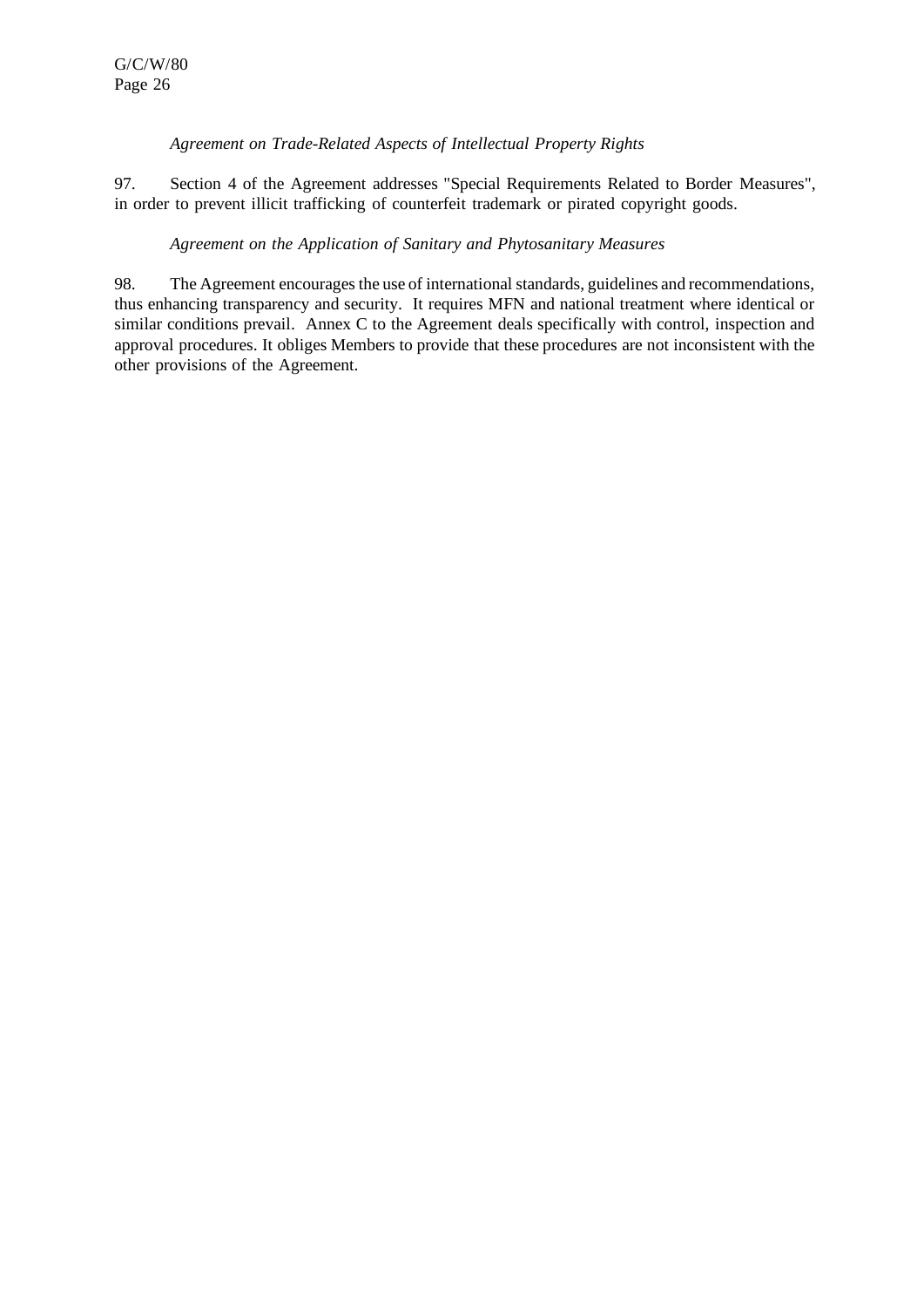### Annex I: UN/ECE RECOMMENDATIONS

## 1. *United Nations Layout Key for Trade Documents*

Provides an international basis for the standardization of documents used in international trade and transport, including the visual representation of such documents. The UN Layout Key is intended particularly to serve as a basis for designing aligned series of forms employing a master document in a reprographic one-run method of document preparation; it can also be applied for the layout of visual display presentations in electronic data processing applications.

## 2. *Location of Codes in Trade Documents*

The text was incorporated into Recommendation No. 1 "United Nations Layout Key for Trade Documents".

## 3. *ISO Country Code for Representation of Names of Countries*

Known as the "ISO ALPHA-2 Country Code", for use in representing the names of countries, dependencies, and other areas of special geographical interest for purposes of international trade whenever there is a need for a coded alphabetical designation.

## 4. *National Trade Facilitation Organs*

Provides guidelines for establishing national organizations or committees, in accordance with national regulations, to encourage the implementation of recommendations on facilitation of international trade procedures.

#### 5. *Abbreviations of INCOTERMS*

Proposes abbreviations of trade terms for acceptance and use by Governments and international organizations whenever these terms are referred to in abbreviated form, including electronic data transmission and processing.

#### 6. *Aligned Invoice Layout Key*

Applied to the design of commercial invoices for international trade in goods. The layout key can also be used as a basis for designing invoices in other instances. Invoices based on this Recommendation are intended - to the extent possible - to present the required data in such a way that existing documents could be complemented orin certain casesreplaced (e.g. customsinvoices, consularinvoices, declarations of origin, etc.).

#### 7. *Numerical Representation of Dates, Time and Periods of Time*

Establishes a method for a standardized and unambiguous all-numerical designation of a given date, time of day and a given period of time. It appliesto all cases where these data are presented as separate entries in numerical form but not when they are part of a plain language text.

#### 8. *Unique Identification Code Methodology (UNIC)*

Establishes a unique consignment reference number with the objective of reducing the number of different references used by parties in international and national trade transactions. It is not intended as a method of product identification.

#### 9. *Alphabetic Code for the Representation of Currencies*

Encourages the use of the three-letter alphabetic codes of International Standard ISO 4217, "Codesfor the representation of currencies and funds", for application in international trade and their use in commercial transactions when currencies are expressed in coded or abbreviated form. The code is designed to be equally suitable for automated or manual applications.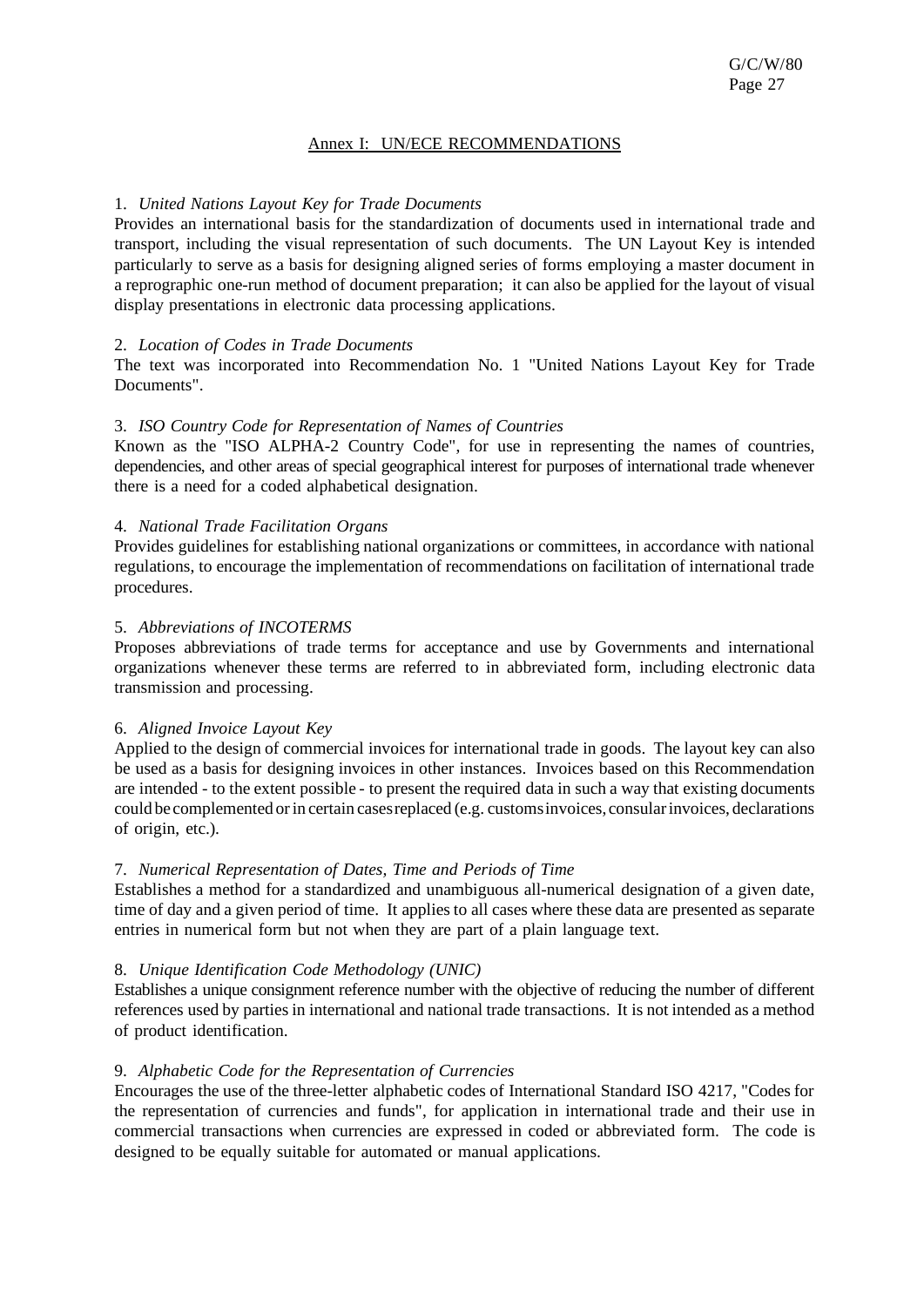## 10. *Codes for Ships' Names*

This Recommendation is under revision and will be reissued following approval by the UN/ECE Working Party on Facilitation of International Trade Procedures.

## 11. *Documentary Aspects of the International Transport of Dangerous Goods*

Sets forth actions to harmonize information requirements and to simplify documentary procedures for the transport of dangerous goods in order to decrease complexity and increase accuracy and efficiency.

## 12. *Measures to Facilitate Maritime Transport Documents Procedures*

Aims to simplify and harmonize procedures and documents used by ship-owners, consignees, banks and other parties involved in the maritime transport of goods to evidence the contract of carriage. This Recommendation applies to consignment-based documents evidencing contract or undertaking to carry goods by vessel, and to related procedures. It also applies to multimodal transport, as appropriate.

## 13. *Facilitation of Legal Problems in Import Clearance Procedures*

Recommends to Governments a series of modifications which could be introduced into national laws and regulations to permit customs and regulatory bodies to clear imports more efficiently and to benefit from advances in modern information technology.

## 14. *Authentication of Trade Documents by means other than signature*

Seeks to encourage the use of electronic data transfer in international trade by recommending that Governments review national and international requirements for signatures on international trade documents, in order to eliminate the requirement for paper documents and meeting the requirement of signatures by the authentication guaranteed by the means of transmission. It also recommends examining current commercial documents to identify those where signature could be safely eliminated and promoting the necessary changes in commercial practice.

# 15. *Simpler Shipping Marks*

Describes a simple and standardized approach to identify cargo in order to reduce costs, mistakes, confusion and shipment delays. The Standard Shipping Mark established in this Recommendation should be used for marking on packages moved internationally by all modes of transport, for reproduction in related documents, as data elements in trade data interchange.

#### 16. *UN/LOCODE - Code for Ports and other Locations*

Recommends a five-letter alphabetic code for abbreviating the names of locations of interest to international trade, such as ports, airports, inland freight terminals, and other locations where customs clearance of goods can take place, and whose names need to be represented unambiguously in data interchange between participants in international trade.

# 17. *PAYTERMS - Abbreviations for Terms of Payment*

Provides abbreviations for certain terms of payment, referred to as "PAYTERMS", for use in international commercial trade transactions relating to the provision of goods and/or services.

# 18. *Facilitation Measures Related to International Trade Procedures*

Outlines a series of measures related to the movement of goods, presented in groups covering different phases of a common international trade transaction, which on their own would not justify an independent formal recommendation but which Governments should consider implementing. Each section describes the application area, outlines the procedures and documents covered, and describes the particular problems for which facilitation measures are needed.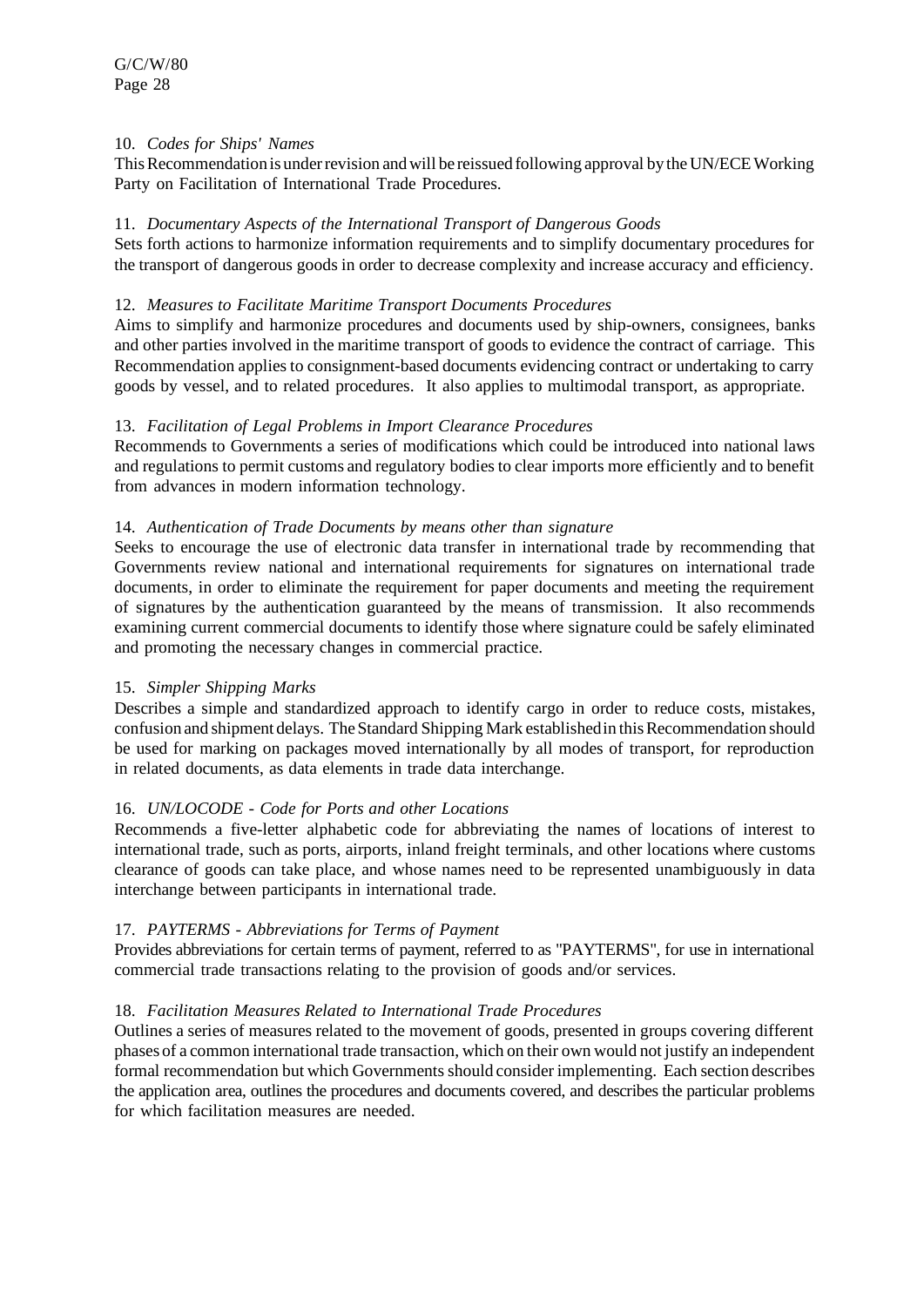## 19. *Codes for Modes of Transport*

Establishes a one-digit numerical code for representing transport modes and provides for a second digit for sub-divisions which might be required. This Recommendation applies to all cases where mode of transport is represented in coded form in international trade documents and where a simple code structure suffices.

## 20. *Codes for Units of Measurement used in International Trade*

Provides three character alphabetic and alphanumeric codes for representing units of measurement for length, area, volume/capacity, mass(weight), time and other quantities used in international trade. The codes are intended for use in manual and/or automated systems for the exchange of information between participants in international trade.

## 21. *Codes for Types of Cargo, Packages and Packaging Materials*

Establishes a numeric code system to describe the appearance of goods as presented for transport to facilitate identification, recording, handling, and establishing handling tariffs. The recommendation also establishes complementary alphabetic codes to represent the names of packages and provides pictorial symbols to provide a visual association between the codes and the types of packages that they represent.

## 22. *Layout Key for Standard Consignment Instructions*

Presents a layout key, based on the UN Layout Key for Trade Documents, for the design of Standard Consignment Instructions intended to convey instructions from either a seller/consignor or a buyer/consignee to a freight forwarded, carrier or his agent, or other provider of services, enabling the movement of goods and associated activities. This Recommendation is relevant to the movement and handling of goods, customs, distribution of documents, allocation of charges and special instructions.

## 23. *Freight Cost Code - FCC*

Provides a naming system to be used for the establishment of harmonized descriptions of freight costs and other charges related to the international movement of goods. It also specifies an unambiguous coded representation of those descriptions. This Recommendation applies in all cases where descriptions of freight costs and other charges have to be stated in plain language or in coded form in trade data interchange, be it in paper documents or by electronic means.

# 24. *Harmonization of Transport Status Codes*

Provides Transport Status Codes to satisfy requirements for exchanging coded information about the status of consignments, goods or means of transport at a certain time or place in the transport chain. Representation of transport status codes can be given in plain language or in coded form. The codes provided for in this Recommendation are intended for use in manual and/or automated systems for the exchange of information between all participants in international trade.

## 25. *Use of the UnitedNationsElectronicData Interchange forAdministration,Commerce and Transport (UN/EDIFACT)*

Recommends coordinated action by governments to promote UN/EDIFACT as a single international standard for electronic interchange of data (EDI) between public administrations and private companies of all economic sectors worldwide.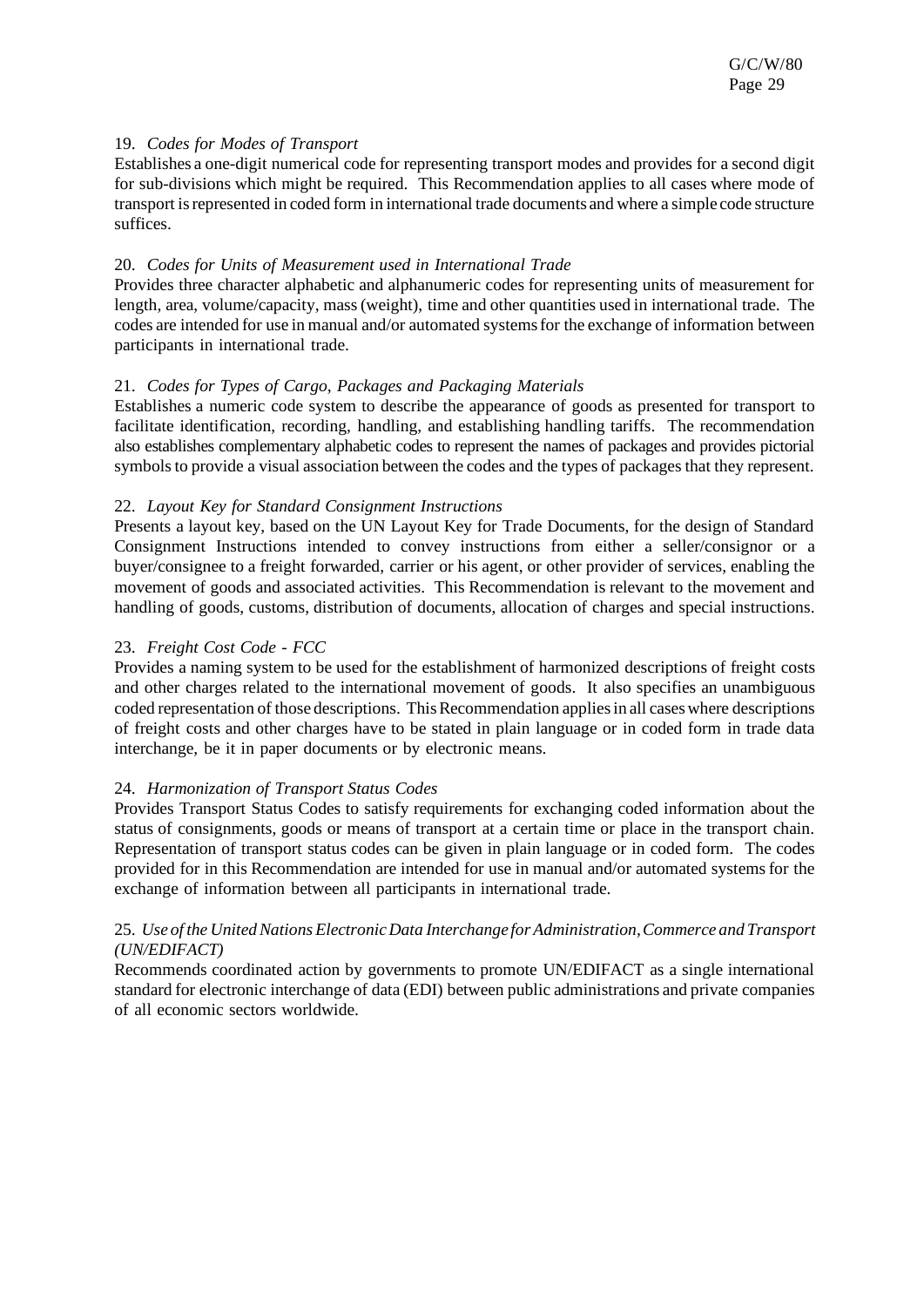#### 26. *Commercial use of Interchange Agreements for Electronic Data Interchange*

Promotes the use of interchange agreements between commercial parties using Electronic Data Interchange in connection with international commercial transaction. The Recommendation includes a Model Interchange Agreement for international use. Though designed for bilateral agreements between two trading partners, theModelInterchange Agreement, with adjustments,can be implemented inmultilateral relationships such as in a trade community or association.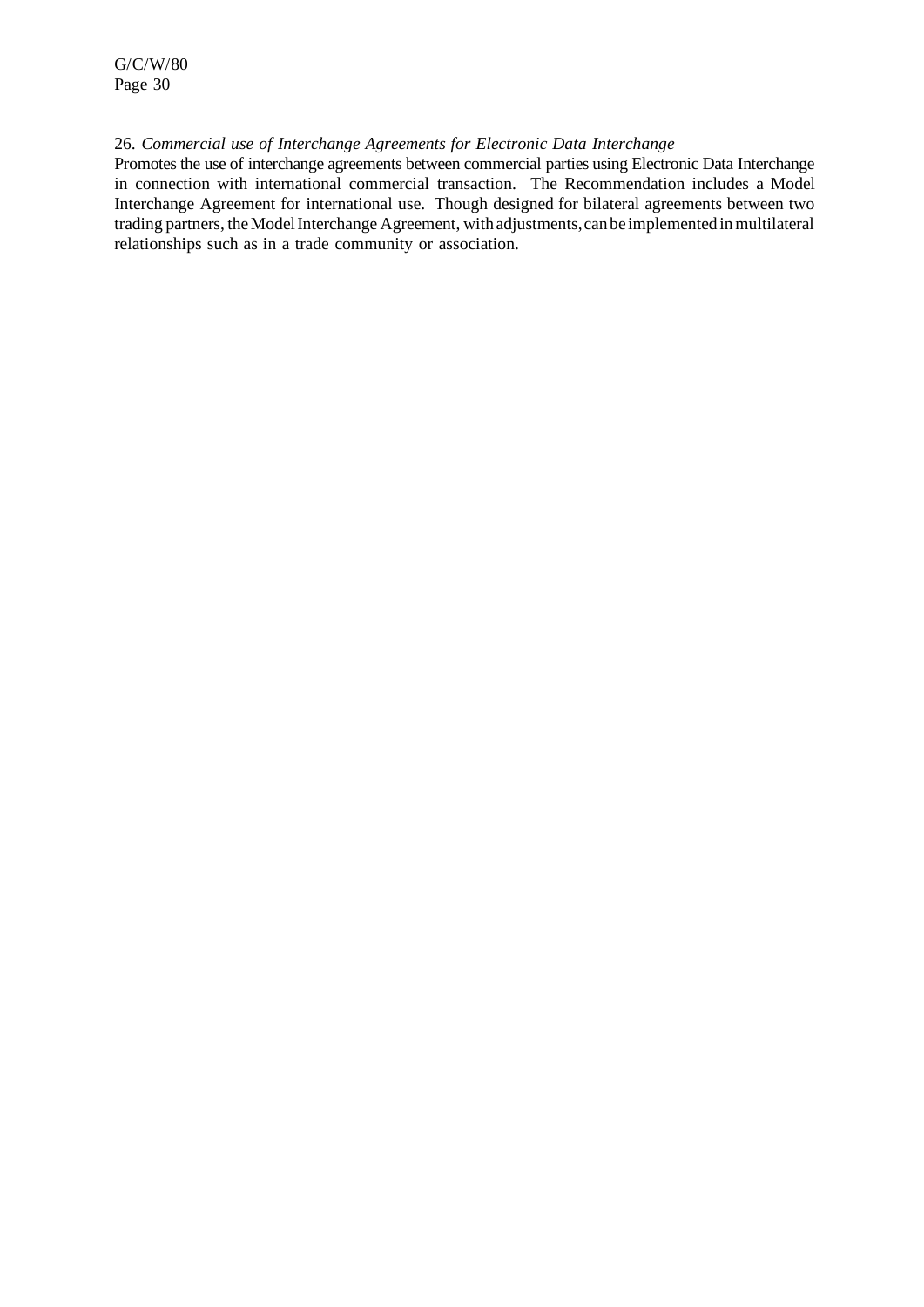# Annex II: EXPLANATION OF EDI and UN/EDIFACT

1. Electronic Data Interchange (EDI) developed out of the need of public and private organizations to communicate efficiently with each other, and takes advantage of modern information technology. Traditional business communication occurs in two forms: unstructured (e.g. memo and letters) and structured (e.g. business transactions such as purchase orders, despatch advice, invoices, payments). EDI covers the exchange of structured messages, while electronic mail deals with unstructured types of communications. With a structured message, such as a purchase order, the data is formatted according to an agreed standard, thus facilitating the electronic transfer from one computer system to another. Often referred to as application to application communications between computer systems, the intent is to have a "hands off" operation that allows for the exchange of business or administrative data between trading partners.

2. Recent productivity strategies among the business community, such as Just in Time (JIT) and Quick Response (QR), are efforts to become more efficient. This requires organizations to streamline their operations by eliminating all procedures that do not add value to the business process. A majority of multinational and large regional organizations are implementing EDI and are increasingly requiring all trading partners to be "EDI capable". The savings can be huge. A recent Financial Times article noted that Texas Instruments of the US saved US\$50 million from introducing EDI. Volkswagen of Germany hopes to cut 1 per cent of its operating costs by using UN/EDIFACT for all its internal and external business.<sup>10</sup> For international trade, complex document requirements and business relationship would benefit from EDI streamlining. International trade generally involves transportation carriers, freight forwarders, brokers, banks insurers, customs administrations and other government agencies. The data entered by the initiating party is generally required by all other parties involved. EDI allows all parties to exchange this initial data without manual copying or data-entry, thus reducing time and errors.

3. In an EDI environment, it would not be efficient, or indeed realistic, for everyone to exchange their own versions of a single document (e.g. purchase order). The availability of a library or directory of common messages and message components was recognized as a means to promote a universal technique for exchanging of business data. Until ten years ago, this was achieved by various initiatives at a group, industry and country level. There was an obvious need for an international standard. UN/EDIFACT was developed in this context and now covers a wide range of industry sectors, including purchasing, transport, banking, insurance, product and quality data, materials management, statistics, travel, tourism and leisure, customs, architecture, engineering and construction, health care, social administration and employment.

4 UN/EDIFACT consists of a comprehensive set of rules and procedures based on the idea of standardizing or coding at all levels of information; every piece of information should be represented by a mnemonic, or a symbol which represents that piece unambiguously. In addition, the order in which the mnemonics are placed must also be standardized. UN/EDIFACT provides these codes and their format. The format is called the EDIFACT syntax which can be thought of asthe electronic equivalent of the United Nations Layout Key. The syntax contains the rules for how UN/EDIFACT messages should be structured and is an ISO standard (ISO 9735). Within this syntax standard, an EDIFACT message is defined as a series of building blocks. Each of these building blocks is standardized and for each type of building block there is a separate, UN/EDIFACT directory which forms part of the UN/EDIFACT standard.

<sup>&</sup>lt;sup>10</sup>"EDI data exchange spreads its wings", Williams, Francis, Financial Times, Friday, 21 March 1997.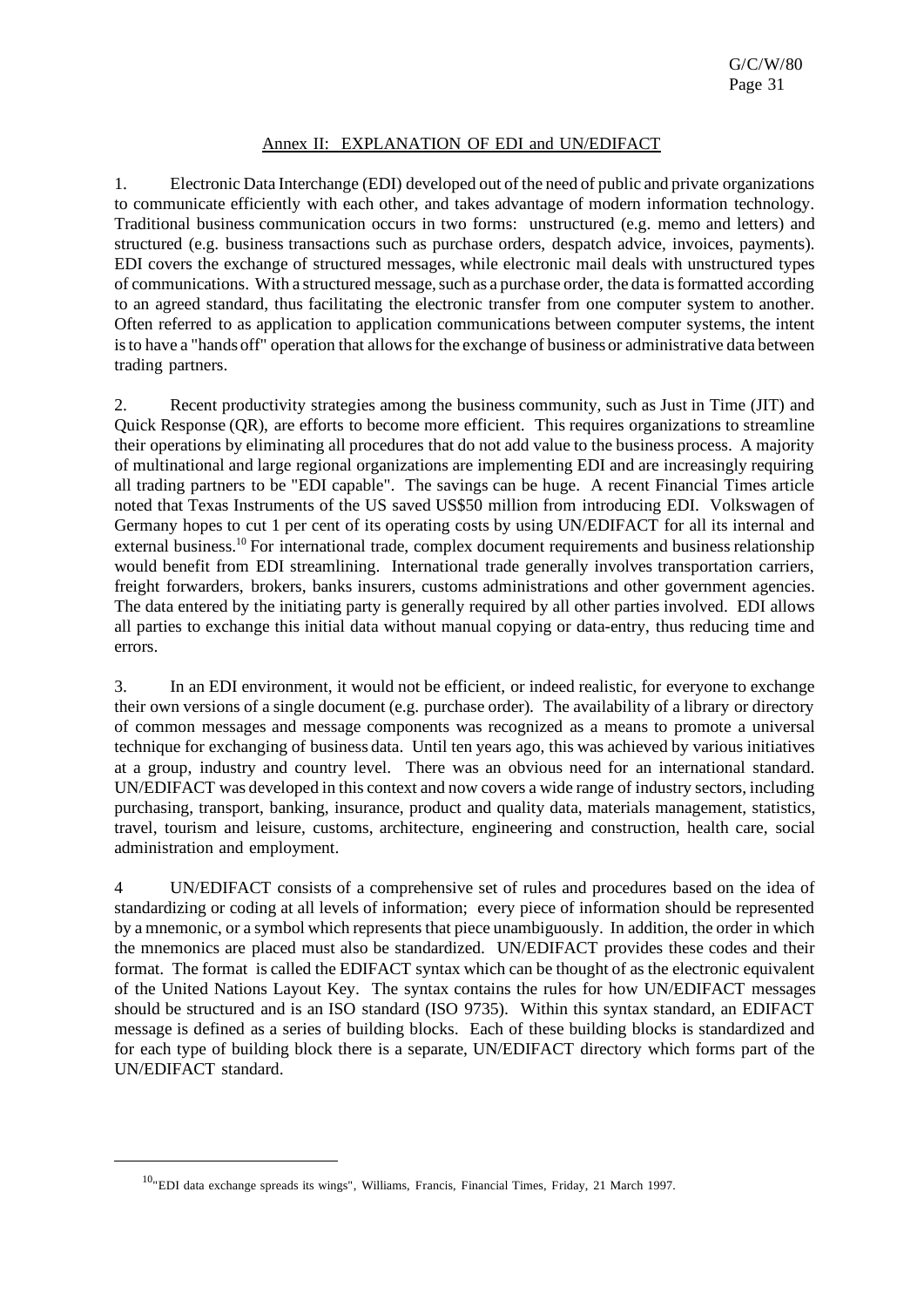5. The syntax rules govern the structure of United Nations Standard Messages (UNSM) which is a structured set of data values relating to a businessfunction, organized as a collection of sequenced segments. The segments consist of data elements that, together, define a precise concept. The UNSM is designed to be applicable across business sectors. UN/EDIFACT concerns the message only; the communication method is not part of the standard, thus messages can be sent across both commercial and public networks aswell asthe Internet. UN/EDIFACT is also independent of hardware and software, just as the recommendations do not define how to write on the paper, using pencil, typewriter, etc. Many such messages have been developed and are contained in the UN/EDIFACT United Nations Standard Message Directory (UNSM). A total of 145 UNSMs are specified in the latest Directory, with a further 60 messages in development.

6. The twice-yearly UN/EDIFACT Joint Rapporteurs Team (JRT) meetings are held to develop messages and coordinate positions developed by each of the five regional EDIFACT Boards: Pan-American, Western European, Central and Eastern European, Australia/New Zealand, and Asia (the African EDIFACT board was dismantled at the March 1996 meeting of WP.4). Each Board supports the Regional EDIFACT Rapporteur which is appointed by WP.4 to organize the work within his/her region and the to coordinate the work between regions. The JRT meetings are attended by over 300 technical experts. The UN/EDIFACT Directories are approved and published, following each JRT meeting, in accordance with an approved version/release process. As part of this process, there is a formal audit to ensure the quality of the UN/EDIFACT product. These directories are available for the UN/ECE Trade Facilitation Internet site (http://www.unece.org/trafix) as well as from national, regional and international organizations that support the process, and the ECE Secretariat.

7. One problem that has arisen which the EDIFACT has addressed isthe ability to trim the UNSMs to suit the requirements of a particular industry sector. EDI organizations in each region create what are called Message Implementation Guidelines (MIGs) which are put into an EDIFACT message through an Implementation Definition (IMPDEF). These MIGstake a UNSM which is a data model of a certain business transaction in any industry, in any country and between any number of partners and trim it into a model for a specific industry, country and groups of partners. These are then usually assembled into a directory and distributed to those users in that particular community. In effect, the IMPDEF allows the contents of the MIG to be electronically transmitted through EDIFACT so that an electronic translation of the UNSM is performed. In practice, however the full utilization of IMPDEFS is still being developed. However, translation software hasbeen developed to translate ANSX12, the (American National Standards Institute Accredited Standards Committee), into EDIFACT. It is also clear that these implementation translator software will continue to be developed and will be part of the future of EDI.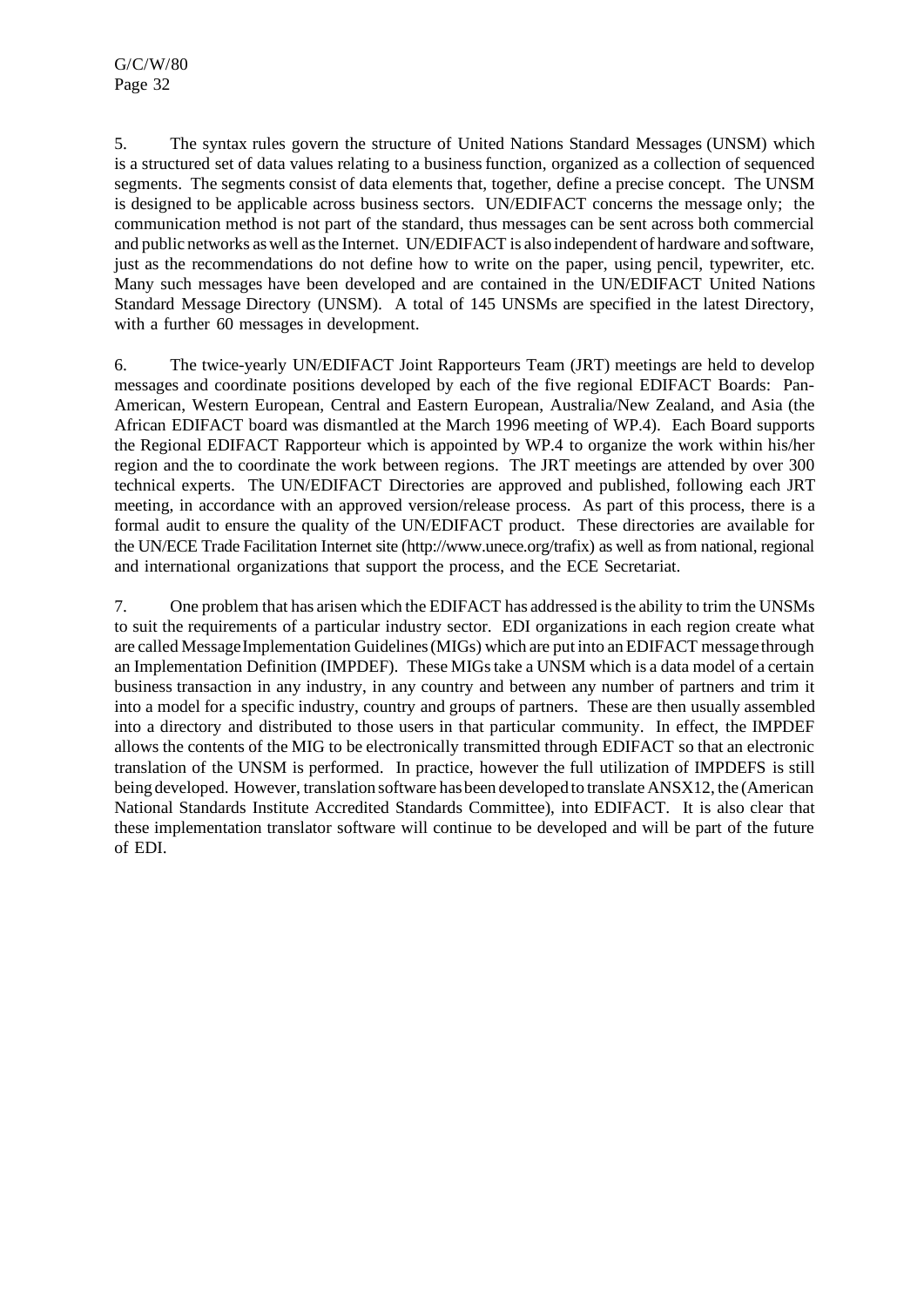8. Who is using UN/EDIFACT? The following countries and economies are currently using UN/EDIFACT and involved in the UN/EDIFACT development process:

Argentina Australia Austria Belgium Brazil Bulgaria Canada Chile Chinese Taipei Colombia Czech Rep. Denmark<br>Finland France Gabon Germany Finland France Gabon Germany Hong Kong Hungary Iceland India Israel Ireland Italy Japan Korea 1988 - Luxembourg Malaysia Malta<br>Mexico 1989 - The Netherlands New Zealand Nigeria Mexico The Netherlands New Zealand Nigeria<br>
Norway PRC Poland Romania Norway PRC Poland Romania Russian Fed. Senegal Singapore Slovenia<br>
Suuth Africa Spain Sweden Sweden Switzerland South Africa Spain Sweden<br>Thailand United Kingdom United States United Kingdom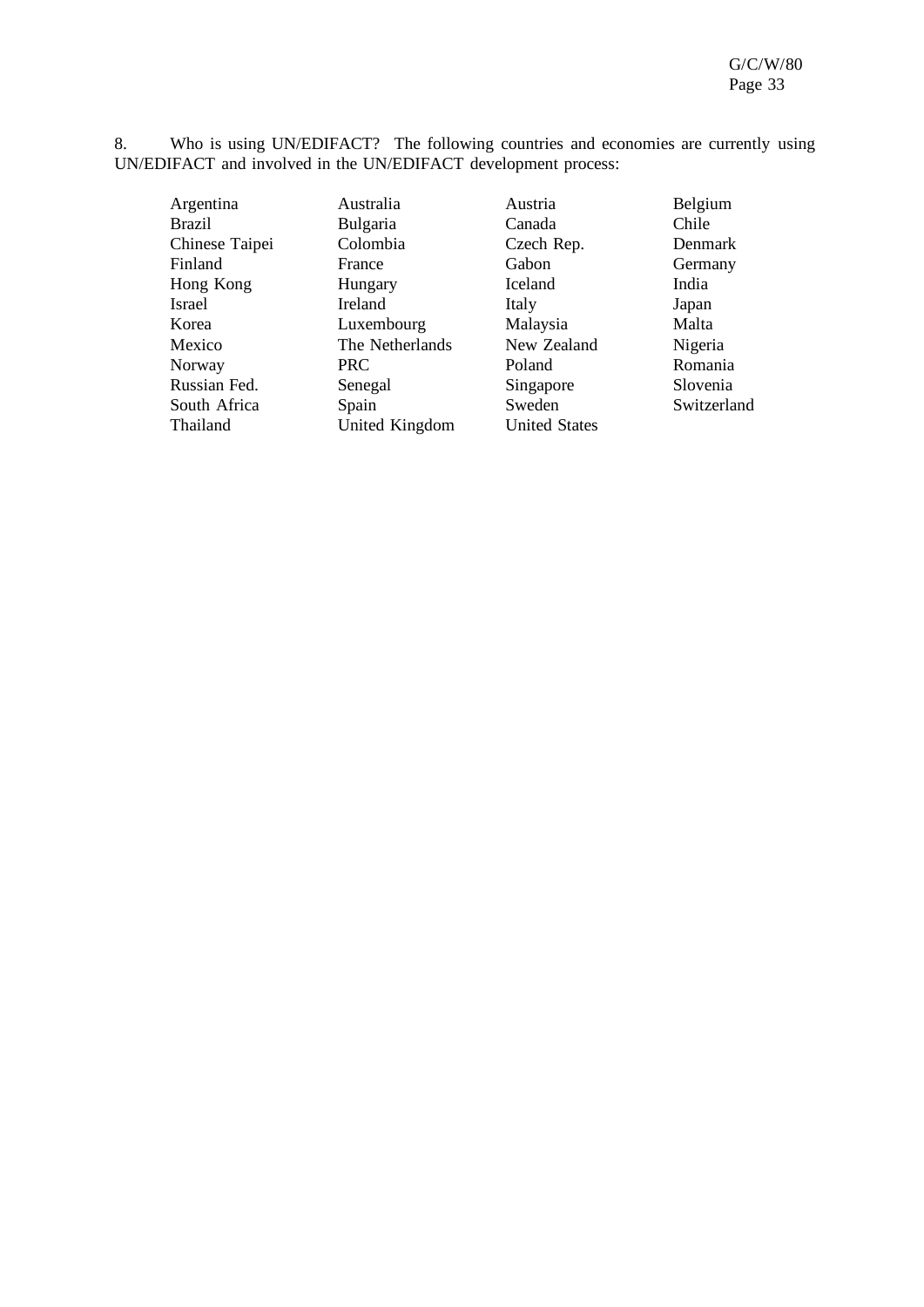## Annex III: THE ANNEXES OF THE WCO KYOTO CONVENTION

## A. FORMALITIES PRIOR TO THE LODGEMENT OF THE GOODS DECLARATION

#### *Annex A.1. concerning customs formalities prior to the lodgement of the goods declaration*

This Annex deals with the customsformalities for imported goods from the time they are introduced into the customs territory to the moment where they are placed under a customs procedure. As a principle, customs formalities prior to the goods declaration shall be reduced to a minimum. No discrimination with regard to the origin of the goods shall apply at this stage of the import process. Customs documents shall only be required to be lodged at the location where the goods have to be produced to customs. At the point where the goods were introduced into the customs territory, only documentation that identifies goods and means of transport can be required. Annex A.1 further sets standards for unloading practices, tax exemption for damaged, destroyed or lost goods, and transparency of customs formalities.

#### *Annex A.2. concerning the temporary storage of goods*

During the time between the arrival of the goodsin a country and the lodgement of the relevant Goods Declaration, customs authorities maintain control over the goods in approved areas, termed "temporary stores", which may consist of buildings or enclosed or unenclosed spaces. The Annex provides for a simple method of controlling goods pending clearance and is an important link between the arrival of the goods and their release by customs after accomplishment of the necessary formalities. The Annex also contains provisions concerning, inter alia, the establishment and management of temporary stores, authorized operations, the duration of temporary storage and the removal of goods from temporary store.

#### *Annex A.3. concerning customs formalities applicable to commercial means of transport*

This Annex deals with means of transport which are used in international traffic for the transport of persons for remuneration or for the industrial or commercial transport of goods, whether or not for remuneration. The Annex provides for temporary importation, conditionally relieved from payment of import duties and taxes and free of import prohibitions and restrictions, for commercial means of transport, for special equipment for the loading, unloading, handling and protection of cargo and for parts and equipment which are to be used as replacements. In addition, there are provisions concerning places of arrival in and departure from the customsterritory, designated customs offices where commercial means of transport must be reported, documentary formalities, customs control and formalities upon departure of commercial means of transport from the customs territory.

#### *Annex A.4. concerning customs treatment of stores* (not in force)

Annex A.4. provides for exemption from import duties and taxes for stores which are carried on board vessels, aircraft and trains (with the exclusion of private means of transport) arriving in a customs territory; these stores may be intended for passengers or crew or may be needed for the means of transport themselves. Exemption from duties and taxes is also provided for stores which vessels and aircraft take on board in the customs territory for use during an intended journey abroad.

## B. CLEARANCE OF GOODS FOR HOME USE

#### *Annex B.1. concerning clearance for home use*

Clearance for home use is the customs procedure which provides that imported goods may remain permanently in a customsterritory. It is the procedure most commonly applied to imports and thus a central annex of the Kyoto Convention. Some of the principles on which Annex B.1. is based also underlie other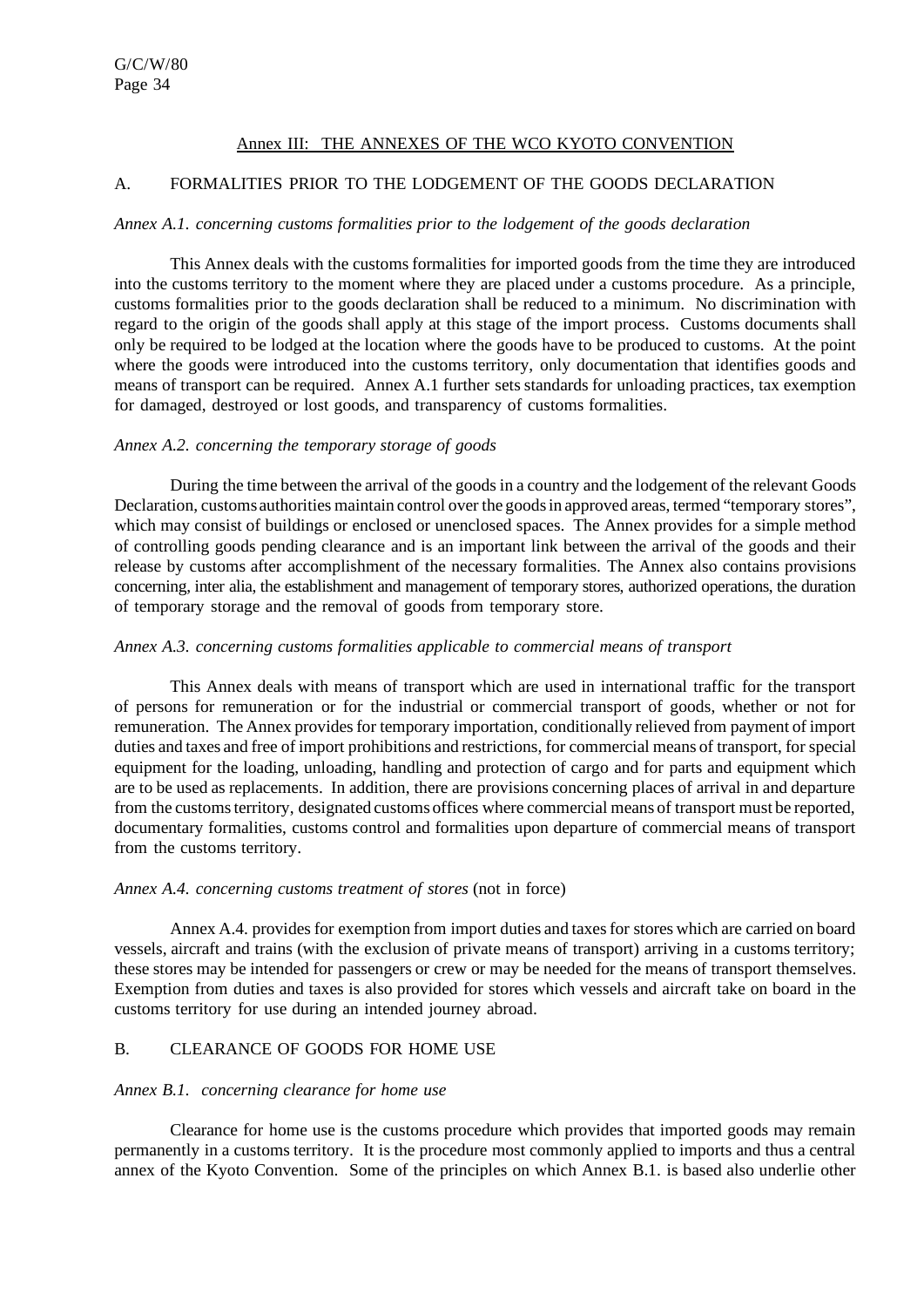customs procedures. The main provisions of the Annex include the obligations of the declarant, such as lodgement of a Goods Declaration, with supporting documents (import licence, certificates of origin, etc.), payment of import duties and taxes; deferral of such payments or security under certain circumstances. The annex lays out the procedures applied by customs: checking of the goods declaration; examination of the goods; and assessment and payment of import duties and taxes. The lay-out key for the Goods Declaration for home use reproduced at Appendix I to the Annex is aligned to the layout key which UN ECE has adopted for commercial documents.

#### *Annex B.2. concerning relief from import duties and taxes in respect of goods declared for home use*

All customs regulations mention cases of relief from duties and taxes applicable in specified circumstances and where certain conditions have been met. In some countries such relief is provided for in the customs tariff, whereas in others it may be set out in separate legislation or regulations. The Annex specificallymentionsa number of forms of relief normally granted inmost countries. It includesreliefsreferred to in other international instruments; human therapeutic substances and blood grouping and tissue-typing reagents; removable articles imported on transfer of residence; personal effects and educational articles for persons attending educational establishments; effects acquired by inheritance; personal gifts; goods sent to charitable or philanthropic organizations; awards; documents and miscellaneous articles of no commercial value; religious objects; products imported for testing; products and materials for the protection of goods during transport. In addition to listing examples of relief, the annex sets out practices for the import formalities such as prior authority, goods declaration and security payment.

#### *Annex B.3. concerning reimportation in the same state*

The customs procedure in this Annex applies to goods which are reimported into the country of exportation without having undergone any manufacturing, processing or repairs abroad. In many instances reimportation isforeseeable at the time of exportation, in which case the goods may be exported with notification of intended return. However, in certain cases goods are reimported owing to circumstances which arise after their exportation. Goods reimported in the same state enter free of import duties and taxes and qualify for repayment of any export duties and taxes paid on exportation.

#### C. CLEARANCE OF GOODS AT EXPORTATION

#### *Annex C.1. concerning outright exportation*

Annex C.1. deals with the customs procedure applicable to goods which leave the customs territory and are intended to remain permanently outside it. However, it does not cover goods exported under the drawback procedure, under a processing procedure or with repayment of import duties and taxes. Outright exportation is a universal customs procedure which, except where export duties or taxes are chargeable, generally involves relatively simple customs formalities. The Annex sets out a variety of facilities which may be offered to international trade within the framework of this procedure. Key standardsinclude documentary requirements and rules relating to the examination of goods. Two appendixes contain layout keys for export declaration and invoice. Both conform with the UN ECE layout key.

#### D. ORIGIN OF GOODS

#### *Annex D.1. concerning rules of origin*

This Annex contains the rules for the determination of the origin of goods by employing the following two basic criteria: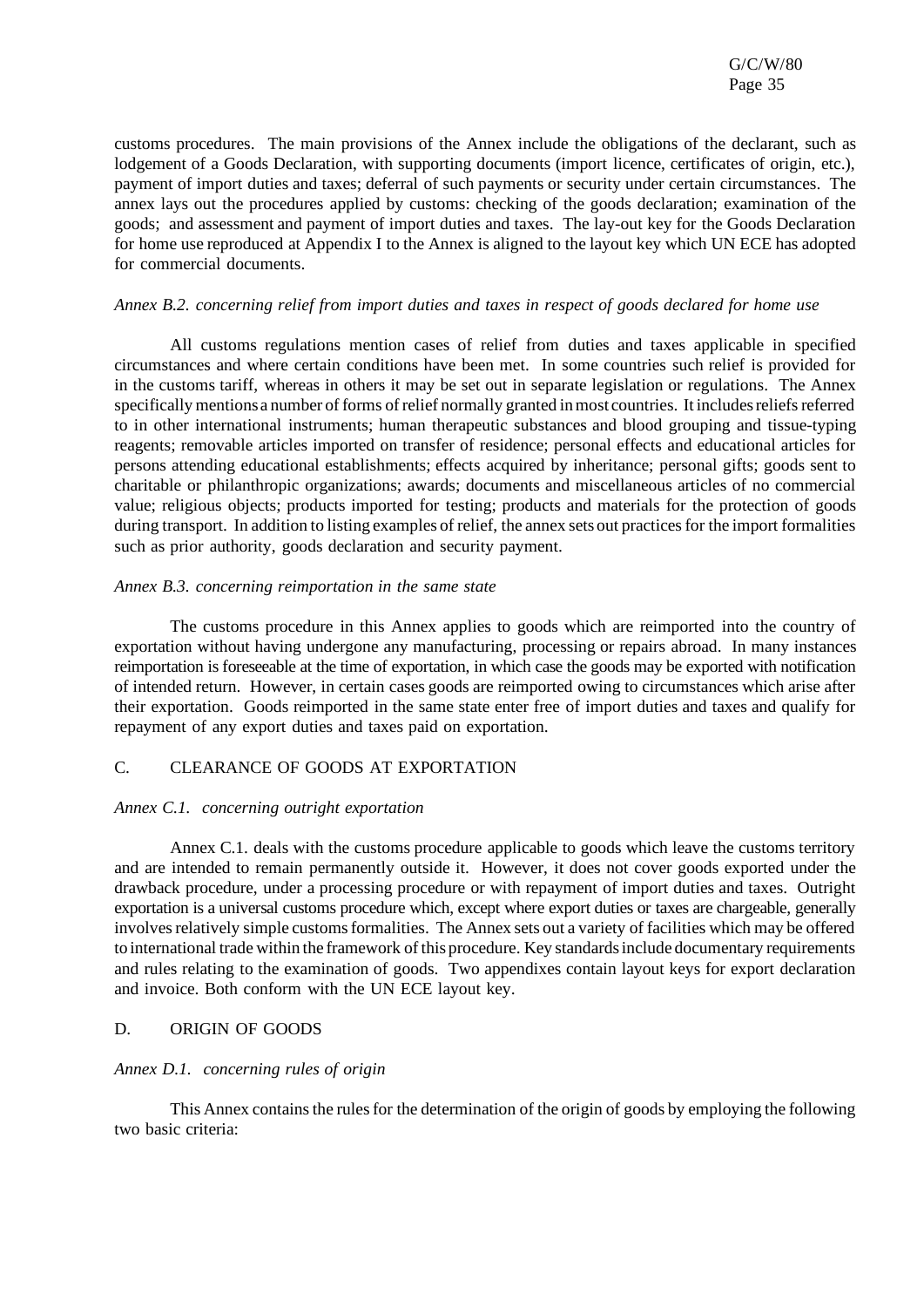- that of goods "wholly produced" in a given country where only one country is taken into consideration in attributing origin; in this connection the Annex contains a list of goods which shall be regarded, under this criterion, as being wholly produced in a given country;
- that of "substantial transformation" where two or more countries have shared in the production of goods. Imported parts of materials must have undergone "substantial transformation" in the country of production if the goods made from them are to be regarded as originating in that country.

There are various methods of expressing the concept of "substantial transformation", each of which has advantages and disadvantages and they are set out in the introduction to the Annex. The Annex suggests the use of the method which expresses the "substantial transformation" criterion by a rule requiring a change in tariff heading (possibly accompanied by lists of exceptions) and recommends that the CCCN be used for its application.

#### *Annex D.2. concerning documentary evidence of origin*

The aim of this Annex is to restrict the use of documentary evidence of origin by specifying that it be required only in connection with the granting of preferential treatment or the application of economic measures or of those connected with health or public order. The Annex makes a distinction between four cases: those where documentary evidence of origin should not be required (for example, goods carried in travellers' baggage, goods granted temporary admission or carried in customs transit); those where a simple statement of origin by the exporter is sufficient; those where such a statement must be certified by a duly authorized body; and, lastly, those where a certificate of origin must be produced. The Annex also contains a model form for certificates of origin together with notes and rules for their use and recommends that, whenever certificates of origin are revised, they should be aligned on his model.

#### *Annex D.3. concerning the control of documentary evidence of origin*

The Annex stipulates that, subject to reciprocity, requests for control of origin may be made when there are reasonable grounds to doubt the authenticity or accuracy of documents produced.

## E. CONDITIONAL RELEASE PROCEDURES AND PROCESSING TRAFFIC

#### *Annex E.1. concerning customs transit*

The Annex dealswith all the basic elements of both national and international customstransit including the goods declaration for customstransit, security, examination and identification of consignments, additional control measures such as prescribed itineraries and time-limits, and customs escort, customs seals and identification marks. Annex E.1. also deals specifically with international customs transit by means of a general recommendation to countries to consider becoming Contracting Parties to the ITI, TIR and ATA Conventions, followed by a series of provisions which are considered suitable for incorporation in new customs transit agreements which might have to be concluded by countries which for the time being are not in a position to accede to those international conventions.

#### *Annex E.2. concerning transhipment*

This Annex deals with the customs procedure applicable to goods which are imported into a country in a means of transport in order to be transferred to another means of transport on which they then leave the country for their final destination, the importation, transfer and exportation of the goods all taking place within the area of a single customs office. The Annex provides that transhipment operations may be carried out without payment of duties and taxes and under very simple arrangements for customs control.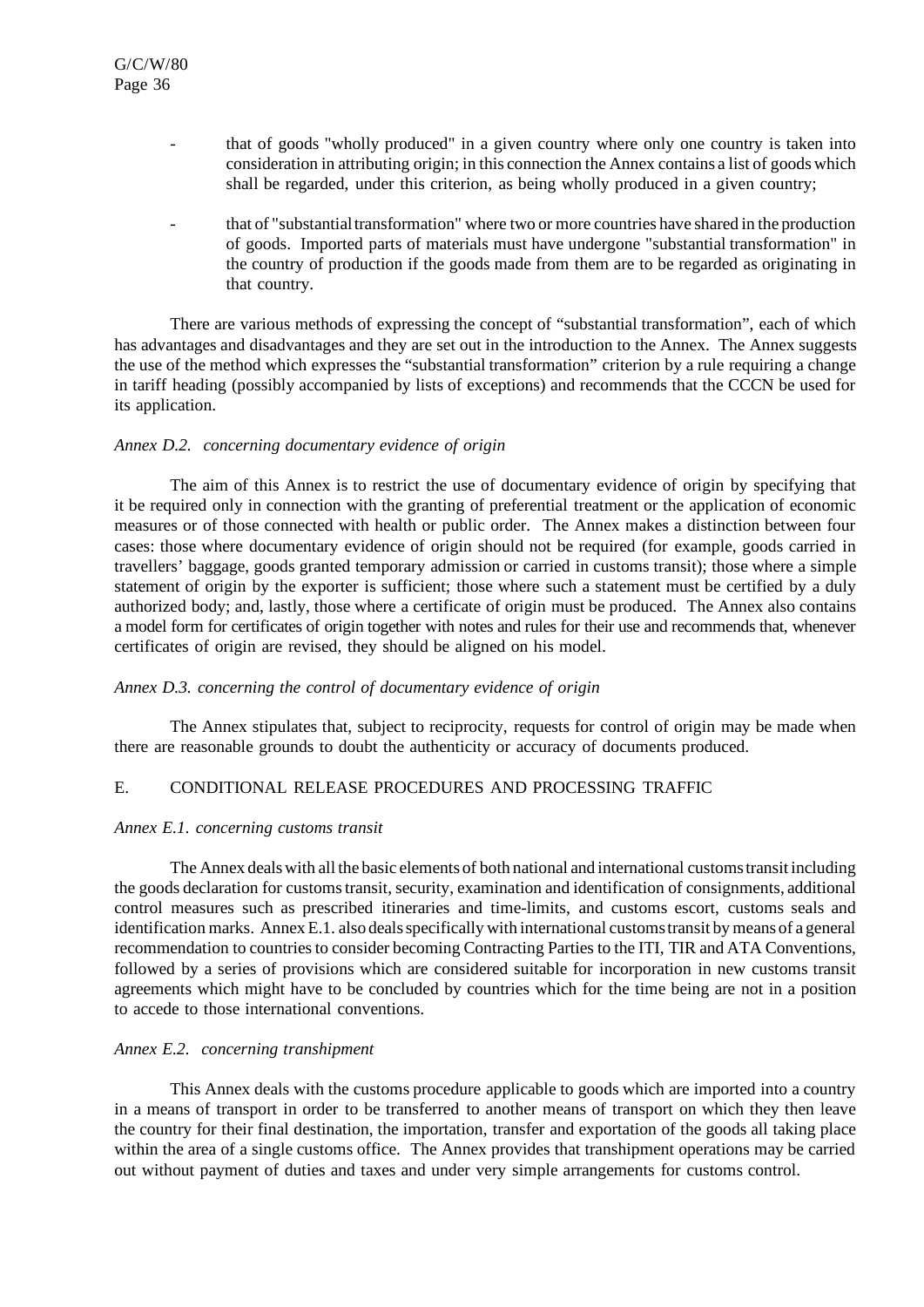#### *Annex E.3. concerning customs warehouses*

The Annex deals with the customs procedure under which imported goods may be stored under customs control in a designated place (i.e. a customs warehouse) without payment of import duties and taxes. The Annex lays down provisions for the detailed application of the customs warehousing procedure and covers, inter alia, the establishment and management of the warehouses themselves, the types of goods which may be warehoused and the admission of them into the warehouse, authorized operations, the duration of warehousing and removal from warehouse.

#### *Annex E.4. concerning drawback*

This Annex deals with the drawback procedure which provides, when goods are exported, for refund (total or partial) of the import duties and taxes charged on the goods or on materials contained in them or used up in their production. It covers the following two forms of drawback which are provided for in the legislations of many countries:

- 1) in cases where the goods have undergone processing, manufacture or repair,
- 2) in cases where the goods are imported and re-exported in the same state.

#### *Annex E.5. concerning temporary admission subject to re-exportation in the same state*

This Annex relates to the customs procedure under which goods may be imported into the customs territory on a temporary basis under relief from the payment of import duties and taxes. Such goods must be imported for a specific purpose and must be intended for re-exportation within a specified period. They must undergo no change in state other than normal depreciation through use. In most cases the temporary admission procedure as laid down in the Annex provides for total relief from import duties and taxes, but in certain cases(when, for example, the imported goods are to be used for production purposes or work projects) the relief may be only partial.

#### *Annex E.6. concerning temporary admission for inward processing*

In case goods are imported with a view to later re-exportation after having undergone specified manufacturing, processing or repair, most national legislations allow for (total or partial) relief from import duties and taxes. The Annex lays down the procedure under which relief from import duties and taxes is granted. The usual requirement is that the products exported shall have been obtained from the goods imported, but the Annex also provides for the use of goods equivalent to those temporarily admitted for inward processing.

#### *Annex E.7. concerning the duty free replacement of goods* (not in force)

The procedure which is the subject of this Annex applies where goods have been processed into products exported from a customs territory, and provides for exemption from import duties and taxes to be granted in respect of goods equivalent to those processed into the exported products. An important advantage of the duty-free replacement of goods procedure is that application for exemption from import duties and taxes for future importations may be made at the time of exportation of the processed products, whereas under temporary admission for inward processing application must be made when the raw materials for processing are imported.

#### *Annex E.8. concerning temporary exportation for outward processing*

The customs procedure dealt with in this Annex enables goods in free circulation in a customs territory to be temporarily exported for manufacturing, processing or repair abroad and then to be reimported with total or partial exemption from import duties and taxes. The application of this procedure may be made subject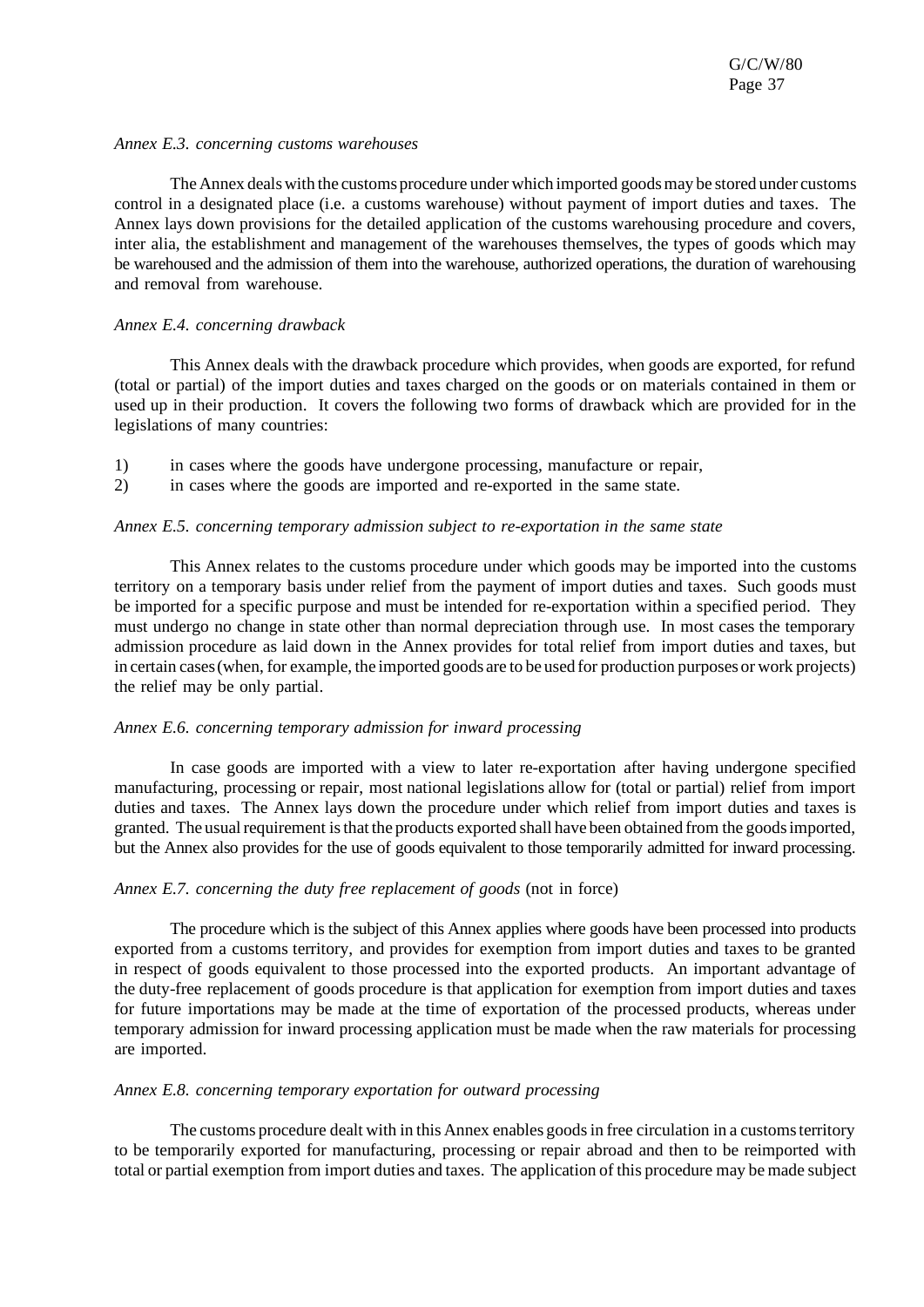to the conditions that the processing operations envisaged are regarded by the competent authorities as not detrimental to national interests.

## F. SPECIAL CUSTOMS PROCEDURES

#### *Annex F.1. concerning free zones*

The Annex deals with the customs procedure applicable to goods introduced into "free zones," "free port", "free warehouse" or "transit zone," all of which are a part of a state's territory into which goods can be introduced without being subject to the usual duty and tax requirements and customs control.

## *Annex F.2. concerning processing of goods for home use*

This Annex lays down the procedure of processing of goods for home use which permits, where it is in the national economic interest, the processing of imported goods under customs control so that the products thus obtained may be declared for home use under the tariff classification applicable to them in their processed state. Naturally, the procedure would be applied only where the rates of import duties and taxes applicable to the products obtained are lower than those applicable to the imported goods and for this reason the scope of the Annex is limited.

## *Annex F.3. concerning customs facilities applicable to travellers*

This Annex provides for the minimum customs facilities applicable to all travellers irrespective of whether they are non-residents or departing or returning residents. The only persons specifically excluded from the Annex are those transferring residence from one country to another. The following importantsubjects are dealt with in the Annex: the treatment of travellers' means of transport for private use; the exceptional nature of and conditions for personal searches; the flat rate assessmentsystems; the elimination of a requirement for a list of travellers or a list of their unaccompanied baggage regardless of the mode of transport used.

#### *Annex F.4. concerning customs formalities in respect of postal traffic*

Due to the special nature of postal traffic the customs formalities in respect of items carried by mail are somewhat different to those applied to goods carried by other means. Because of the very large number of items sent by post, special administrative arrangements are necessary to avoid unacceptable delays. The Annex sets out the special customs formalities applicable to postal traffic at exportation and specifies that postal items shall not be subject to such formalities whilst they are being conveyed in transit in international traffic.

#### *Annex F.5. concerning urgent consignments*

The purpose of Annex F.5. is to facilitate the customs clearance of goods which, because of their nature or because of the circumstances surrounding their shipment, have to be conveyed rapidly from one country to another and cleared through customs with a minimum of delay. Such goods are principally subject to the same customs controls and formalities as ordinary consignments of goods but the Annex provides for shipments which are recognized by the customs authorities as being urgently needed to be cleared as a matter of priority subject to the necessary revenue safeguards and any prohibitions and restrictions.

#### *Annex F.6. concerning the repayment of import duties and taxes*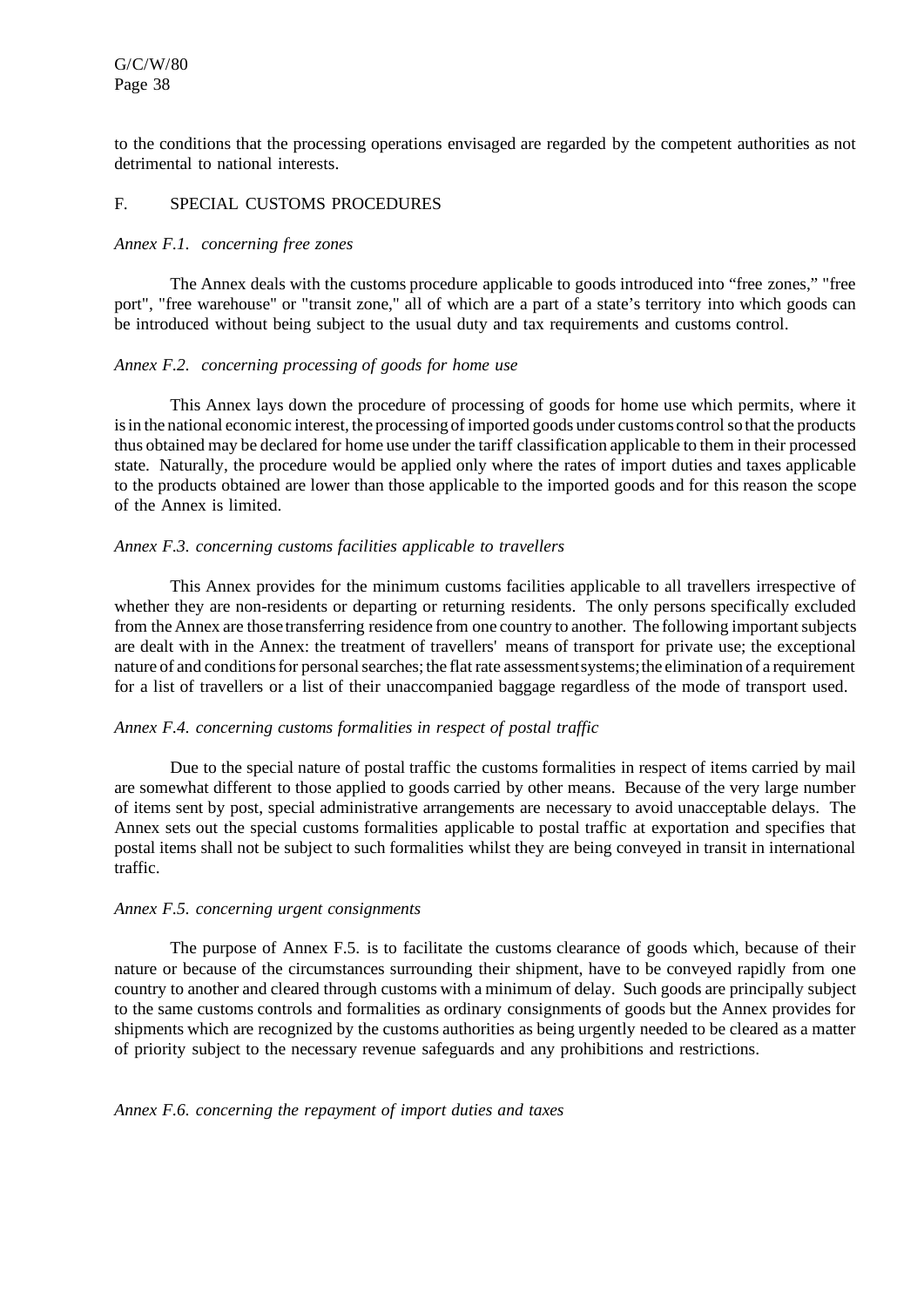This Annex is based on the generally accepted principle that a refund should be paid where import duties and taxes have been overpaid. The Annex lists those cases in which repayment seems particularly justified and sets out the conditions of repayment.

#### *Annex F.7. concerning the carriage of goods coastwise* (not in force)

This Annex deals with the procedure used particularly in maritime countries for the customs control of goodstransported by vesselfrom one place to another in the customsterritory. Both goodsin free circulation and unentered imported goods may be carried under this procedure with the exception of unentered imported goods remaining on board the vessel in which they arrived in the customs territory and being carried therein as a continuation of the vessel's inward voyage. The Annex contains provisions on the usual procedural aspects such as documentation the places and times at which goods may be loaded and unloaded, security, and control measures.

# G. RELATIONS BETWEEN PERSONS ENGAGED IN INTERNATIONAL TRADE AND THE CUSTOMS ADMINISTRATIONS

#### *Annex G.1. concerning information supplied by the customs authorities*

Various types of information (e.g. on tariff rates or clearance procedures) are provided by customs authorities. Annex G.1. lays out the environment and conditions of information supply. Its main chapter is on information of a specific nature - information which concerns particular goods or a particular operation which the interested person wishes to carry out. There are different sections relating to general principles, duties and taxes, customs valuation and procedural questions. A special section is devoted to the special procedure by which persons may obtain binding tariff classification information.

#### *Annex G.2. concerning the relationship between customs authorities and third parties*

This Annex is designed primarily to deal with the relationship which exists between professional customs clearing agents and the customs as well as those third parties performing the functions of customs clearing agents as an incidental part of their main commercial activities. In addition the Annex addresses other parties not involved in the clearance of goods who intervene in the movement and storage of goods which are under customs control. One of the fundamental points of the Annex directs that persons concerned shall have the choice of transacting business with the customs either directly or by designating a third party.

#### H. DISPUTES AND OFFENCE

#### *Annex H.1. concerning appeals in customs matters*

This Annex deals with the situation in which a decision or omission of the customs authorities is not acceptable to the person directly affected thereby. It provides for the person concerned to be given, upon request, an explanation of the reasons for the decision or omission and for there to be a right of appeal to a competent authority. This competent authority may be the customs authorities themselves, an administrative authority, one or more arbitrators, a special tribunal and, at least in the final instance, a judicial authority.

Annex H.1., unlike other Annexes to the Kyoto Convention, is not concerned exclusively with customs procedures or formalities. However, in regard to appeals to judicial authorities only broad general principles have been laid down.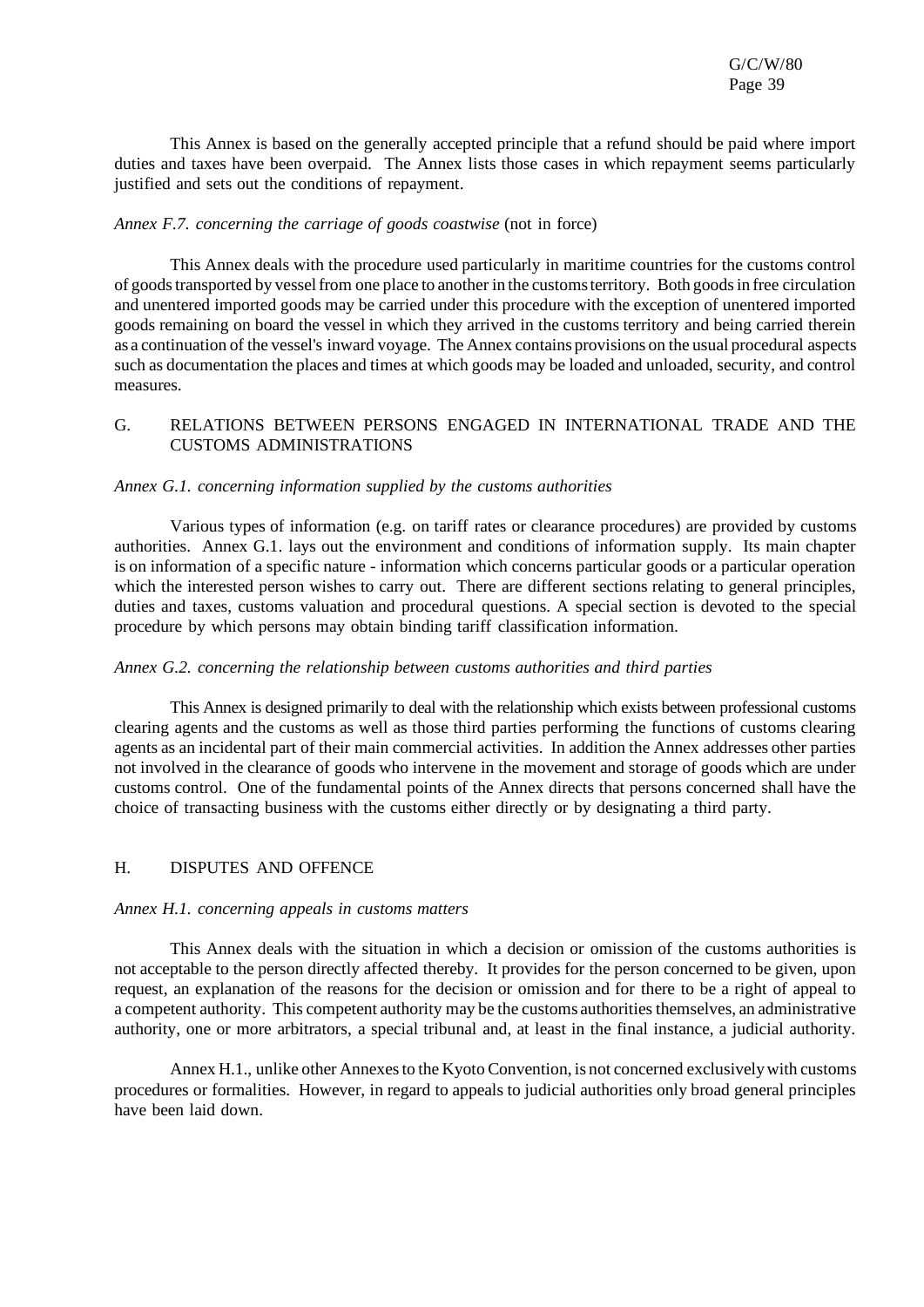#### *Annex H.2. concerning customs offence* (not in force)

This Annex deals with the conditions under which the customs authorities investigate and establish any breach or attempted breach of the statutory or regulatory provisions which they are responsible for enforcing. The repression of customs offence by application of suitable penalties is also dealt with, but only to the extent that it falls within the competence of the customs authorities.

#### *Annex I.1. concerning customs applications of computers* (not in force)

The benefits of using ADP techniques in support of customs procedures have been well documented. They include greater trade facilitation, improved customs controls and an all round greater efficiency in the operation of the customs service. Annex J.1. aims to draw Member administrations' attention to these advantages and to provide practical advice on the development and maintenance of customs ADP systems. The Annex contains several provisions concerning electronic data interchange and draws attention to the need of international standards in this area.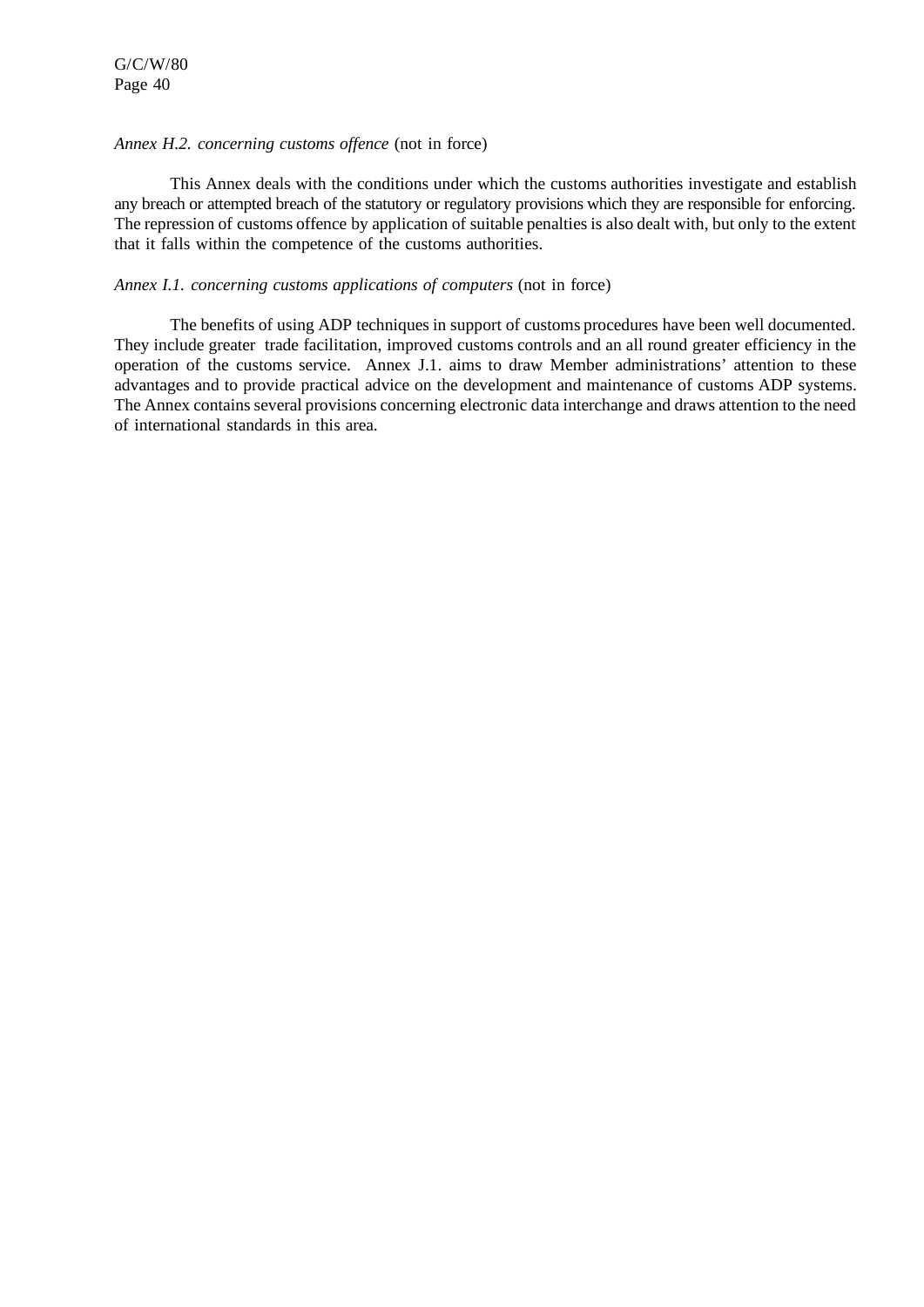## Annex IV: THE ANNEXES OF THE WCO ISTANBUL CONVENTION

### *Annex A. concerning temporary admission papers (ATA carnets and CPD carnets)*

This Annex deals with the international customs documents, *Carnet de Passage en Douane* (CPD) for the temporary importation of motor vehicles and trailers and the ATA carnet for the temporary importation of other goods. The two temporary admission carnets have to be accepted by Contracting Parties to the Istanbul Convention

- in lieu of national customs documents to describe the goods declared for temporary admission; and
- as due security for the payment of import duties and taxes and, to the extent laid down in the Convention, any other sums payable in case of failure to re-export the goods in due course.

#### *Annex B.1. concerning goods for display or use at exhibitions, fairs, meetings or similar events*

Annex B.1. deals with the temporary admission of an extremely wide range of goods. What is common to them is that they are for display or use at events of an economic or other nature. The Annex covers two different customs procedures, temporary admission subject to re-exportation and outright importation free of import duties and taxes for certain, clearly defined, goods. since the latter are either distributed free of charge to the visiting public or consumed, destroyed or used up at the event, the requirement of re-exportation must be waived.

The Annex provides for temporary admission to goods intended for display or demonstration at an event; goods intended for use in connection with the display of foreign products at an event; equipment including interpretation equipment, sound and image recording apparatus and films of an educational, scientific or cultural character. The Annex provides for outright importation free of import duties and taxes to small samples; goodsimported solely for demonstration or for the purpose of demonstrating the operation of a foreign machine or apparatus; products of low value used up in constructing, furnishing, or decorating the temporary stand offoreign exhibitors at an event; printed matter, catalogues,trade notices, etc. which are demonstrably publicity material for the foreign goods displayed at an event; files, records, forms and other documents which are imported for use as such at, or in connection with, international meetings, conferences or congresses.

#### *Annex B.2. concerning professional equipment*

This Annex deals with the temporary admission of any equipment necessary for the exercise of the calling, trade or profession of a person visiting the territory of another country to perform a specified task. The range of such equipment is comprehensibly wide. The Annex provides for temporary admission to professional equipment and component parts imported for repair of professional equipment.

#### *Annex B.3. concerning containers, pallets, packings, samples and other goods imported in connection with a commercial operation*

This Annex covers goods which are imported temporarily in connection with a commercial operation but whose importation does not in itself constitute a commercial operation. This means that the goods are not themselves the object of a sale or a purchase. It provides for temporary admission to packings, containers, component parts intended for the repair of containers granted temporary admission, pallets, samples, advertising films, and any other goods imported for any of the purposes listed in the exhaustive list appended to Annex B.3.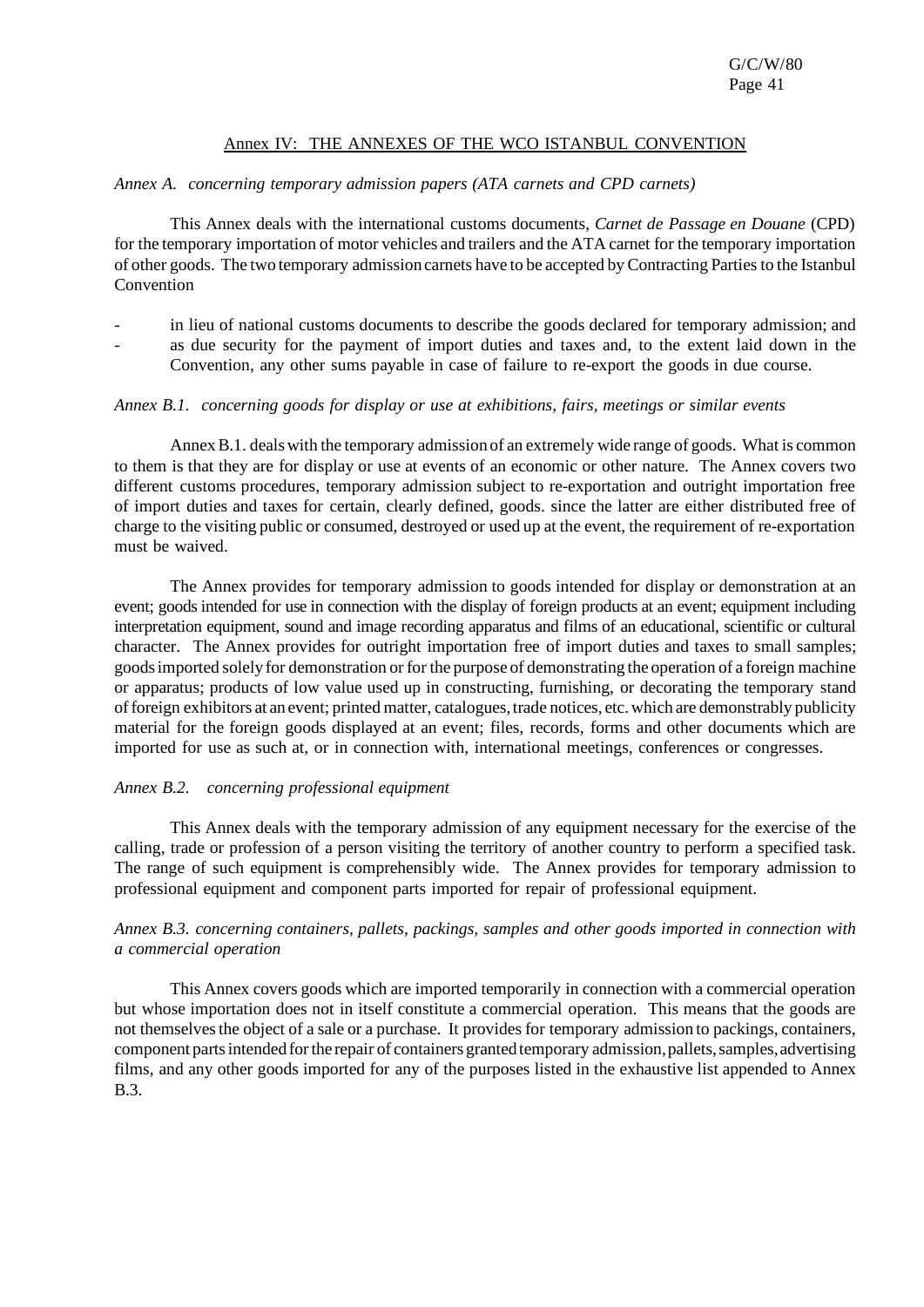### *Annex B.4. concerning goods imported in connection with a manufacturing operation*

This Annex covers goods which are used in the manufacturing process but not goods which are to be processed, such as raw materials. It provides for temporary admission to articles on the basis of which goods are produced such as matrices, moulds, models and similar articles; articles by means of which goods are produced such as measuring, controlling and checking instruments as well asspecial tools and instruments for use during a manufacturing process.

## *Annex B.5. concerning goods imported for educational, scientific or cultural purposes*

This Annex is devoted to promoting scientific research and educational or vocational training. It provides for temporary admission to an extremely wide range of goods:

- (a) goods imported exclusively for educational, scientific or cultural purposes;
- (b) spare partsfor scientific equipment and pedagogic material which has been granted temporary admissionunder (a) above, and toolsspeciallydesigned for themaintenance checking, gauging or repair of such equipment.

## *Annex B.6. concerning travellers' personal effects and goods imported for sports purposes*

This Annex deals with temporary admission facilities for two categories of goods which are closely related but which so far have been treated differently at international level:

- (a) all articles, new or used, which a traveller may reasonably require for his or her personal use during the journey, taking into account all the circumstances of the journey, but excluding any goods imported for commercial purposes;
- (b) sports requisites and other articles for use by travellers in sports contests or demonstrations or for training in the territory of temporary admission.

Travellers as defined in this Annex include tourists, athletes, businesstravellers, delegatesto meeting of international organizations, students, etc.

#### *Annex B.7. concerning tourist publicity material*

This Annex contributes to promoting international tourism by facilitating the circulation of tourist publicity documents and other material aimed at encouraging the public to visit a foreign country. The Annex covers two different customs procedures. Temporary admission subject to re-exportation for tourist publicity material and outright importation free of import duties and taxesfor certain, clearly defined publicity material. This latter material will not be re-exported, either because it is for free distribution or because to require its re-exportation would serve no useful purpose.

#### *Annex B.8. concerning goods imported as frontier traffic*

This Annex facilitates the conditions of life of the people who live in a frontier zone of a country and who, for various reasons, have to visit the frontier zone in the neighbouring country. It provides for temporary admission to goods carried by frontier zone inhabitants in the performance of their profession or trade; personal or household effects of frontier zone inhabitants imported by them for repair, manufacture or processing; equipment intended for working on land located within the frontier zone of the territory of temporary admission; equipment owned by an official body, imported in connection with a relief operation (fire, etc).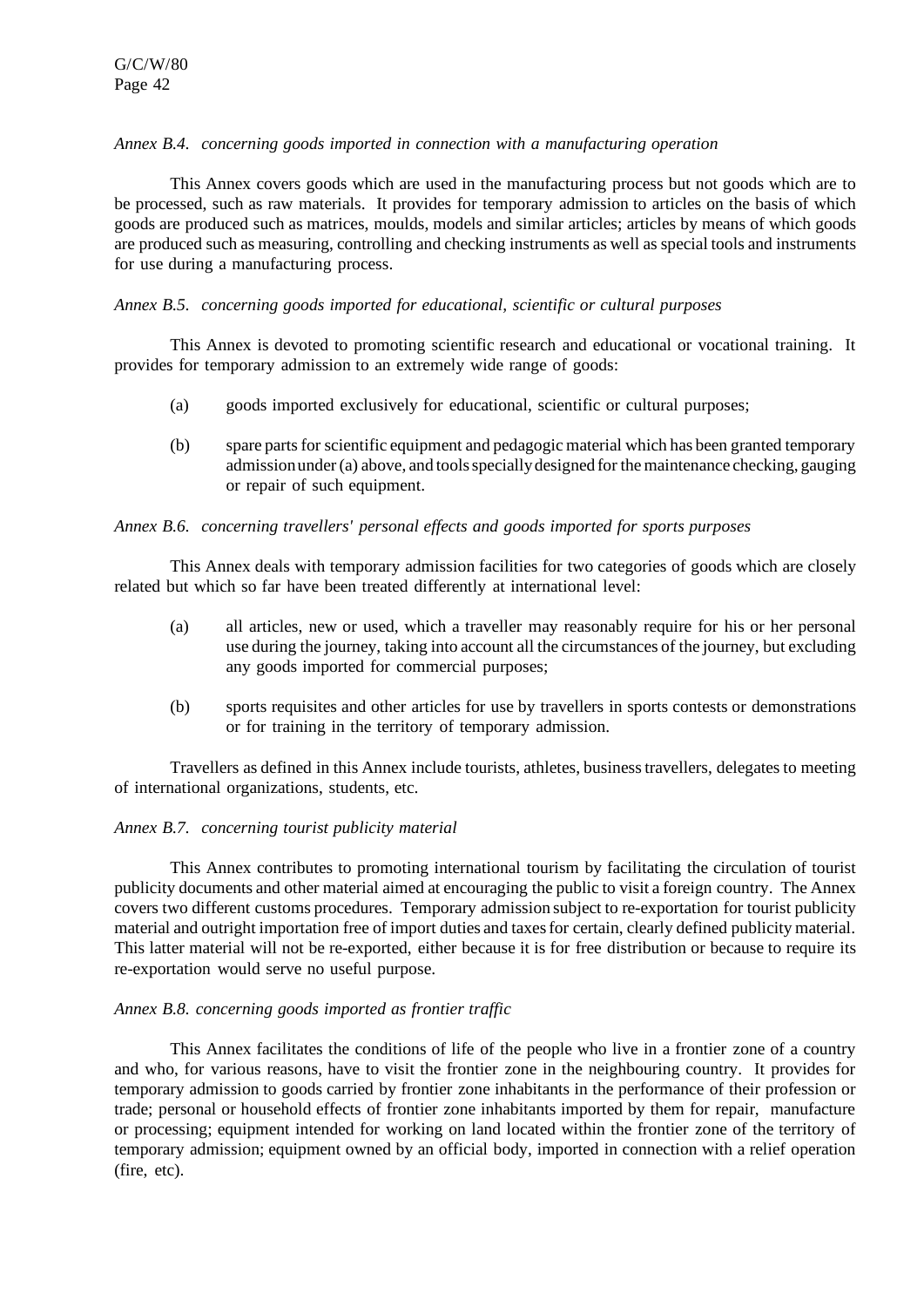#### *Annex B.9. concerning goods imported for humanitarian purposes*

This Annex contributes to the efforts made in the interest of humanity by facilitating the importation of urgently needed medical, surgical and laboratory equipment and of relief consignments forwarded as aid to those affected by national disasters and similar catastrophes. Relief consignments include all goods, such as vehicles and other means of transport, blankets, tents, prefabricated housesor other goods of prime necessity. However, the temporary importation of vehicles and other means of transport transporting relief consignments into the country affected, are covered in Annex C.

#### *Annex C concerning means of transport*

This Annex contributes to the international movement of goods and persons by providing for temporary admission facilities for the means of transport used for their carriage. It covers any water, air, road or rail means of transport which are used for commercial, industrial or private purposes.

#### *Annex D concerning animals*

This Annex was prepared in recognition of the many and diversified functions animals are called upon to perform in the modern society. It provides for temporary admission to live animals of any species. The exhaustive list appended to the Annex lists the purposes for which animals may be temporarily imported.

#### *Annex E concerning goods imported with partial relief from import duties and taxes*

This Annex constitutes an exception to the main rule under the Istanbul Convention according to which temporary ad-mission shall be granted with a total relief from import duties and taxes. It covers all goods which are imported only temporarily but which do not fulfil the conditions necessary for granting a total relief from import duties and taxes. Since temporary admission under this Annex always entails the payment of at least a part of the import duties and taxes applicable, the customs document and security should be similar to those normally required in connection with clearance for home use. Thus there is no obligation to accept temporary admission papers (ATA and CPD carnets).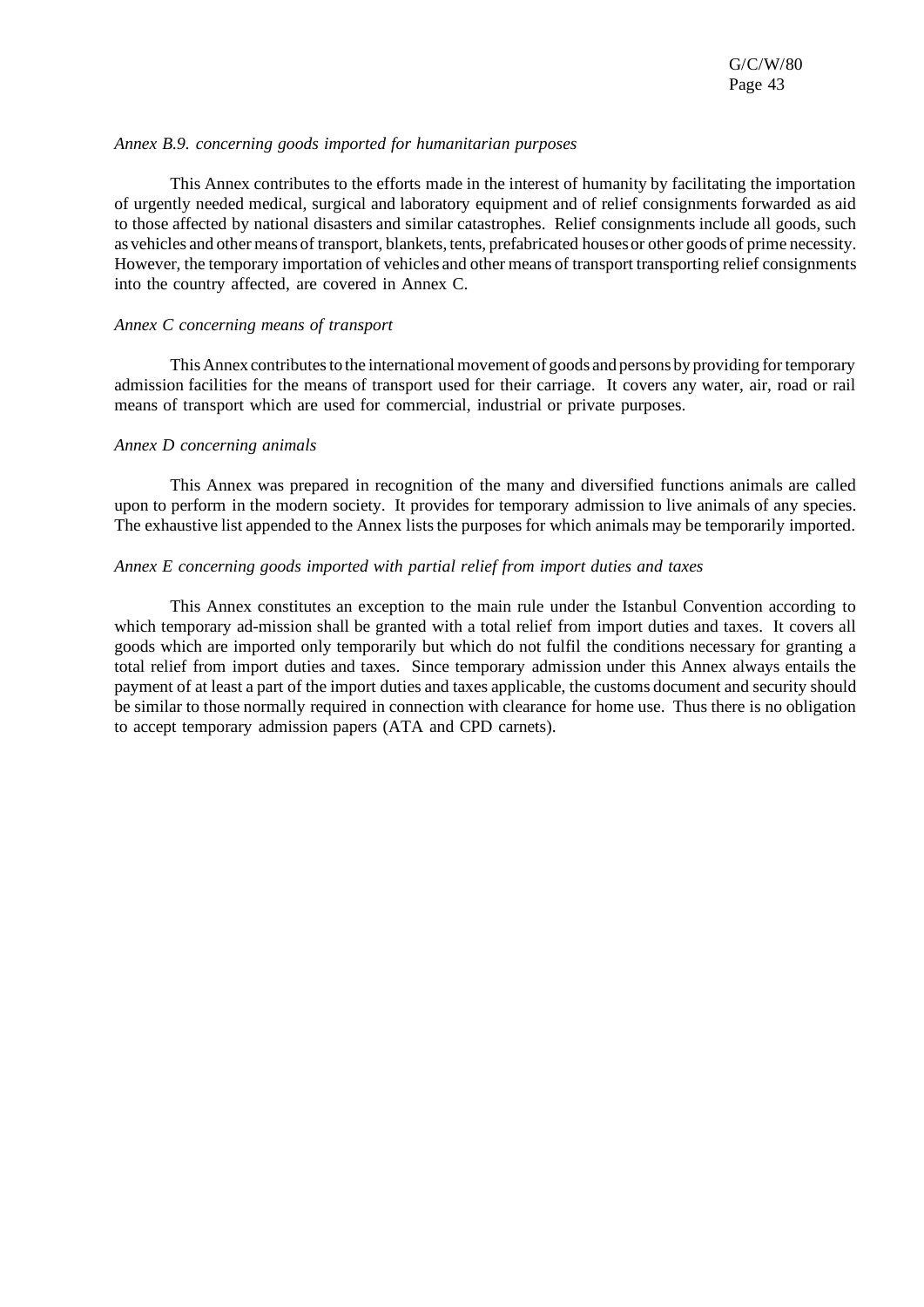## Annex V: THE ANNEXES OF THE NAIROBI CONVENTION:

- Annex I: Assistance by a customs administration on its own initiative
- Annex II: Assistance, on request, in the assessment of import taxes or export duties and taxes
- Annex III: Assistance, on request, relating to controls<br>Annex IV: Assistance, on request, relating to surveilla
- Assistance, on request, relating to surveillance
- Annex V: Enquiries and notifications, on request, on behalf of another Contracting Party
- Annex VI: Appearance by customs officials before a court or tribunal abroad Annex VII: Presence of customs officials of one Contracting party in the territory
- Presence of customs officials of one Contracting party in the territory of another Contracting Party
- Annex VIII: Participation in investigations abroad
- Annex IX: Pooling of information
- Annex X: Assistance in action against the smuggling of narcotic drugs and psychotropic substances
- Annex XI: Assistance in action against the smuggling of works of art, antiques and other cultural property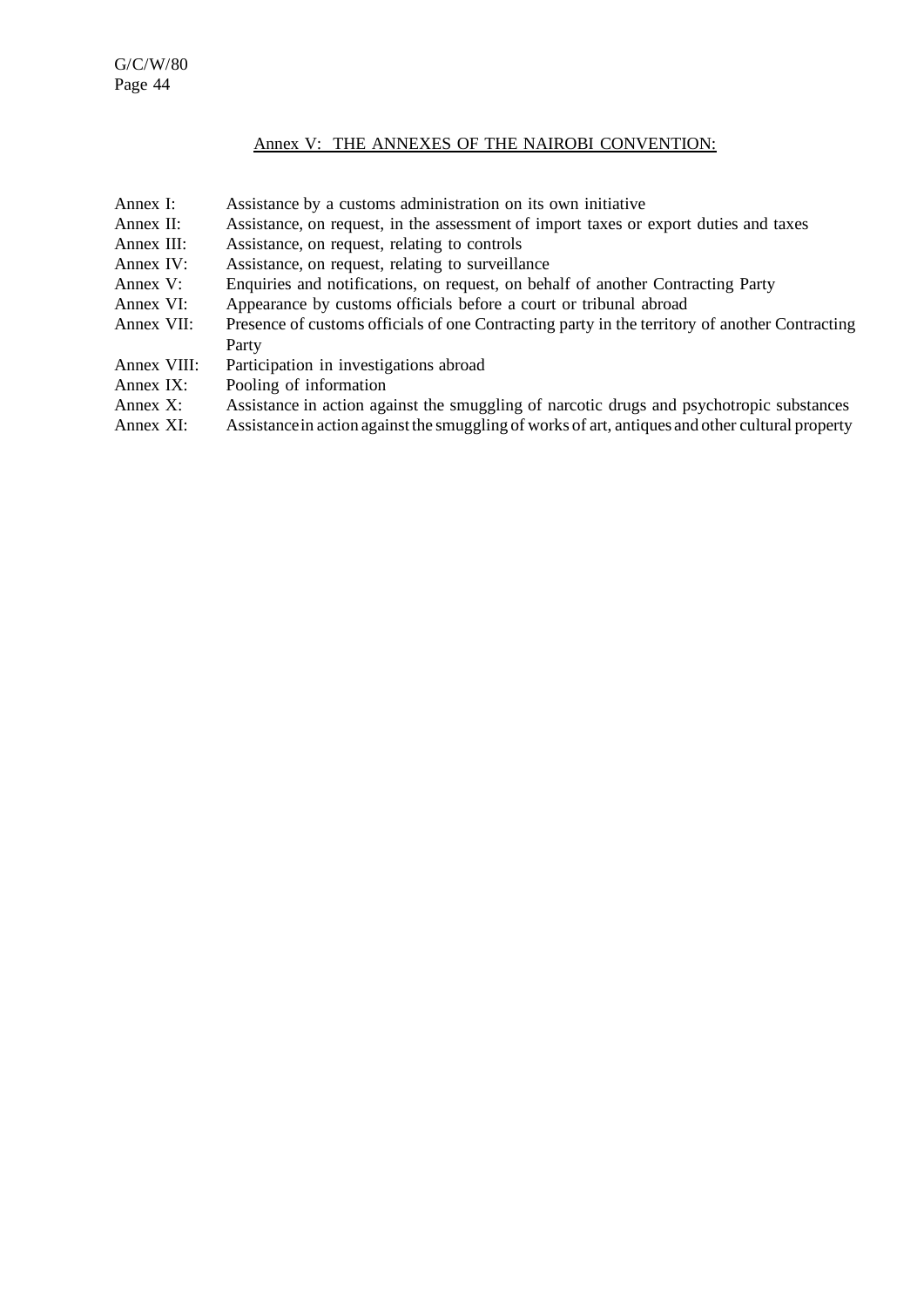# Annex VI: OTHER WCO CONVENTIONS

The Conventions and Recommendations presented here were designed to solve certain specific customs problems. A number of these earlier instruments are referred to by certain provisions of the Annexes to the Kyoto Convention. These provisions also urge Contracting Parties to the Kyoto Convention to accede to the other earlier Conventions.

## *1. Customs Convention on the temporary importation of packings*

This Convention meets a wish frequently expressed by representatives of international trade for the extension of temporary duty free, important procedures to packings. The Contracting Parties undertake to grant temporary admission to packings, subject to the conditions specified in the Convention, and to accept an undertaking to re-export the packings in lieu of security wherever the customs authorities deem this possible. This Convention will be terminated and replaced by Annex B.3. of the Istanbul Convention

## *2. Customs Convention on the temporary importation of professional equipment*:

This Convention is designed to facilitate the international exchange of specialized skills and techniques by the introduction of general rules on the temporary duty-free importation of professional equipment. It has three Annexes, one relating to equipment for the pressor for sound and television broadcasting, one to cinematographic equipment and the third to other professional equipment. The Convention will be terminated and replaced by Annex B.2. of the Istanbul Convention

*3. Customs Convention concerning customs facilities for the importation of goods for display or use at exhibitions, fairs, meetings or similar events*

The purpose of this Convention is to facilitate the display of goods at exhibitions, fairs, meetings or similar events of a commercial, technical, religious, educational, scientific, cultural or charitable nature. It deals, in particular, with the temporary admission of goods and equipment for display or use at an event, the waiving of import duties in respect of certain goods (small samples, printed matter, catalogues, etc.), and the simplification of formalities on importation and re-exportation. This Convention will be terminated and replaced by Annex B.1. of the Istanbul Convention

#### *4. Customs Convention concerning welfare material for seafarers*

This Convention was drawn up by the Council on the initiative of and in consultation with the International Labour Organization. Its aim is to promote the welfare of seafarers on ships engaged in international maritime traffic. Contracting Parties undertake to grant facilities in respect of welfare material for use on board foreign ships and, unless a reservation is entered in this respect, to welfare material for use in welfare establishments ashore. This Convention will be terminated and replaced by Annex B.5. of the Istanbul Convention

## *5. Customs Convention on the temporary importation of scientific equipment*

ThisConvention helpsto materialize the principle of the "free flow of ideas"which has been advocated and promoted by UNESCO for more than twenty years. It removes certain difficulties encountered in the implementation of the 1950 Florence Agreement and supplements, with regard to scientific equipment the professional equipment Convention and the fairs and exhibitions Convention which were also drawn up by the Council in co-operation with UNESCO. The Contracting Parties undertake to grant temporary admission, free of duties and taxes, to instruments, apparatus, machines or accessories therefor which are to be used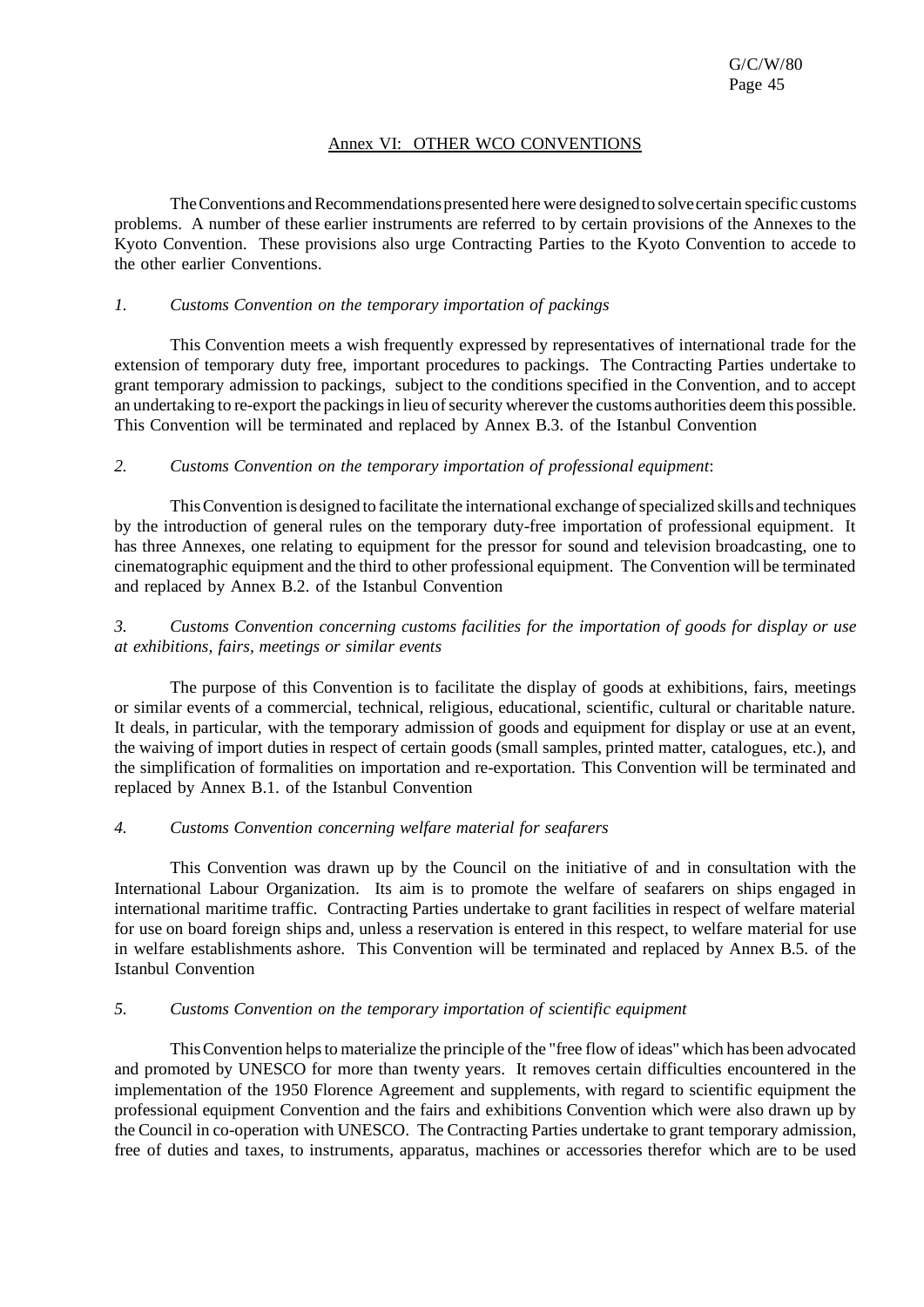for purposes of scientific research or education by "approved institutions" and to reduce the attendant customs formalities. This Convention will be terminated and replaced by Annex B.5. of the Istanbul Convention

#### *6. Customs Convention on temporary importation of pedagogic material*

ThisConvention is designed primarily to supplement, in the field of educationalmaterial, the Scientific Equipment Convention. It rounds off the work done by the WCO, in co-operation with UNESCO, in connection with the temporary importation of educational, scientific and cultural material. Under the Convention the Contracting Parties undertake to grant and facilitate the temporary admission, free of import duties and taxes, of pedagogic material which complies with the prescribed conditions (and with certain optional conditions which may be imposed by each Contracting Party). A non-limitative list of pedagogic material is annexed to and forms an integral part of the Convention. This Convention will be terminated and replaced by Annex B.5. of the Istanbul Convention

#### *7. Customs Convention on the ATA carnet or the temporary admission of goods (ATA Convention)*

On 1 March 1956 the Council adopted the Customs Convention regarding ECS carnets for commercial samples, which was designed to facilitate the temporary importation of commercial samples duty-free. In view of the success of the ECS carnet, in 1961 the Permanent Technical Committee established the Customs Convention on the ATA carnet for the temporary admission of goods. This carnet can be used not only for commercial samples but also for goods temporarily imported under

- -- other international Conventions concerning temporary admission to which the State concerned is a Contracting Party (e.g. Conventions on professional equipment, on exhibitions and fairs, etc.);
- national regulations on temporary admission.

The ATA Convention seeks to eliminate the two main difficulties encountered whenever goods are temporarily imported, namely the need to make out a customs declaration on a national form and the necessity of furnishing security for the payment of the customs duties and other taxes chargeable in case of failure to re-export. This double aim is achieved by the ATA carnet which is an international customs document issued and guaranteed by associations approved by the customs and affiliated to an international chain (e.g. Chambers of Commerce). Some years ago, it was decided that the ATA carnet should replace the ECS carnet, in view of the latter's limited scope. This replacement has continued progressively and now only one international document is in use for temporary duty-free admission operations. The ATA Convention will be terminated and replaced by Annex A of the Istanbul Convention

#### *8. Customs Convention on the international transit of goods (ITI Convention)* (not in force)

This Convention was prepared to deal with emerging patterns in international traffic, particularly the wide spread use of intermodal freight containers. The basic aim of the Convention isto provide the customs with the possibility of carrying out their essential controls without creating transport delays, thus permitting transport operators to enjoy fully the advantages of the through-transport concept.

## *9. Customs Convention on containers*

The Convention has two main objectives. First, it provides for temporary importation of containers, free of import duties and taxes, and free of import prohibitions and restrictions if re-exported within three months from the date of importation; such temporary admission of containers shall be granted without the production of customs documents being required on their importation and re-exportation and without the furnishing of a form of security (Articles 3-11).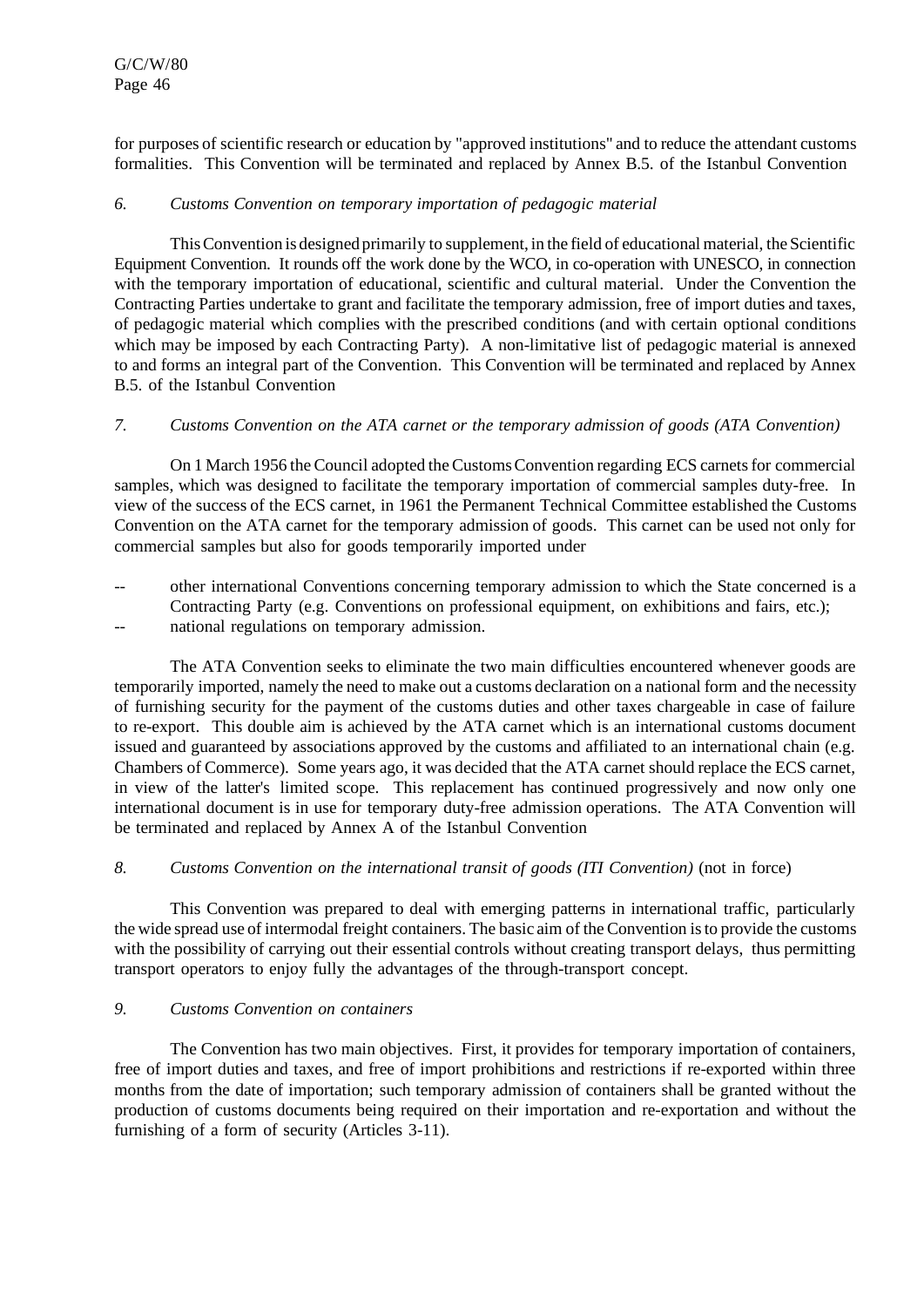Secondly, the convention provides for approval of Containers for transport under customs seal. Containers approved by a Contracting Party as complying with the relevant provisions laid down in the Convention shall be accepted by other Contracting Parties for any system of international carriage involving such sealing. The Convention also lays down standards for the construction of containers.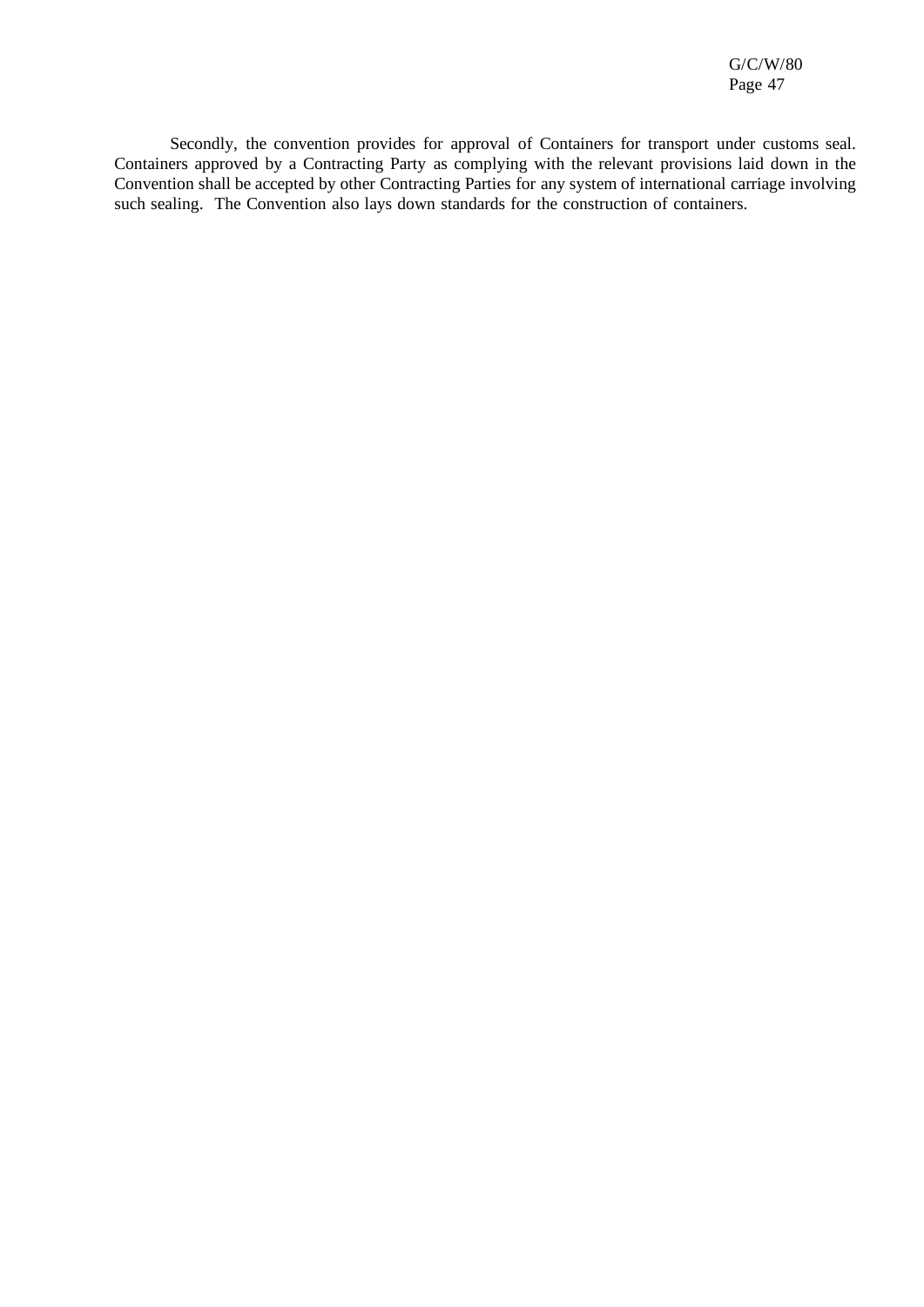## Annex VII: WCO RECOMMENDATIONS

#### *1. Recommendations concerning co-operation between administrations*

- a. Recommendation concerning the treatment at an international level of customs technical questions, (30 November 1956)
- b. Recommendation on the communication of information concerning the customs status of goods, (22 May 1963)
- c. Recommendation to facilitate the temporary exportation of goods sent from one country of manufacture, processing or repair in another, (3 December 1963)
- d. Recommendation concerning the technical co-operation in customs matters, (18 June 1981)
- *2. Recommendations concerning duty reliefs, repayments and remission*
	- a. Recommendation concerning the repayment or remission of duties on goods refused by the importer as not conforming to contract, (28 November 1957)
	- b. Recommendation concerning tax-free shops, (16 June 1960)
	- c. Recommendation concerning the repayment or remission of import duties and taxes on goods destroyed or lost, (5 December 1962)
	- d. Recommendation concerning the free admission of removable articles imported on transfer of residence, (5 December 1962)
	- e. Recommendation concerning the refund of import duties and taxes on shortages, (5 December 1962)
	- f. Recommendation concerning reimported goods, (6 June 1967)
	- g. Recommendation concerning the free admission of gift consignments (11 June 1968)
	- h. Recommendation to expedite the forwarding of relief consignments in the event of disasters (8 June 1970)
	- i. Recommendation on the customs treatment of products imported for testing, (5 June 1972)
- *3. Recommendations concerning transport, travel and tourism*
	- a. Recommendation concerning the use of temporary importation papers in respect of radio and television vans, (1 December 1955)
	- b. Recommendation on the temporary admission of radio and television vans, (9 June 1977)
	- c. Recommendation on the temporary admission of radio and television production and broadcasting equipment, (13 June 1985)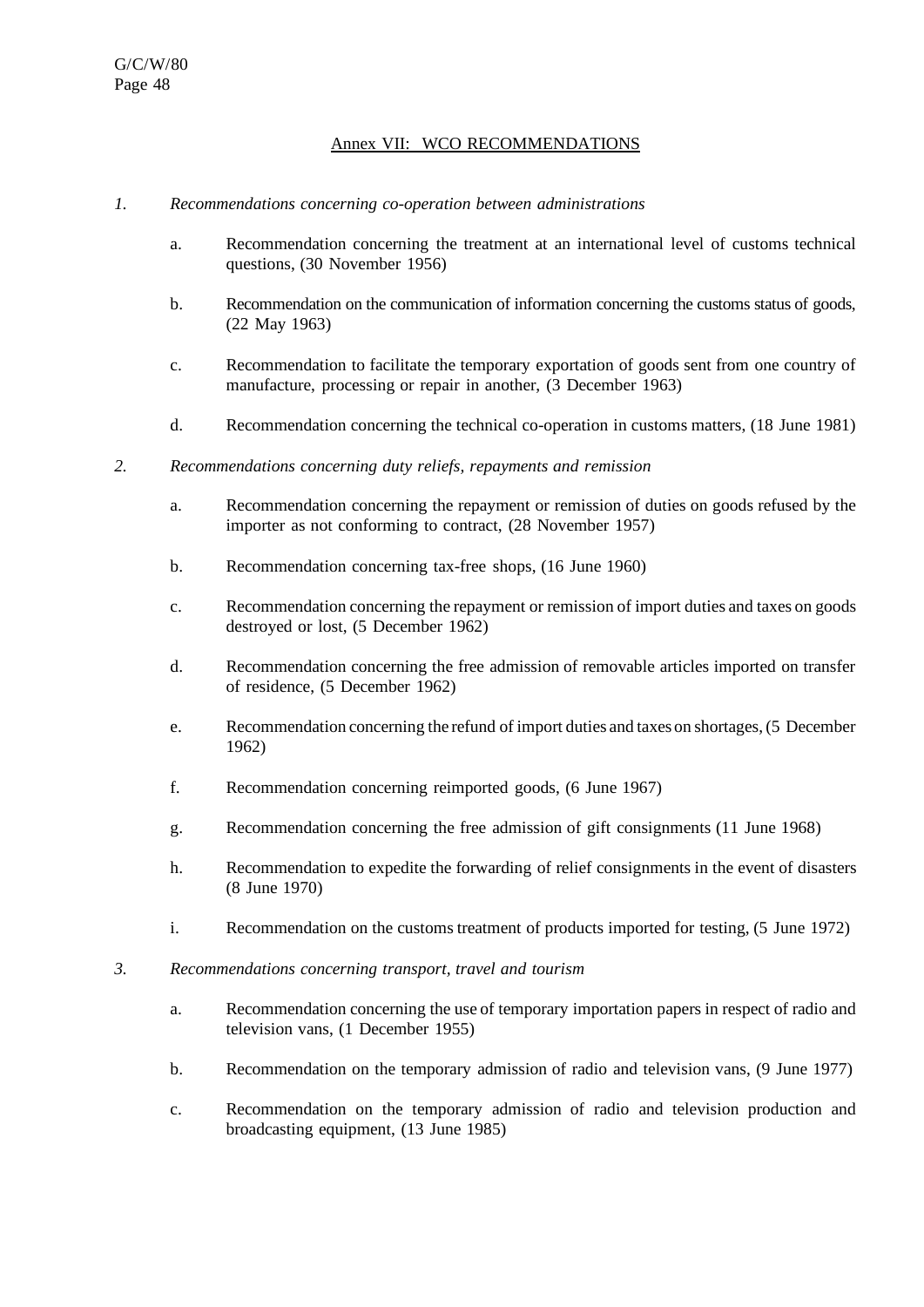- d. Recommendation concerning the customs treatment of provisions carried in restaurant cars, Pullman cars, sleeping cars and similar cars on international express trains, (16 June 1960)
- e. Recommendation concerning the customs treatment of registered baggage carried by rail, (5 June 1962, amended on 21 June 1988)
- f. Recommendation concerning customs sealing systems in connection with the international transport of goods, (11 June 1968)
- g. Recommendation concerning the application of a flat rate assessment system to goods sent in small consignments to private individuals or carried in travellers' baggage (flat rate assessment), (11 June 1968)
- h. Recommendation for a simplified customs control, based on the dual channel system, of passengers arriving by air, (8 June 1971)
- i. Recommendation for a simplified customs control, based on the dual channel system, of passengers arriving by sea, (5 June 1972)
- j. Recommendation concerning lighters carried by lash or similar-type vessels (5 June 1992)
- k. Recommendation concerning measures to facilitate the application of the ITI Convention, (18 May 1973)
- l. Recommendation concerning the temporary admissionofspecialequipment carried in vehicles used for in connection with the transport of radio-active materials, (9 June 1977)
- m. Recommendation concerning the establishment of links between customs transit systems, (16 June 1982)
- n. Recommendation concerning the acceptance of ATA carnets in connection with temporary admission, (25 June 1992)
- o. Recommendation concerning the acceptance of CPD carnets in connection with temporary admission, (25 June 1992)
- *4. Recommendations concerning computers*
	- a. Recommendation concerning the transmissionand authentication of goods declarations which are processed by computer, (16 June 1981)
	- b. Recommendation concerning the production of goods declarations by means of computer or other automatic printers, (16 June 1982)
	- c. Recommendation concerning the use of the ISO Alpha-2 country code for the representation of names of countries, (16 June 1982)
	- d. Recommendation concerning the use of codes for the representation of modes of transport, (16 June 1982)
	- e. Recommendation concerning the use of codes for the representation of data elements, (22 May 1984)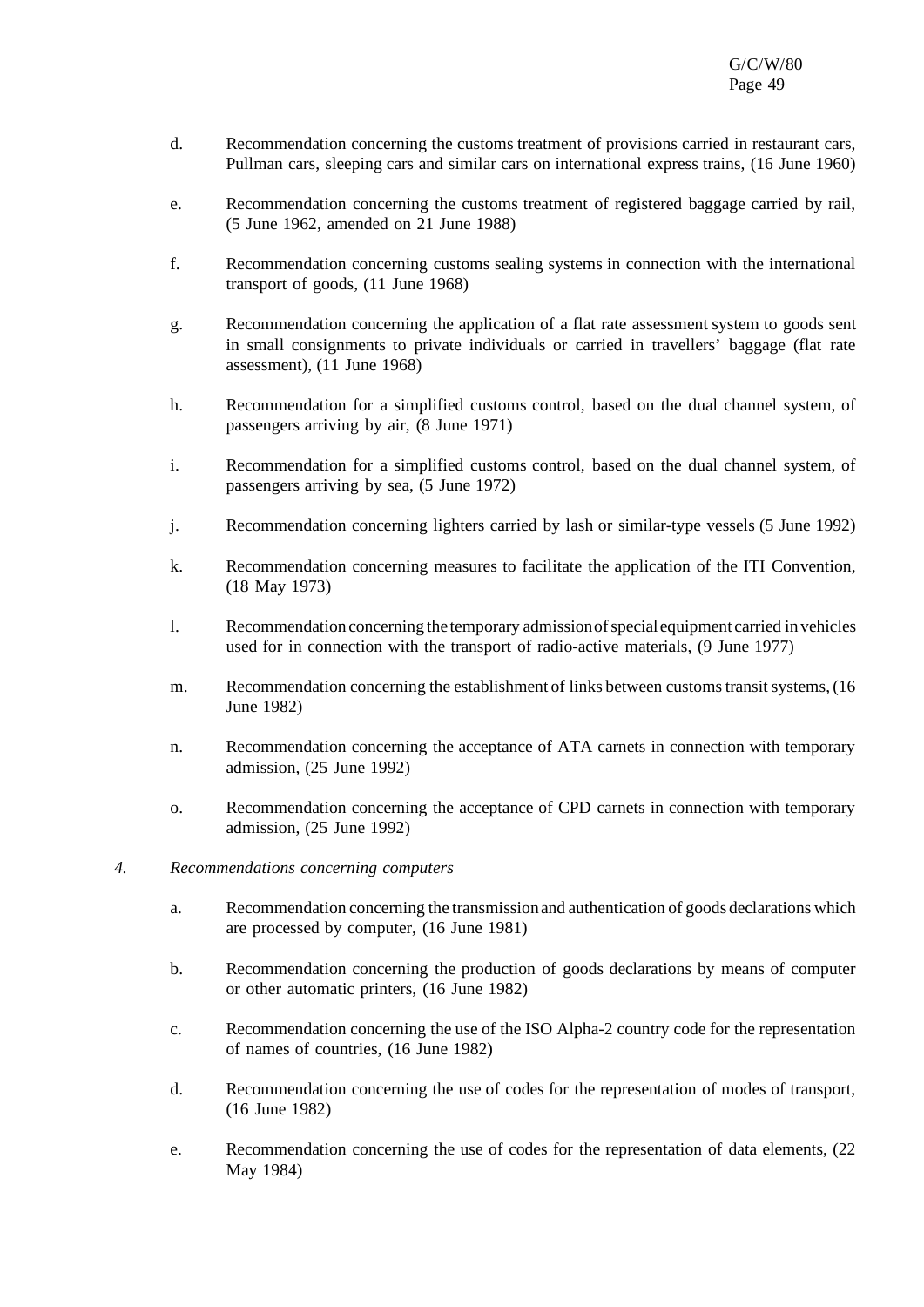- f. Recommendation concerning the use of UN/EDIFACT rules for electronic data interchange, (26 June 1990)
- g. Recommendation concerning the use of the United Nations Trade Data Elements Directory (UNTDED), (26 June 1990)
- h. Recommendation concerning the use of the CCC/IATA data interchange standards, (21 June 1988)
- i. Recommendation concerning the adherence to standards in relation to data requirements for advance passenger information (API), (6 July 1993)
- j. Recommendation concerning the transmission and authentication of customs information which is processed by computer.

#### *5. Other recommendations*

- a. Recommendation on samplesto be regarded as being of negligible value within the meaning of the international convention to facilitate the importation of commercial samples and advertising materials, (30 November 1956)
- b. Recommendation concerning the adoption of a layout key for the goods declaration (outwards), (1 June 1965)
- c. Recommendation concerning the right of appeal in customs matters, (6 June 1967)
- d. Recommendation concerning the adoption of a standard form of certificate of origin, (16 January 1973)
- e. Recommendation concerning customsrequirements regarding commercial invoices, (16 May 1979)
- f. Recommendation concerning the single goods declaration, (26 June 1990)
- g. Recommendation concerning the use of the glossary of international customsterms, (6. July 1993)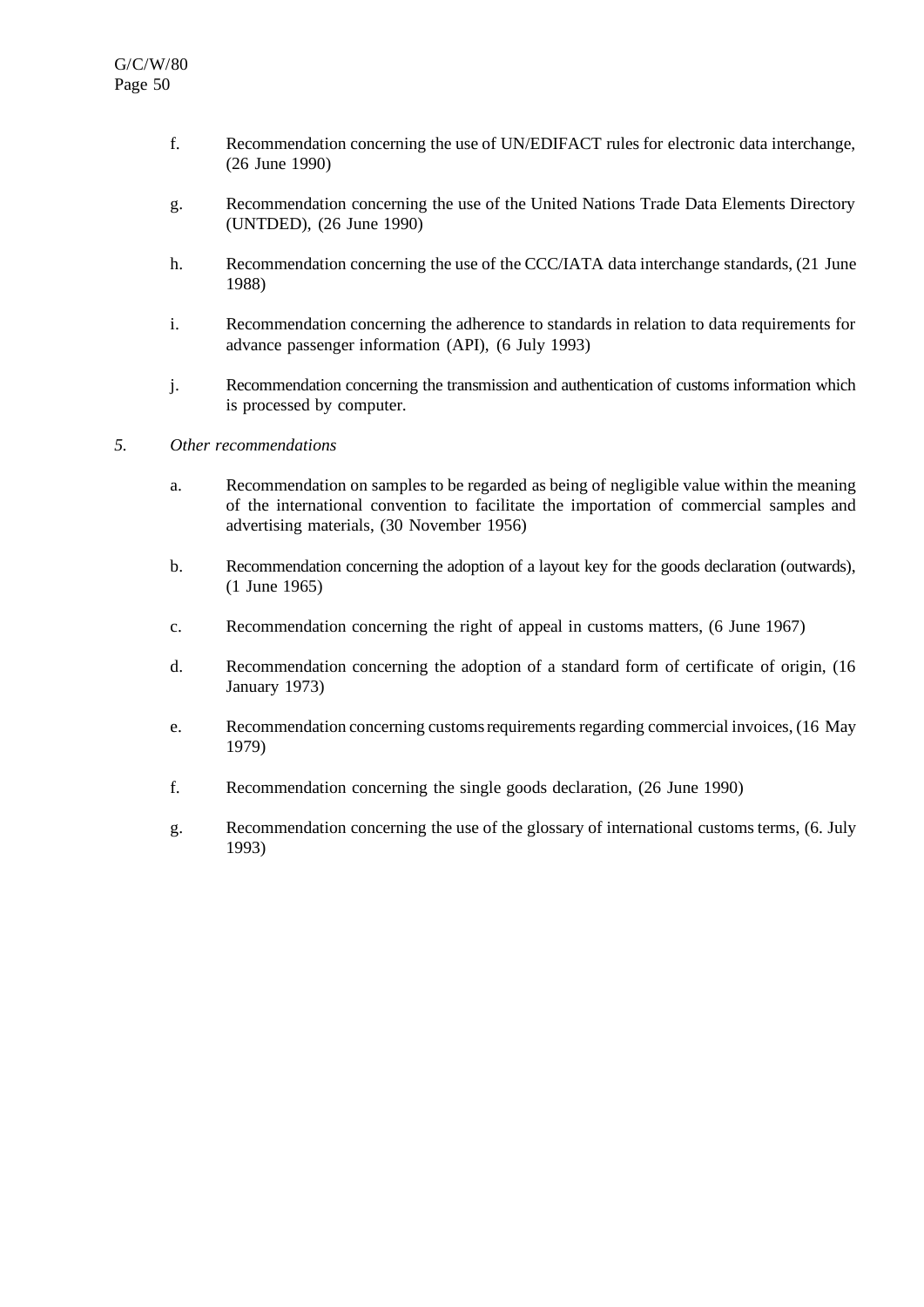## Annex VIII: WCO INTERNATIONAL CUSTOMS NORMS

1. Right of Appeal in customs matters

2. Clearance of goods for home use. The declarant and the declaration of goods

3. Information concerning the tariff classification of goods, supplied by and binding on the customs administration (tariff information)

4. Payment or remission of import duties and taxes on goods destroyed or lost

5. Repayment or remission of import duties and taxes on goods believed to be contained in a consignment which, after clearance, is found not to have contained those goods at the time of importation (Repayment of import duties and taxes on shortages)

6. Free admission of removable articles imported by a natural person on transfer of residence from one country to another (Free admission of removable articles)

7. Temporary admission procedure

8. Customs warehousing procedure

9. Customs transit of imported goods

10. Drawback

11. Facilities granted in respect of re-imported goods, other than goods under the temporary exportation procedure (Re-imported goods)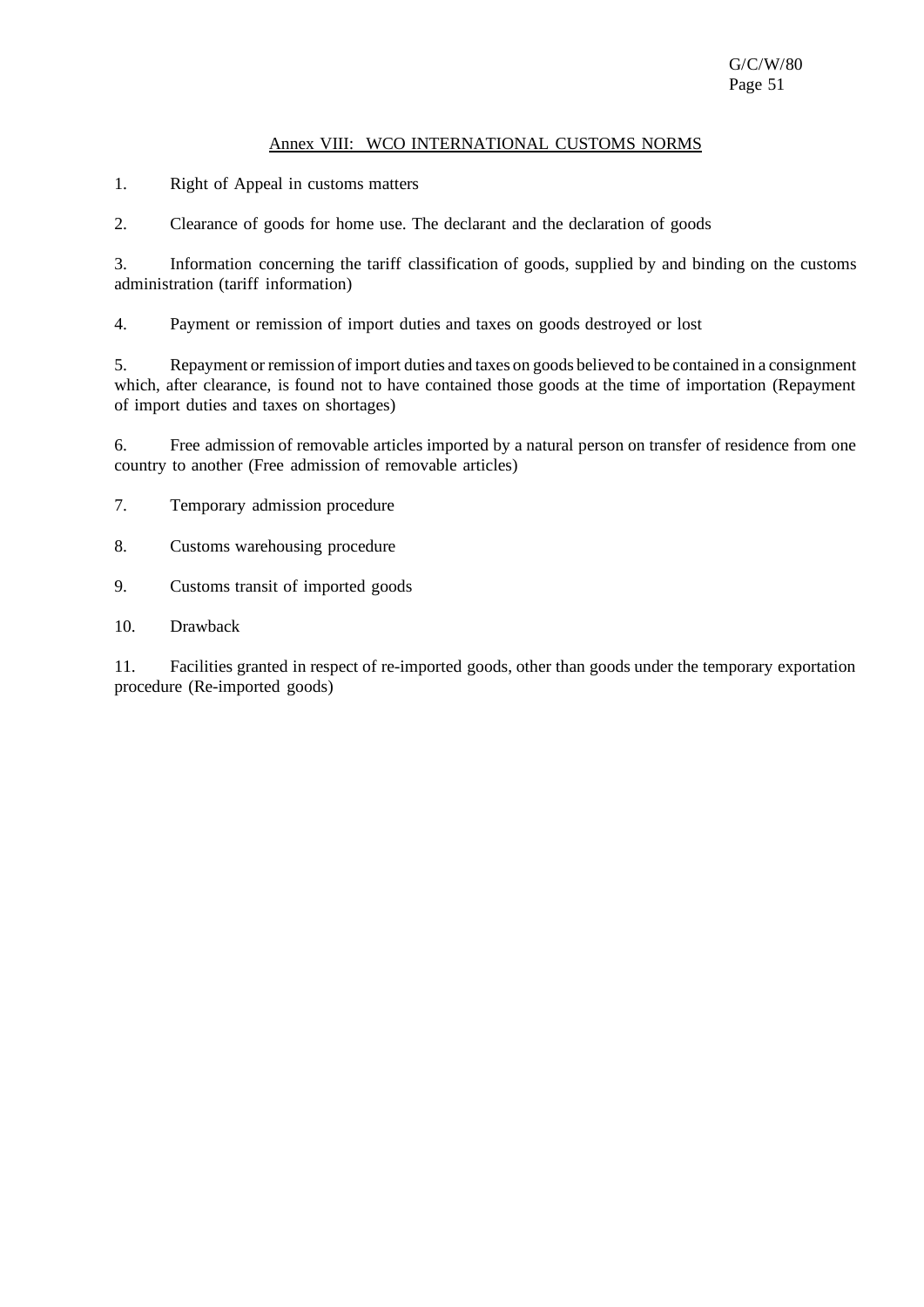# Annex IX: DETAILED OVERVIEW OF UNCITRAL ACTIVITIES

#### *A. Conventions*

#### *1. International sale of goods and related transactions*

#### *Convention on the Limitation Period in the International Sale of Goods (New York, 1974)*.

ThisConvention establishesuniform rules governing the period of time within which legal proceedings arising from an international sales contract must be commenced. It has been amended by a Protocol adopted in 1980 when the *United Nations Sales Convention* (see below) was adopted. Both the original Convention and the Convention as amended entered into force on 1 August 1988. There are currently 20 States parties to the Convention, of which 14 are parties to the Convention as amended.

#### *United Nations Convention on Contracts for the International Sale of Goods (Vienna, 1980)*

This Convention establishes a comprehensive code of legal rules governing the formation of contracts for the international sale of goods, the obligations of the buyer and seller, remedies for breach of contract and other aspects of the contract. The Convention entered into force on 1 January 1988. There are currently 45 States parties to the Convention.

#### *2. International transport of goods*

#### *United Nations Convention on the Carriage of Goods by Sea, ( 1978)* (the "Hamburg Rules")

This Convention establishes a uniform legal regime governing the rights and obligations of shippers, carriers and consignees under a contract of carriage of goods by sea. It was prepared at the request of developing countries and its adoption by States has been endorsed by such intergovernmental organizations as UNCTAD, Asian-African Legal Consultative Committee and the Organization of American States. The Convention entered into force on 1 November 1992. There are currently 25 States party to the Convention.

#### *United Nations Convention on the Liability of Operators of Transport Terminals in International Trade*

This Convention sets forth uniform legal rules governing the liability of a terminal operator for loss of and damage to goods involved in international transport while they are in a transport terminal, and for delay by the terminal operator in delivering the goods. The draft Convention was adopted by a diplomatic conference and opened for signature, ratification and accession on 19 April 1991. The Convention will enter into force upon the deposit of 5 instruments of ratification, acceptance, approval or accession. Up to now only 1 instrument of accession has been deposited.

#### *3. International commercial arbitration and conciliation*

#### *Convention on the Recognition and Enforcement of Foreign Arbitral Awards (New York, 1958)*

Although the Convention was prepared by the United Nations prior to the existence of UNCITRAL, promotion of theConvention is an integral part of theCommission's programme of work. Asits name indicates, it provides for the recognition and enforcement of arbitral awards rendered in foreign countries. At present 110 States are party to it.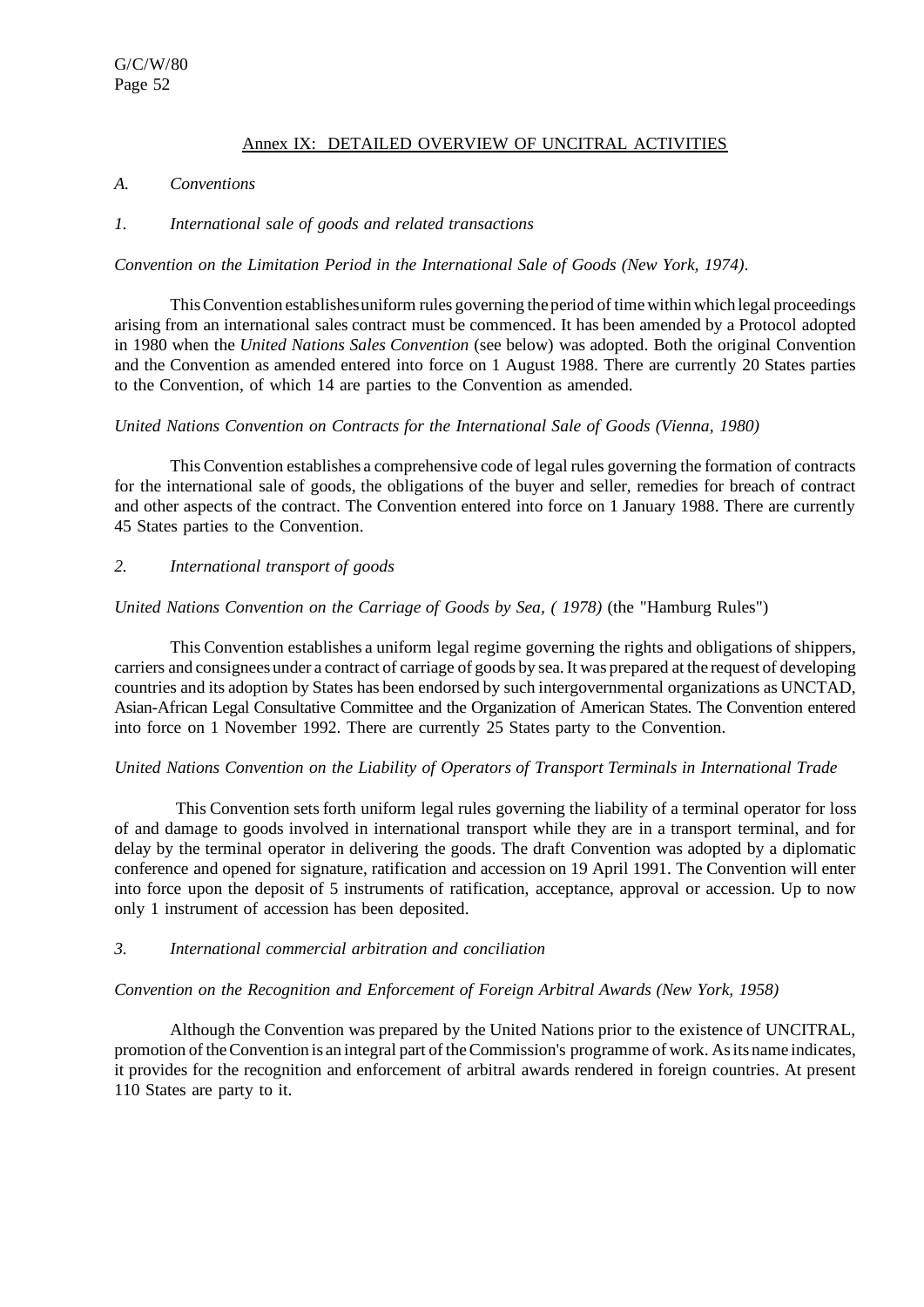#### *4. International Payments*

#### *United NationsConvention on International Bills of Exchange and International PromissoryNotes(New York, 1988)*

ThisConvention provides a comprehensive code of legalrules governing new international instruments for optional use by parties to international commercial transactions. It is designed to overcome the major disparities and uncertainties that currently exist in relation to instruments used for international payments. The Convention applies if the parties use a particular form of a negotiable instrument indicating that the instrument is subject to the UNCITRAL Convention. The Convention was adopted and opened for signature by the General Assembly at its 43rd session in December 1988. 10 ratifications or accessions are necessary for the Convention to come into force. The Convention has been acceded to by 2 States to date.

#### *United Nations Convention on Independent Guarantees and Stand-by Letters of Credit (New York, 1995)*

The Convention was adopted by the General Assembly on 11 December 1995 and is now open for signature and ratification/accession. It is designed to facilitate the use of independent guarantees and stand-by letters of credit, in particular where only one or the other of those instruments may be traditionally in use. The Convention also solidifies recognition of common basic principles and characteristics shared by the independent guarantee and the stand-by letter of credit. The Convention will enter into force upon the deposit of 5 instruments of ratification, acceptance, approval or accession.

#### Other instruments developed by UNCITRAL:

#### *1. International sale of goods and related transactions*

#### *UNCITRAL Legal Guide on International Countertrade Transactions*

The purpose of the Legal Guide, adopted in 1992, is to assist parties negotiating international countertrade transactions. It identifies legal issues involved in such transactions and discusses possible contractual solutions.

#### *2. International commercial arbitration and conciliation*

#### *UNCITRAL Arbitration Rules (1976)*

The UNCITRAL Arbitration Rules provide a comprehensive set of procedural rules upon which parties may agree for the conduct of arbitral proceedings arising out of their commercial relationship. The Rules are widely used in many contexts. Recommendations to assist arbitral tribunals and other interested bodies with regard to arbitrations under the UNCITRAL Arbitration Rules (1982).

#### *UNCITRAL Conciliation Rules (1980)*

When parties to a commercial dispute wish to settle their disputes amicably through conciliation, they may agree upon this set of procedural rules to govern the conciliation proceedings. UNCITRAL Model Law on International Commercial Arbitration (1985). The UNCITRAL Model Law is designed to assist States in reforming and modernizing their laws on arbitral procedure so asto take into account the particular features and needs of international commercial arbitration. It was adopted by UNCITRAL in 1985 and has already been enacted into law by a considerable number of jurisdictionsfrom both developed and developing countries.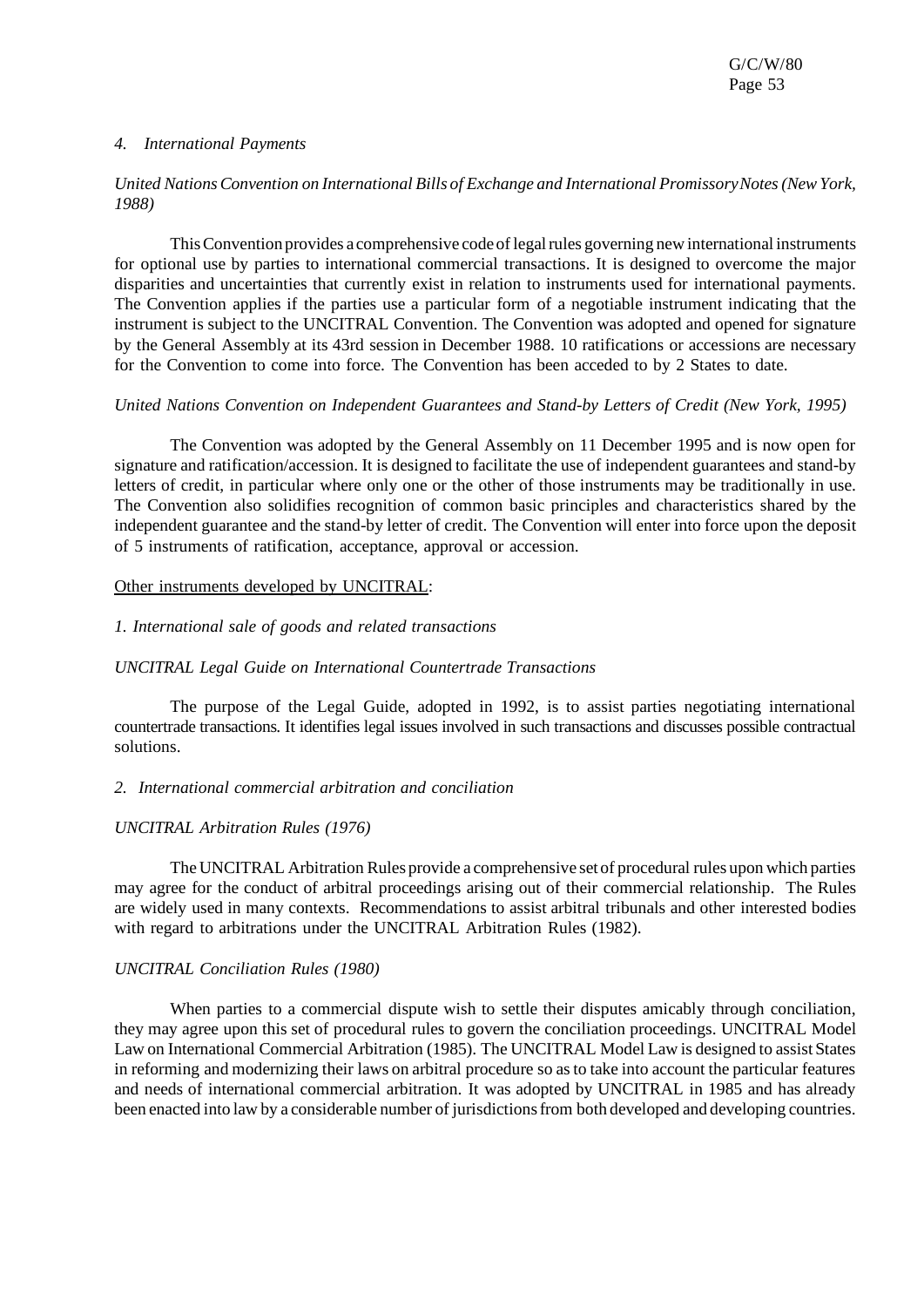## *UNCITRAL Notes on Organizing Arbitral Proceedings (1996)*

The Notes are designed to assist arbitration practitioners by providing an annotated list of matters on which the arbitral tribunal may wish to formulate decisions during the course of arbitral proceedings. The text, which is in no way binding, may be used whether or not the arbitration is administered by an arbitral institution.

## *3. International Payments*

## *UNCITRAL Legal Guide on Electronic Funds Transfers*

The Legal Guide, which was published in 1987, identifies the legal issues arising from the transfer of funds by electronic means and discusses possible approaches for dealing with those issues.

## *UNCITRAL Model Law on International Credit Transfers (1992)*

The Model Law, adopted in 1992, deals with operations beginning with an instruction by an originator to a bank to place at the disposal of a beneficiary a specified amount of money. It covers such matters as the obligations of a sender of the instruction and of a receiving bank, time of payment of a receiving bank and liability of a bank to its sender or to the originator when the transfer is delayed or other error occurs.

## *4. Electronic commerce*

*Recommendation on the Legal Value of Computer Records (1985)*

## *UNCITRAL Model Law on Electronic Commerce*

The Model Law, adopted in 1996, is intended to facilitate the use of modern means of communications and storage of information, such as electronic data interchange (EDI), electronic mail and telecopy, with or without the use of such support as the Internet. It is based on the establishment of functional equivalent for paper-based concepts such as "writing", "signature" and "original". By providing standards by which the legal value of electronic messages can be assessed, the Model Law should play a significant role in enhancing the use of paperless communication. In addition to general norms, the Model Law also contains rules for electronic commerce in specific areas, such as carriage of goods. With a view to assisting executive branches of Governments, legislative bodies and courts in enacting and interpreting the Model Law, the Commission has produced a *Guide to Enactment of the UNCITRAL Model Law on Electronic Commerce*.

#### *Other products of the work of UNCITRAL include:*

Provisions on a universal unit of account and on adjustment of the limit of liability in international transport conventions (1982);

Uniform Rules on Contract Clauses for an Agreed Sum Due upon Failure of Performance (1983);

#### *Assistance to countries considering adoption of texts*

On request, the UNCITRAL Secretariat is prepared to give technical assistance and advice to States that may be considering adoption of one of the legal texts prepared by the Commission. Such assistance often involves review of proposed legislation.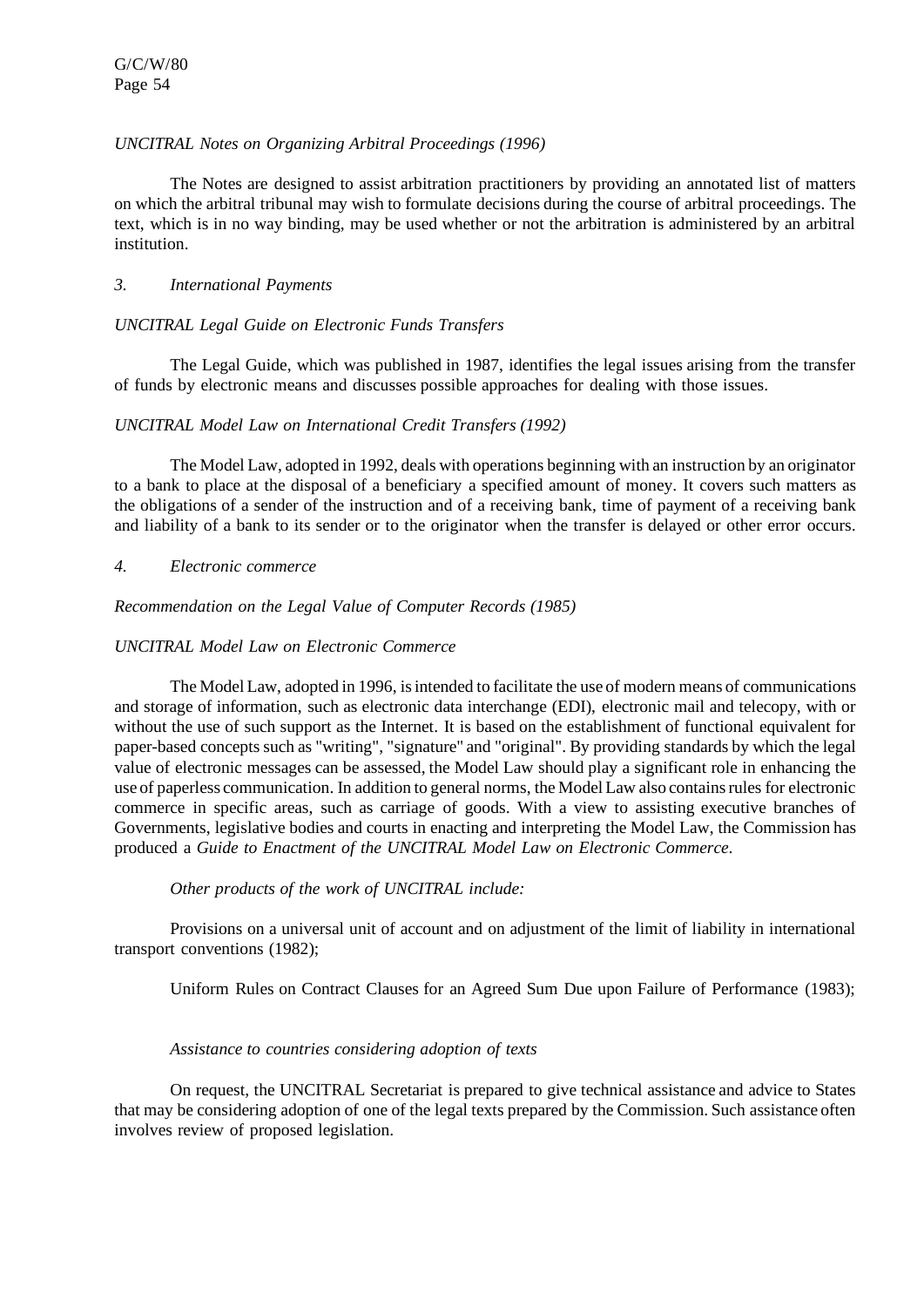#### *Training in international trade law*

National and regional seminars on international trade law. The Commission has undertaken to organize national and regional seminars and briefing missions on international trade law for the purpose of promoting knowledge about the work of the Commission, primarily in developing countries, with a view to the adoption and use of its texts by those countries.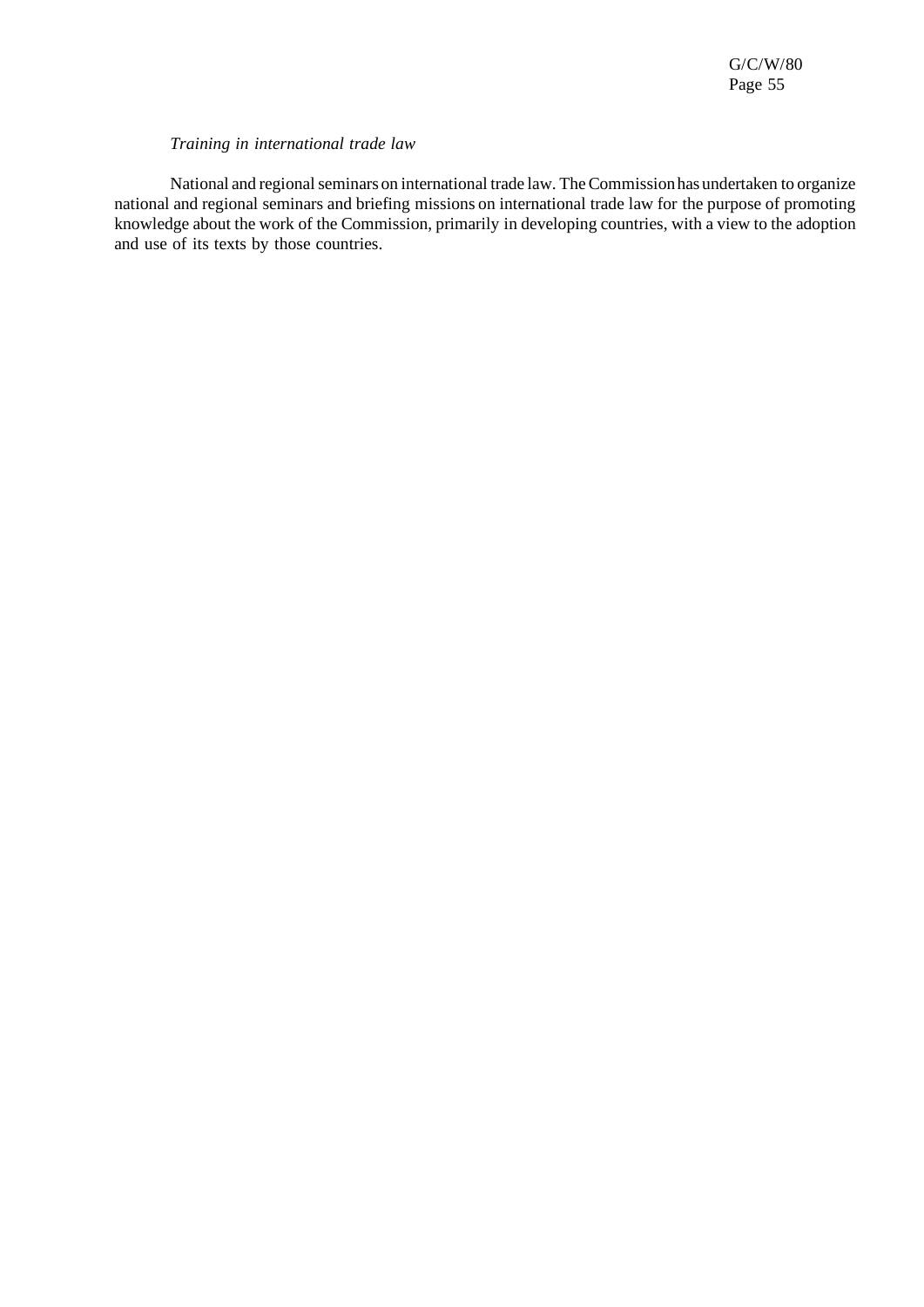## Annex X: DETAILED OVERVIEW OF THE IMO CONVENTION ON FACILITATION OF INTERNATIONAL MARITIME TRAFFIC (FAL) AND ITS AMENDMENTS

Measuresfacilitate the arrival, stay and departure ofships of coastal and non-coastal contracting States by simplifying and reducing to a minimum the formalities, documentary requirements and procedures. This includes all documents pertaining to the ship and its passengers, baggage, crew, cargo and mail which are required by Customs, Immigration, Health, and other public authorities.

The Annex to the Convention contains provisions relating to the arrival, stay and departure of ships and persons, health and quarantine, and sanitary measuresfor plants and animals. These provisions are divided into Standards and Recommended Practices, and the documents which should be required by Governments are listed. Countries that cannot comply with standards must inform the IMO of the differences between its own practices and the standards in question. Most important Standard of the Convention is Standard 2.1, which lists 8 documents which public authorities can demand of a ship and recommends the maximum information and number of copies which should be required. IMO has developed six of these documents. These are: IMO general declaration, cargo declaration, ship's stores declaration, crew's effects declaration, crew list, passenger list.

The Convention has been amended several times. Since 1973, the 'tacit acceptance' procedure is in force, allowing for an easier update of the Convention. The 1986 amendments were designed primarily to reduce 'red tape' and in particular to enable automatic data processing techniques to be used in shipping documentation. The 1987 amendments simplify the documentation required by ships including crew lists, and also facilitate the movement of ships engaged in disaster relief work and similar activities. The 1990 amendments revise several recommended practices and add others dealing with drug trafficking and the problems of the disabled and elderly. They encourage the establishment of national facilitation Committees and also cover stowaways and traffic flow arrangements. The 1992 amendments concern the Annex to the Convention and deal with the following subjects: electronic data processing/electronic data interchange (EDP/EDI), private gift packages and trade samples, consular formalities and fees, submission of pre-import information, clearance of specialized equipment, AND falsified documents. The 1993 amendments(to the Annex to the Convention) deal with unmanifested parcels and the handling of stowaways.

The 1996 amendments have entered into force on 1 May 1997. The amendments affect standards and recommended practices contained in the annex and deal with the following subjects: the Passenger List; the establishment of national maritime transport facilitation committees; the development of procedures, including electronic data interchange (EDI), to allow for the submission of advance information to enable the use of selectivity techniques to facilitate customs clearance; and the declaration of the personal effects of cruise passengers. New standards have been added concerning inadmissible persons; the obligations of shipowners to transport persons; and co-operation between Governments and shipowners to establish the validity of passports and visas. A new recommended practice has been added on immigration pre-arrival clearance.

#### *Other tasks of IMO and international cooperation*

In order to assure widespread implementation of its Conventions and other legal instruments, IMO has developed a technical co-operation programme which is designed to assist Governments which lack the technical knowledge and resources that are needed to operate a shipping industry successfully. The IMO entertains consultative relationships with other UN agencies, as well as with intergovernmental organizations such asthe WCO and the OECD. Among non-governmental organizations which work on facilitation related issues, the IMO cooperates with the IAPH, ISO, ICC, ICS, and IRU.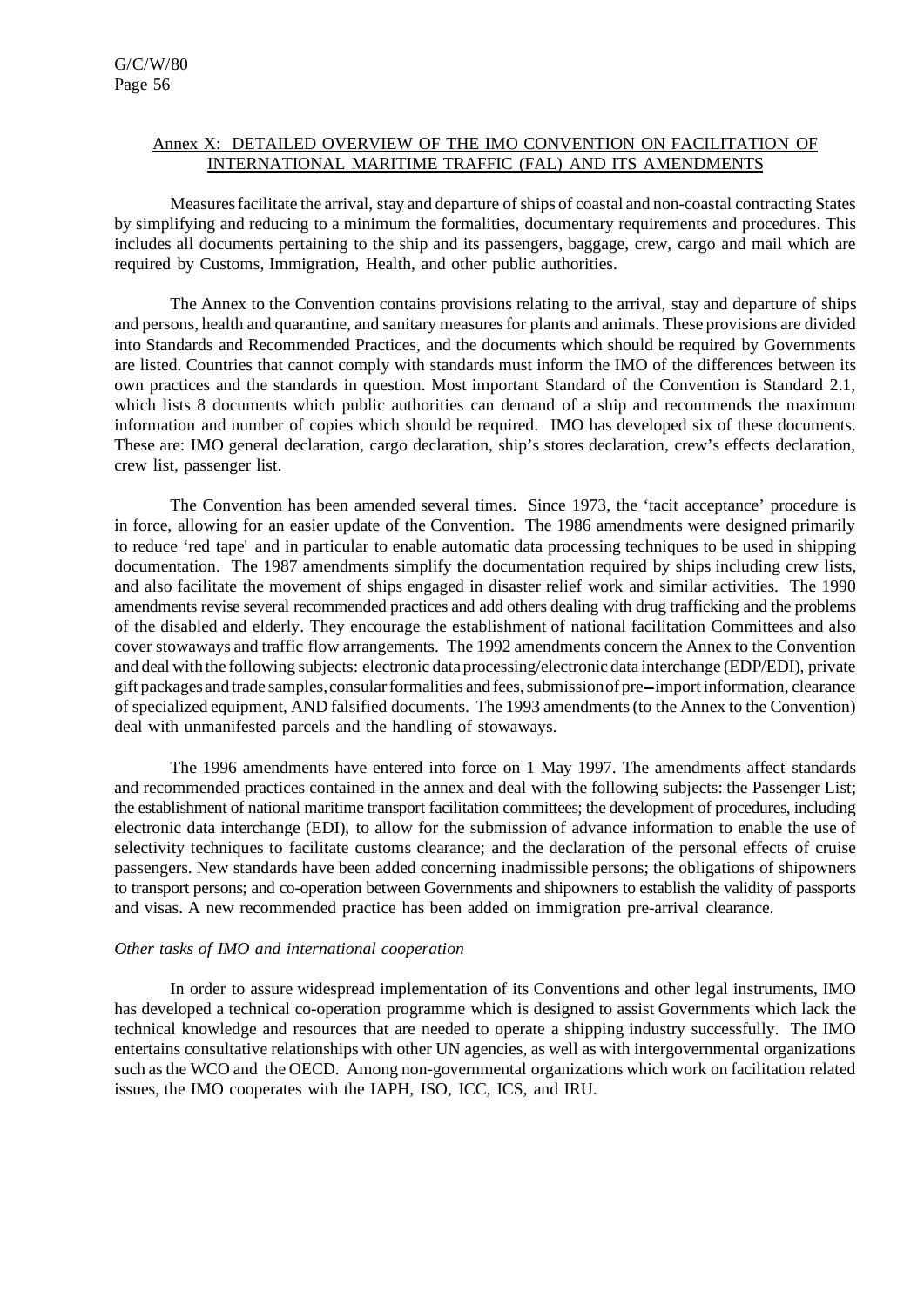# Annex XI: ICC INTERNATIONAL CUSTOMS GUIDELINES

Key points of the *ICC International Customs Guidelines* include that:

- Customs should rely much more on automation and electronic information systems;
- -- Documentation requirements should be reduced and harmonized between countries. Commercial documents should be accepted by customs administrations as export declaration instead of completion of an official form; electronic data submission based on EDI should be optional.
- Modern clearance techniques should be applied, such as pre-arrival clearance and post-clearance controls to avoid delays at the borders. Automation for payments should be in place.
- The workforce should be highly professional and well-trained; an internal security unit should scrutinize employee integrity.
- -- Customs Regulations should be transparent and publicly available. To improve cooperation between traders and customs Memoranda of Understanding should be concluded. Businessshould have access to high level officials inside the customs authorities. Ombudsmen should be appointed to serve as channels between customs administrations and the business community.
- -- International agreements should be adhered to. Agreements mentioned are transit agreements, the WTO Valuation Agreement, the HS Convention, the Kyoto Convention, the (future) WTO Rules of Origin.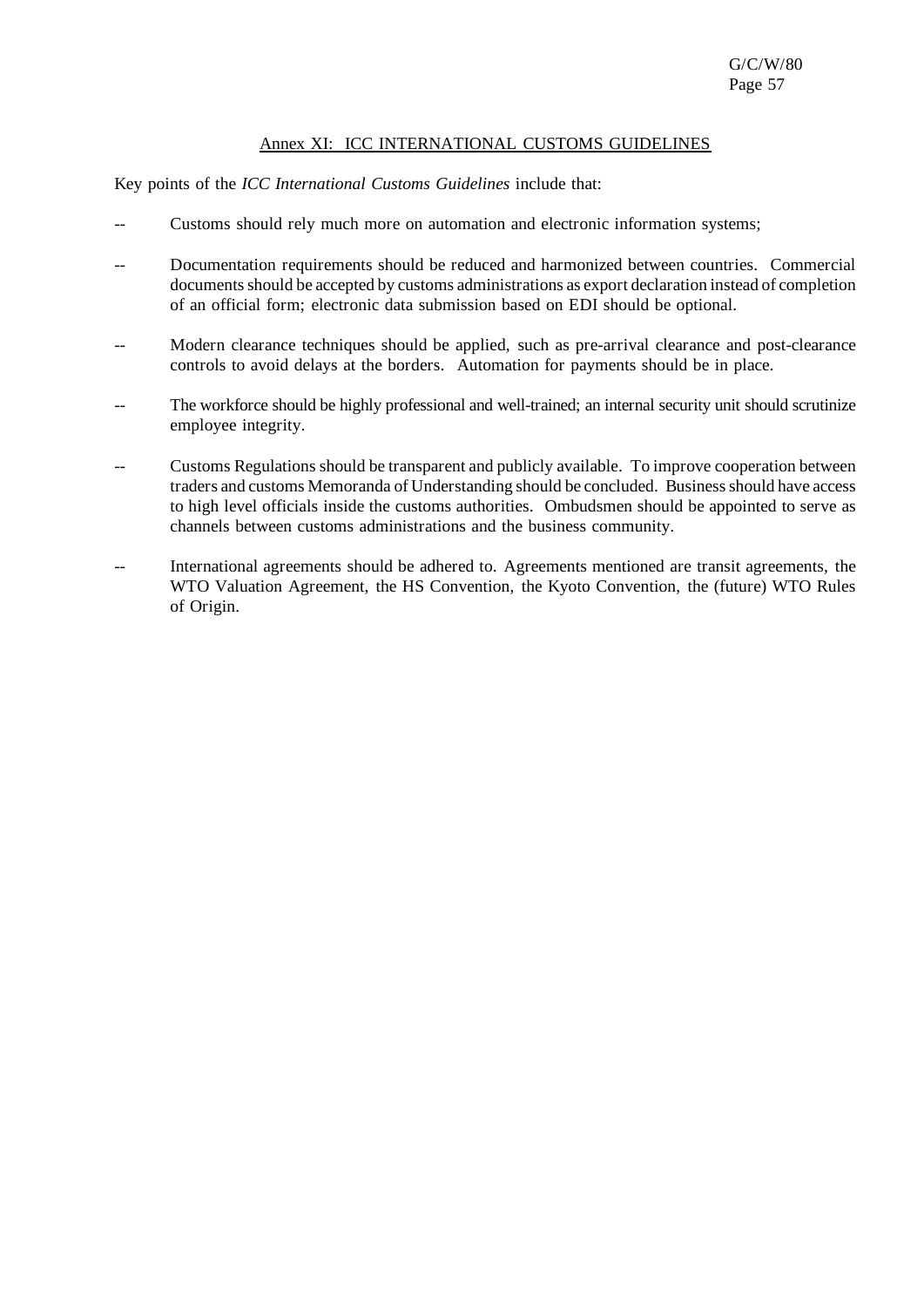## Annex XII: ICC BUSINESS TOOLS

ICC *INCOTERMS*, 13 standard trade definitions with clearly laid out legal obligations for use in contracts. The use INCOTERMS, currently in its 1990 version, eliminates the possibility of misunderstanding and dispute. UN/ECE advocates the use of INCOTERMS in its Trade Facilitation Recommendation # 5.

*UCP (Uniform Customs and Practice for Documentary Credits)*, which is a widely followed system in the conduct of settling payments for imports and exports through documentary credit operations. Its latest version, UCP 500 has been in effect since 1994.

*DOCDEX (Documentary Credit Expertise System)*, a system that seeks to provide independent, impartial and expert recommendations to resolve disagreements over letters of credit.

Jointly with UNCTAD, the ICC developed *Rulesfor Multimodal Transport Documents*. These rules, based on the Hague and Hague-Visby rules for liability, are intended to help the user avoid a multiplicity of different regimes governing multimodal transport. The UNCTAD/ICC rules can be used by operators as a basis for a multimodal transport contract.

*UNCID (Uniform Rules of Conduct for Interchange of Trade Data by Teletransmission)*, which aims at facilitating the interchange of trade data effected by teletransmission, through the establishment of agreed rules of conduct between parties engaged in such transmission. The UNCID rules are included In the United Nations Trade Data Interchange Directory (TDID).

The *ICC Model Distributorship Contract*, which provides a set of uniform contractual rules for distributorship agreements where distributors act as buyers-resellers and as importers who organize distribution in a country.

The *ICC Model Agency Contract*, which incorporates prevailing international trade practice and principles generally recognized by domestic laws with regard to agency agreements.

It is currently designing an "*ICC Model Sale Contract*" for international merchandise trade.

In cooperation with the WCO, the ICC administers the *ATA Carnet System* (duty-free temporary import of goods).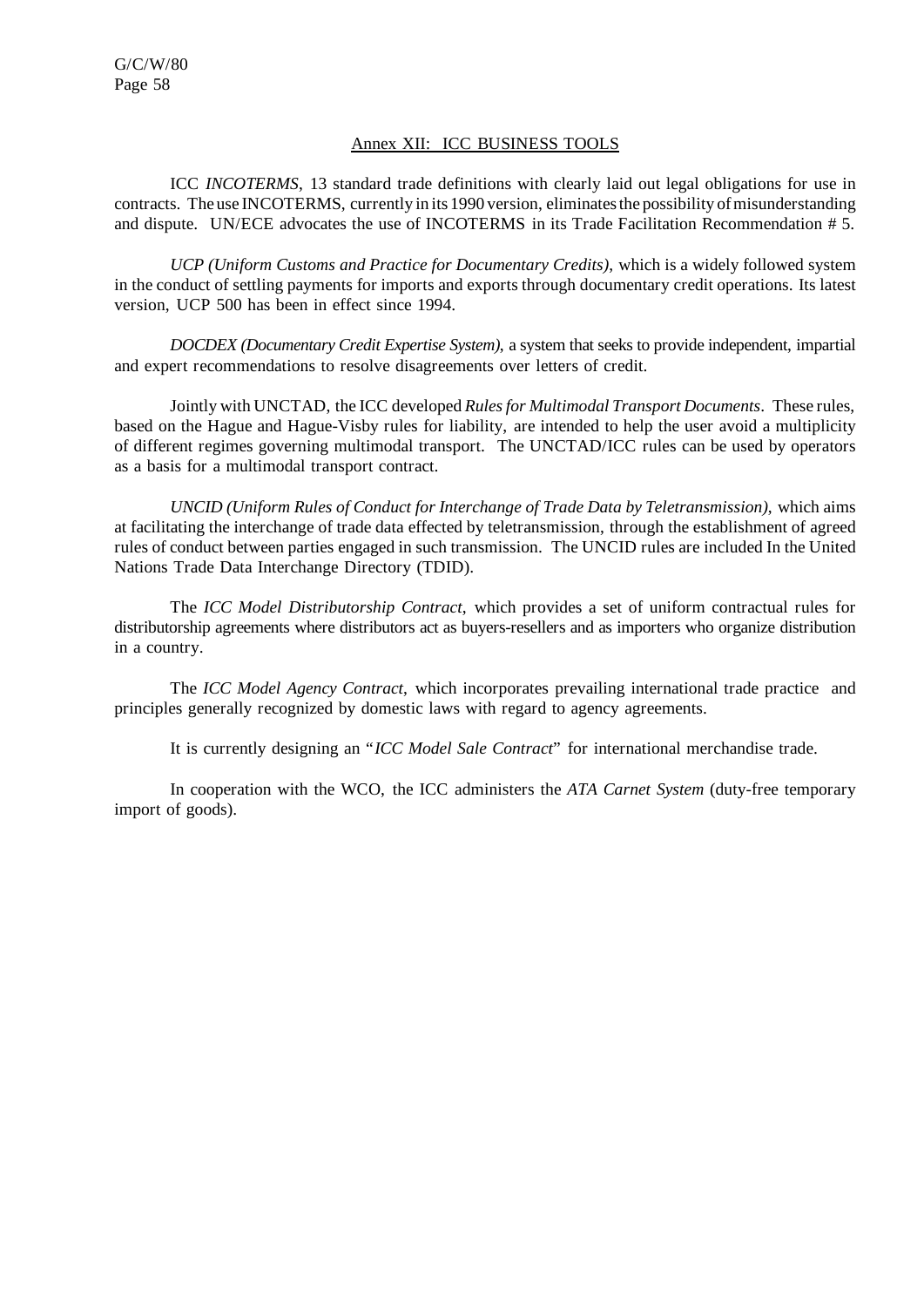#### Annex XIII: ADDITIONAL INFORMATION ON IRU ACTIVITIES

The IRU is currently producing *IRU standard models for international Road transport*, and a *IRU standard contract model for co-operation between freight forwarders and road transport operators in the framework of international transport*.

The IRU operates a great deal through lending its expertise on road transport matters to various international bodies. It works closely with the Inland Transport Committee of the UN ECE, where it tables proposals on issues including customs affairs, transit of third countries, vehicle construction, road safety, the carriage of dangerous goods and of perishable foodstuffs, and combined transport. The numerous international conventions signed under the auspices of the United Nations have been drafted with the active participation of IRU experts. They include: the *Convention on the Contract for the International Carriage of Goods by Road (CMR*), and *the European Agreement concerning the Carriage of Dangerous Goods by Road (ADR)*. Granted consultative status by UN Economic and Social Council in 1949, the IRU actively participates in the work of the Economic Commissions for Latin America, for Africa, and for Asia and the Pacific, as well as in that of the UN Conference for Trade and Development (UNCTAD). Liaison Committees with the EU exist on professional transport of persons, professional transport of goods, and transport on own account. Moreover, the IRU is actively cooperating with the WCO, the ICC , and other professional organizations.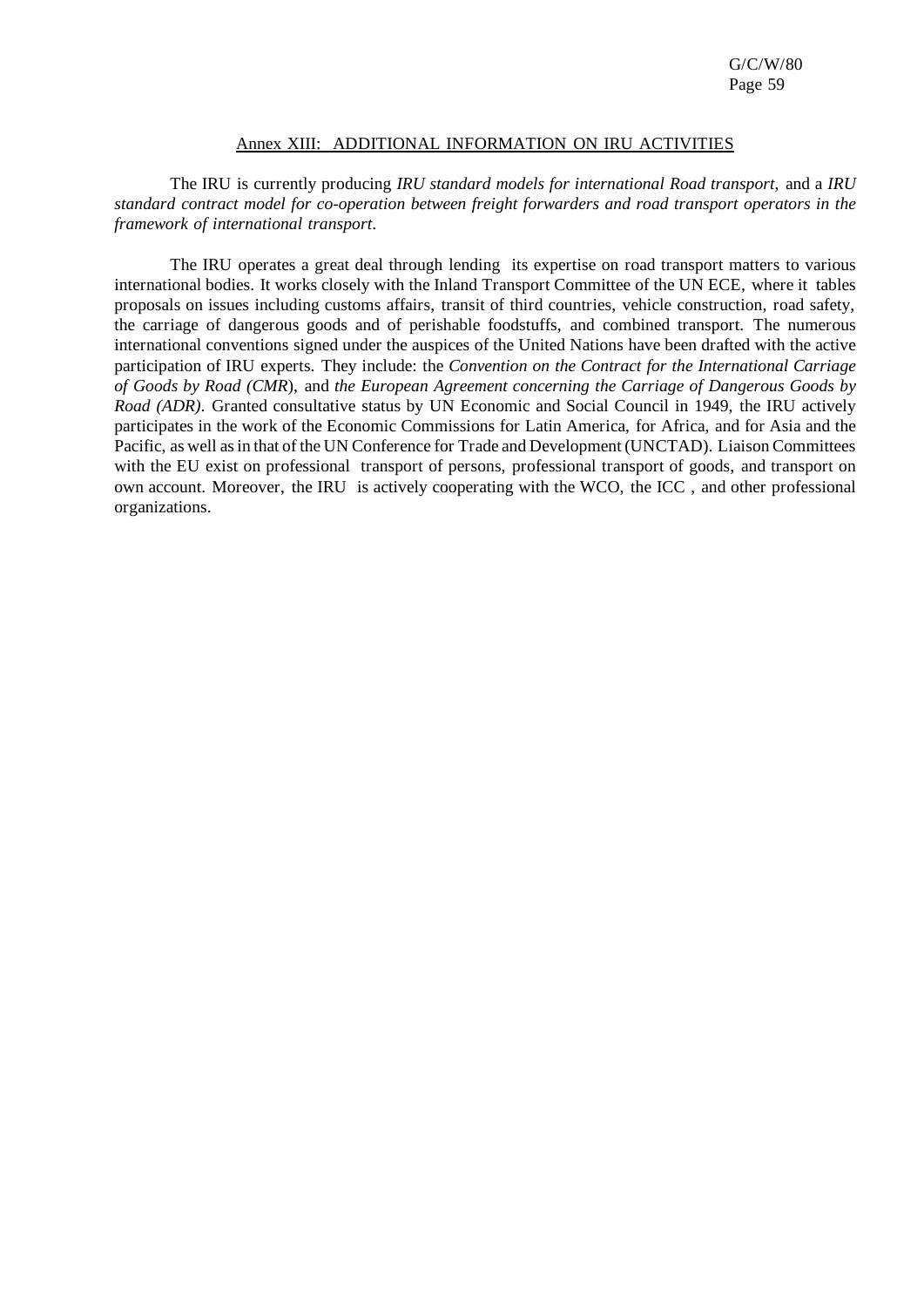# Annex XIV: FIATA TRADE FACILITATION DOCUMENTS

FIATA represents the interests of the freight forwarding industry through participation as advisers or experts in meetings of international bodies dealing with transportation. FIATA is globally recognized as the official representative organization for freight forwarding service. Through its members and its 2300 associate members (individual freight forwarders), FIATA is estimated to reach out to some 40,000 companies worldwide

## *FIATA trade facilitation documents:*

- -- FIATA FBL (Negotiable FIATA Multimodal Transport Bill of Lading) which is recognized by the ICC and its members worldwide;
- -- FIATA FWR (FIATA Warehouse Receipt);
- -- FIATA FCR (FIATA Forwarders Certificate of Receipt);
- -- FIATA FCT (FIATA Forwarders Certificate of Transport);
- -- FIATA FFI (FIATA Forwarding Instructions);
- -- FIATA Model Rules of Freight Forwarding Services;
- -- FIATA SDT (FIATA Shippers Declaration for the Transport of Dangerous Goods);
- -- The Air Waybill recommended by FIATA for use by Freight Forwarders.

The *"FIATA Customs Clearance Manual"*, intended for daily use of freight forwarder, is based on the Kyoto Convention and the Harmonized System. The "*Facilitation Manual*" is based on Recommendations by the UN ECE WP.4.

## *Other FIATA activities*

Assistance to the freight forwarding industry through training (e.g. The joint IATA/FIATA training programme to educate freight forwardersin the handling of air cargo), help with liability insurance problems and implementation advice for electronic data interchange. For all FIATA transport documents exist EDI messages based on UN/EDIFACT. For EDI transmission of FIATA documents, EDIFOR (EDI for the Forwarding Industries) guidelines were developed by FIATA.

FIATA's work is organized in so-called "Institutes", working groups that identify problems in certain sectors, and work towards solutions, either through international organizations or through direct contact with administrations. Three institutes exist presently:

- \*Multimodal transport Institute
- \*Airfreight Institute
- \*Customs and Facilitation Institute.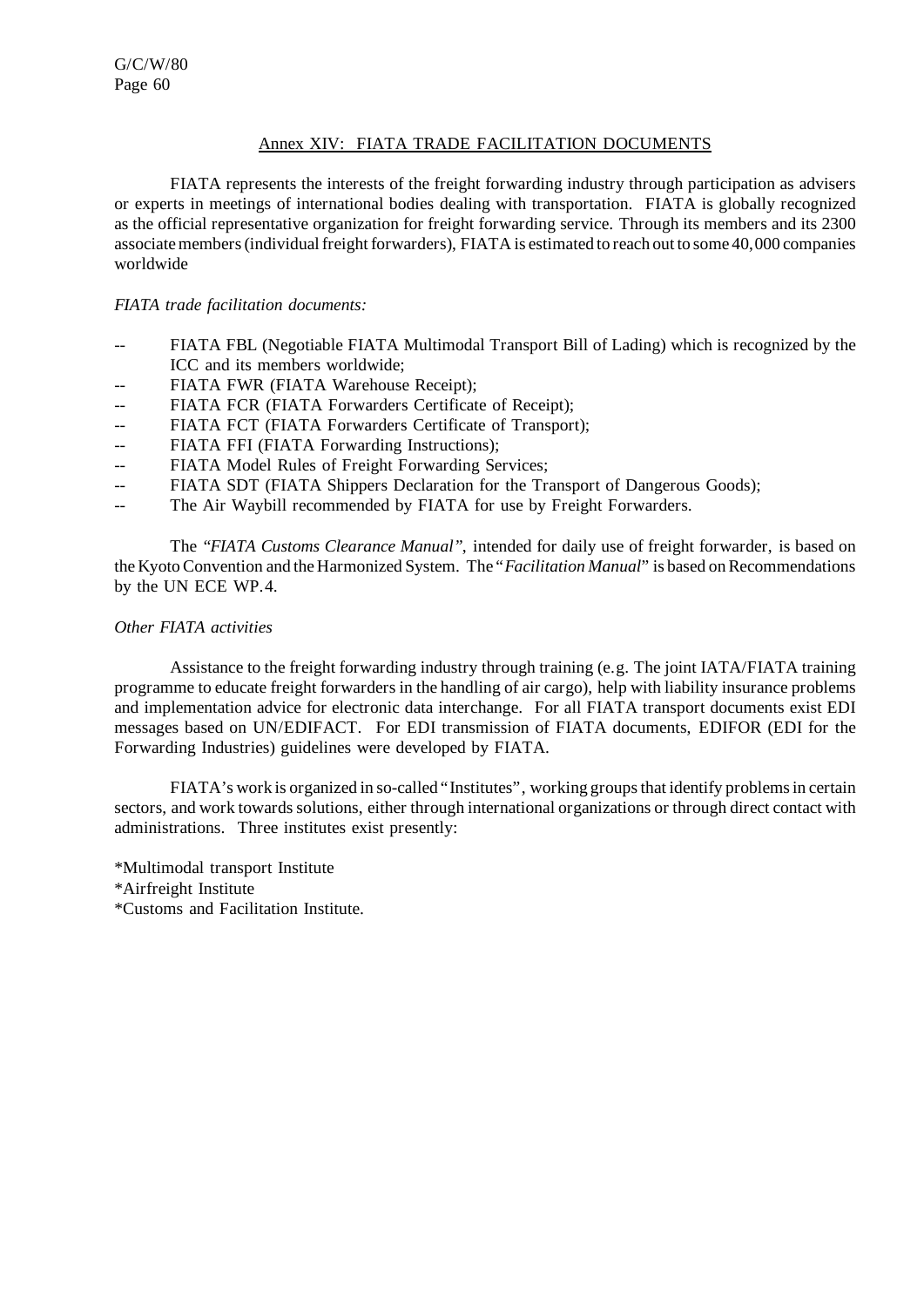## Annex XV: UNITED NATIONS CONVENTIONS RELATING TO TRADE FACILITATION

- Convention on Transit Trade of Land-Locked States, 1965
- Agreement providing for the provisional application of the Draft International Customs Conventions on Touring, on Commercial Road Vehicles and on the International Transport of Goods by Road, 1949
- Additional Protocol to the Agreement providing for the provisional application of the Draft International Customs Conventions on Touring, on Commercial Road Vehicles and on the International Transport of Goods by Road, 1949
- Additional Protocol to the Agreement providing for the provisional application of the Draft International Customs Conventions on Touring, on Commercial Road Vehicles and on the International Transport of Goods by Road, relating to the international transport of goods by container under the TIR Carnet Régime, 1950
- Additional Protocol amending certain provisions of the Agreement providing for the provisional application of the Draft International Customs Conventions on Touring, on Commercial Road Vehicles and on the International Transport of Goods by Road,1952
- International Convention to Facilitate the Importation of Commercial Samples and Advertising Material, 1952
- Convention concerning Customs Facilities for Touring, 1954
- Additional Protocol to the Convention concerning Customs Facilities for Touring, relating to the Importation of Tourist Publicity Documents and Material, 1954
- Customs Convention on the Temporary Importation of Private Road Vehicles.
- Customs Convention on Containers, 1956
- Customs Convention on the Temporary Importation of Commercial Road Vehicles, 1956
- Customs Convention on the Temporary Importation for Private Use of Aircraft and Pleasure Boats, 1956
- Customs Convention concerning Spare Parts used for repairing Europe Wagons, 1958
- Customs Convention on the International Transport of Goods under Cover of TIR Carnets (TIR Convention), 1959
- European Convention on Customs Treatment of Pallets Used in International Transport, 1960
- Customs Convention on the International Transport of Goods under Cover of TIR Carnets (TIR Convention), 1975
- International Convention on the Harmonization of Frontier Controls of Goods, 1982
- Convention on Customs Treatment of Pool Containers Used in International Transport, 1994